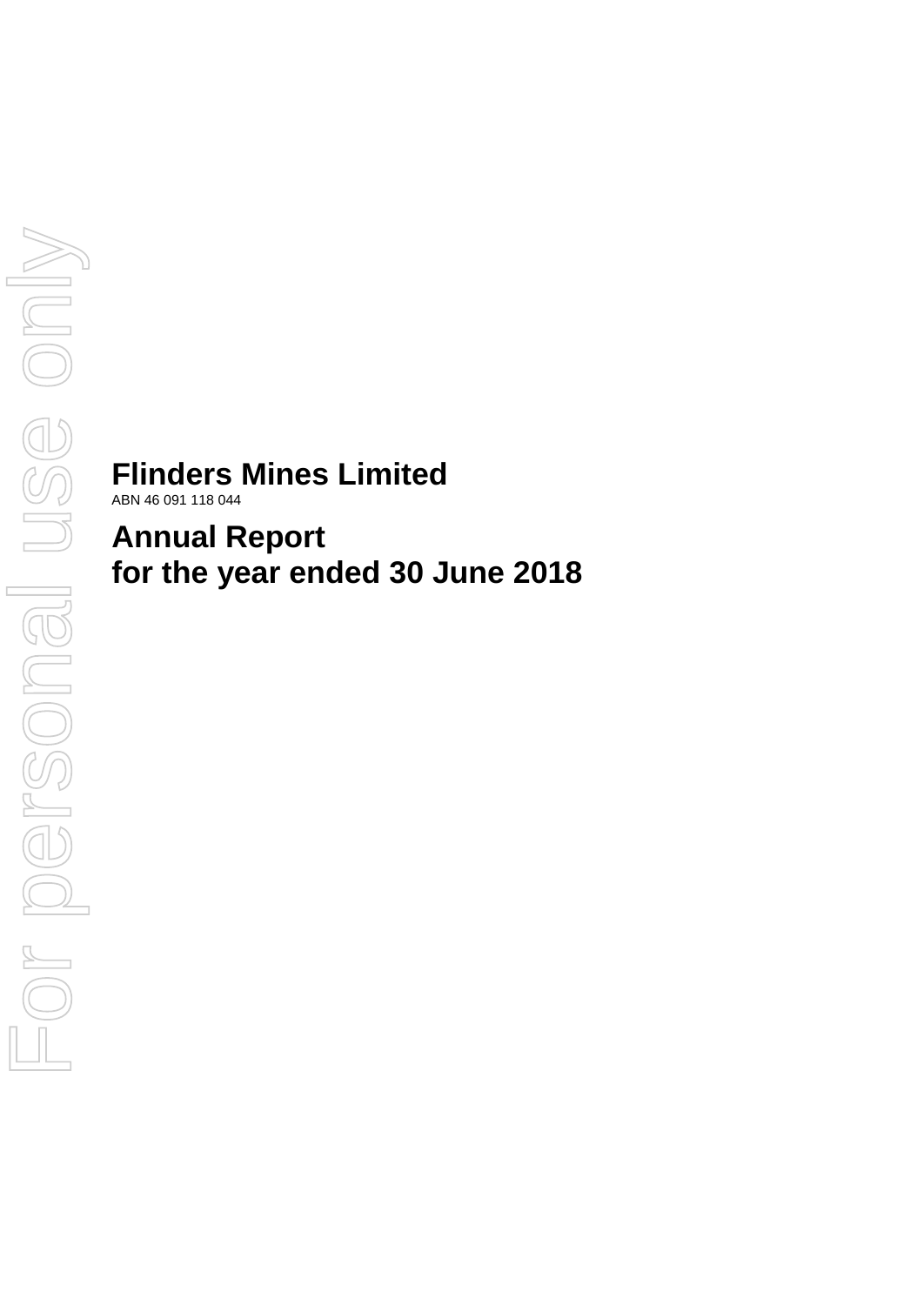# **Flinders Mines Limited Annual Report - 30 June 2018**

# **Contents Page**

| Corporate Directory                            | 3  |
|------------------------------------------------|----|
| Chairman's Report                              | 4  |
| Directors' Report                              | 5  |
| Auditors Independence Report                   | 13 |
| <b>Financial Statements</b>                    | 14 |
| Directors' Declaration                         | 32 |
| Independent Auditor's Report to the Members    | 33 |
| Additional Information                         | 37 |
| Corporate Governance Statement                 | 39 |
| Interest in Mining Tenements                   | 40 |
| Mineral Resources and Ore Reserves Information | 41 |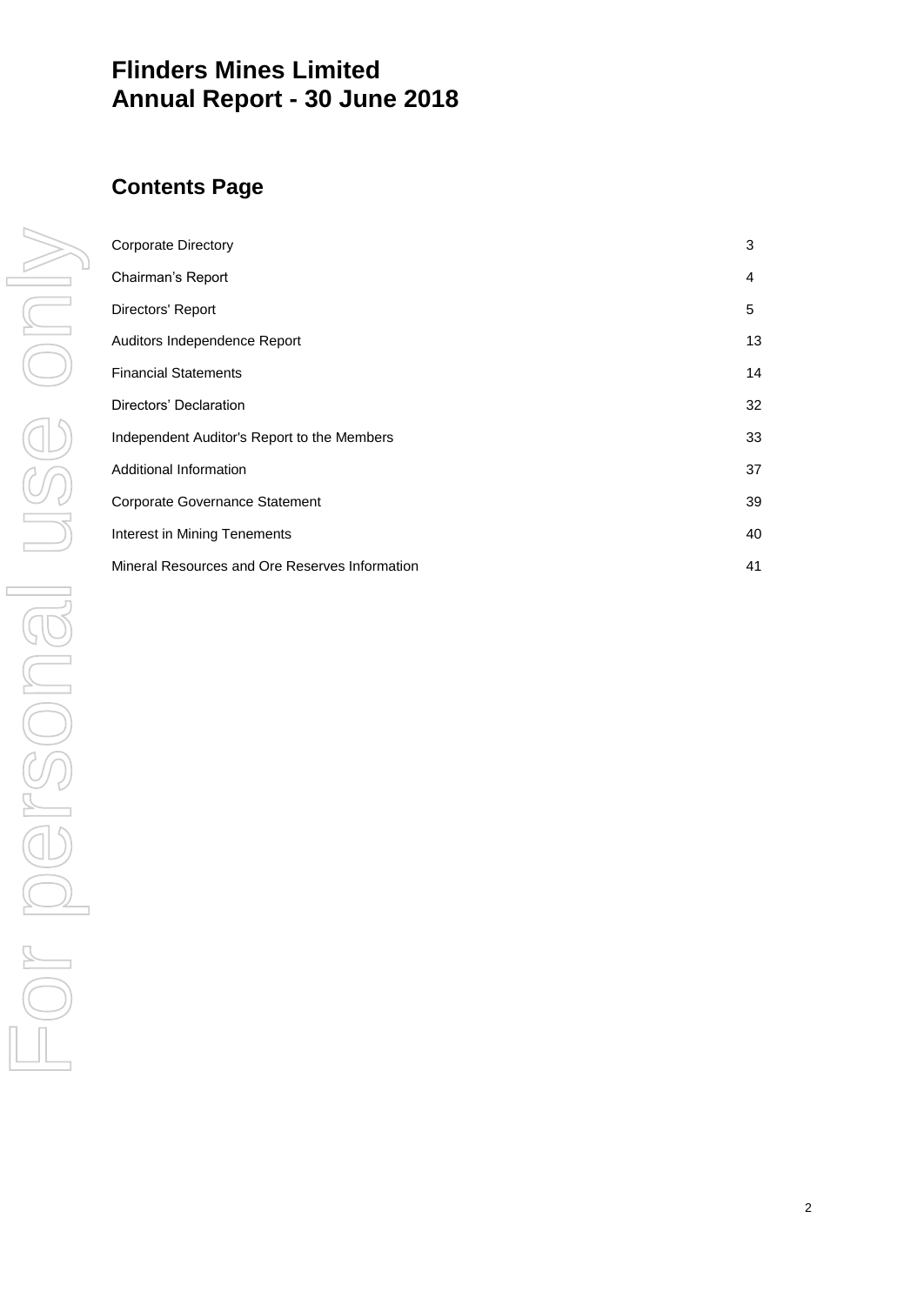# **Corporate Directory**

# **Board of Directors**

| Neil Warburton        | Independent Non-Executive Chairman |
|-----------------------|------------------------------------|
| David McAdam          | Executive Director                 |
| Michael Wolley        | Non-Executive Director             |
| Evan Davies           | Non-Executive Director             |
| <b>Shannon Coates</b> | Independent Non-Executive Director |

#### **Company Secretary**

Shannon Coates

#### **Registered Office**

45 Ventnor Avenue West Perth WA 6005 Telephone: 08 9389 4483 Email[: info@flindersmines.com](mailto:info@flindersmines.com) Website[: www.flindersmines.com](http://www.flindersmines.com/)

#### **Share Registry**

Computershare Investor Services Pty Ltd Level 11, 172 St Georges Terrace Perth WA 6000 Telephone: 08 9323 2000 Website[: www.computershare.com.au](http://www.computershare.com.au/)

#### **Auditors**

KPMG 235 St Georges Terrace Perth WA 6000

#### **Securities Exchange Listing**

Shares in Flinders Mines Limited are quoted on the Australian Securities Exchange under trading code FMS.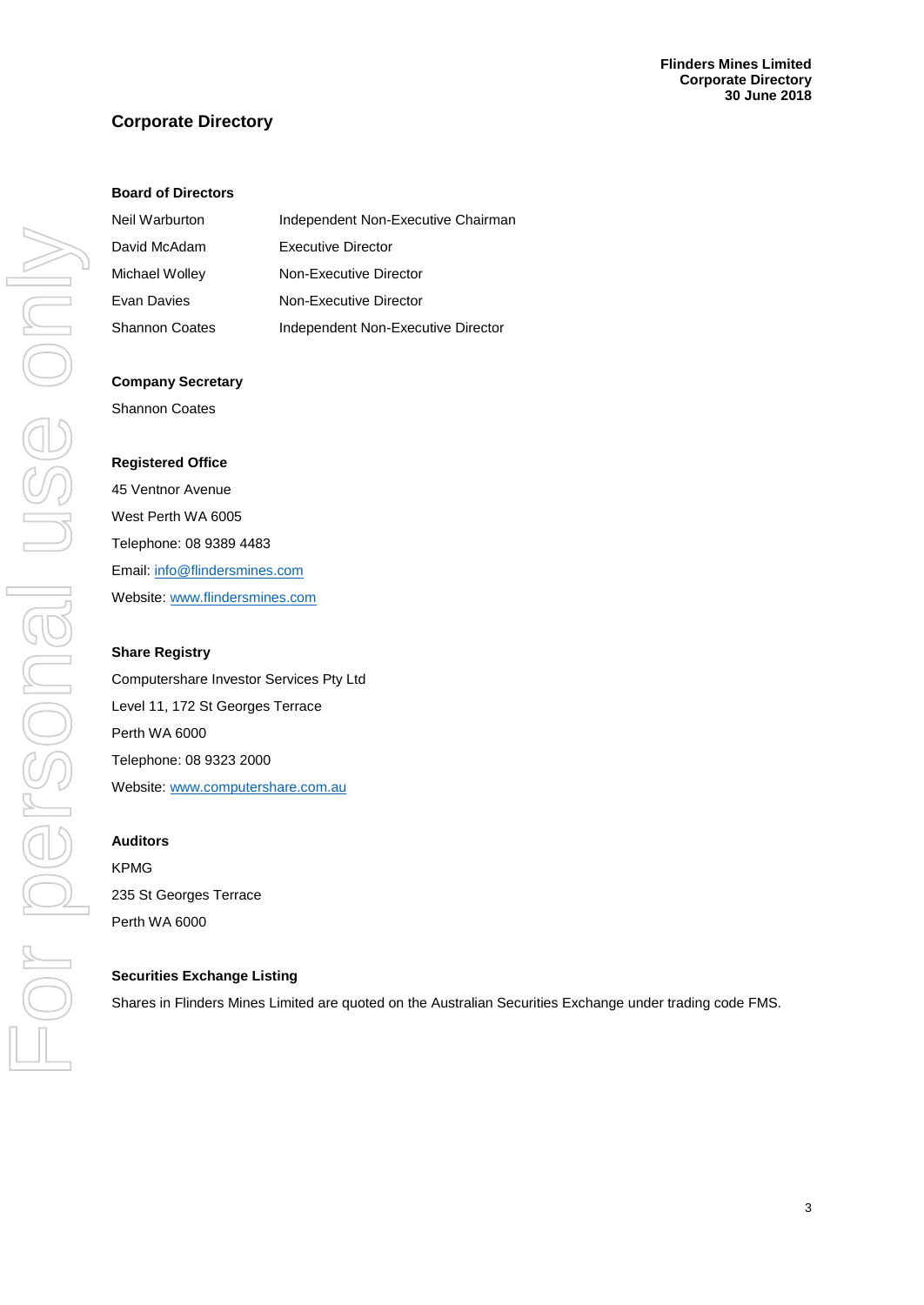# **Chairman's Report**

### Dear Shareholders,

I am pleased to present the Company's Annual Report for the year ended 30 June 2018.

During the year, the Company completed its planned maturation work at the Pilbara Iron Ore Project (**PIOP**), located 70km from Tom Price in Western Australia. Geotechnical, hydrological and metallurgical test work was completed and the potential for lower-grade detrital material to contribute to the PIOP Mineral Resource confirmed and on 1 March 2018, a revised JORC Mineral Resource Statement for the PIOP was announced. Base case metallurgical processing test work indicated that the PIOP detrital resource material, whilst being upgradeable to a circa 59%Fe product, experiences significantly lower yields than non-detrital ores. Key metallurgical, geotechnical and geohydrological risks identified during the strategic review were better understood and able to be mitigated as a result of the maturation work.

Whilst the maturation programme achieved the majority of its goals and progressed the PIOP project towards development, it also highlighted areas of future work, which include progressing discussions on provision of a logistics solution for transportation and shipping, considering further exploration programs at PIOP to identify additional higher grade Mineral Resources and optimising product quality and processing plant development to assess the impacts of the ore characteristics.

The Company also continued to work on further exploration of the Canegrass tenements, with the focus being on extending its knowledge of the VTM Resource and its ongoing assessment of the potential for gold in the various tenement holdings.

During the year, the Company was extremely saddened by the passing of longstanding Non-Executive Director, Mr Robert Kennedy, in March 2018. Bob worked tirelessly in his role as Director and as Chair of the Audit and Risk Committee for over 17 years. Following Bob's passing, Ms Shannon Coates was appointed as Non-Executive Director and Chair of the Audit and Risk Committee on 20 June 2018.

Post the end of the financial year, the Company undertook a non-renounceable entitlement issue, raising \$8.275 million (before costs) which represented approximately 88% of the offer. The funds were used to repay a \$5 million unsecured loan (plus interest) from PIO Mines Pty Ltd, a subsidiary of its major shareholder, TIO (NZ) Limited, costs of the offer and will also be applied towards future tenement management expenditure and working capital.

In conclusion, I would like to thank Executive Director, Mr David McAdam, and his team for their valuable contribution to the Company, and shareholders for their continued support. I look forward to reporting further progress on our projects during the 2019 financial year.

A.F. Klenk &.

Neil Warburton Chairman

Perth, Western Australia 19 September 2018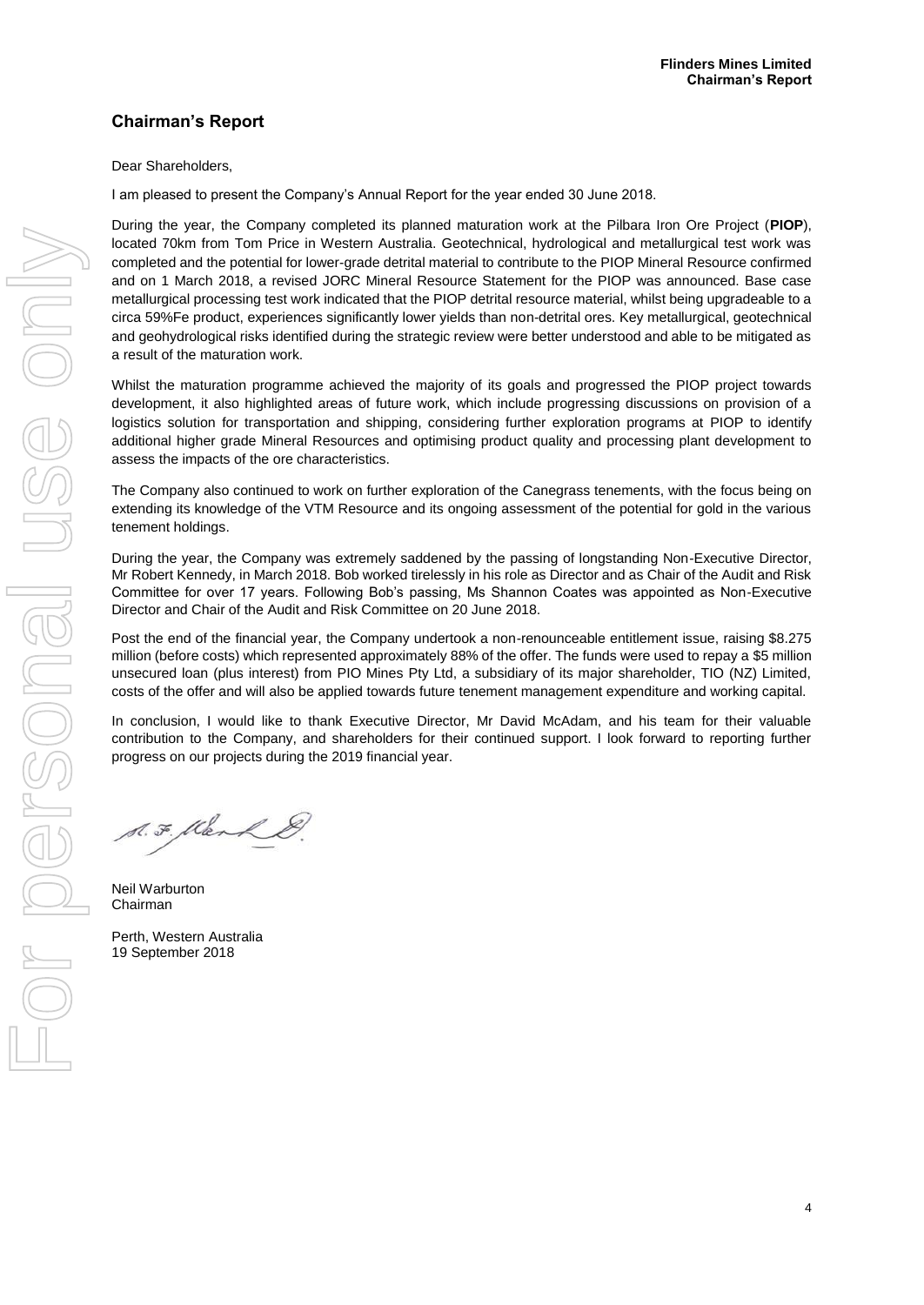# **Directors' Report**

Your Directors present their report on the Consolidated Entity comprising Flinders Mines Limited (the 'Company' or 'Flinders') and its controlled entities ('the Group') for the financial year ended 30 June 2018.

## **Directors**

The following persons held office as Directors of Flinders Mines Limited from the start of the financial year to the date of this report, unless otherwise stated.

| Neil Warburton              | Independent Non-Executive Chairman | Appointed 19 October 2016 |
|-----------------------------|------------------------------------|---------------------------|
| David McAdam                | Executive Director                 | Appointed 19 October 2016 |
| Robert Kennedy <sup>1</sup> | Independent Non-Executive Director | Appointed 14 December 20  |
| Michael Wolley              | Non-Executive Director             | Appointed 19 October 2016 |
| Evan Davies                 | Non-Executive Director             | Appointed 19 October 2016 |
| <b>Shannon Coates</b>       | Independent Non-Executive Director | Appointed 20 June 2018    |

Appointed 14 December 2001 Appointed 20 June 2018

<sup>1</sup> Deceased 20 March 2018

## **Company Secretary**

Shannon Coates held the position of Company Secretary during the whole of the financial year and up to the date of this report.

#### **Information on Directors and Officers**

| <b>Neil Warburton</b>                                                      | <b>Independent Non-Executive Chairman</b>                                                                                                                                                                                                                                                                                                                                                                                                                                         |
|----------------------------------------------------------------------------|-----------------------------------------------------------------------------------------------------------------------------------------------------------------------------------------------------------------------------------------------------------------------------------------------------------------------------------------------------------------------------------------------------------------------------------------------------------------------------------|
| Qualifications                                                             | Assoc. MinEng WASM, MAusIMM, FAICD                                                                                                                                                                                                                                                                                                                                                                                                                                                |
| Experience                                                                 | Mr Warburton has over 38 years' experience in corporate and all areas of mining<br>Mr Warburton held senior positions with Barminco Limited<br>operations.<br>culminating in being the Chief Executive Officer from August 2007 to March 2012.<br>He successfully grew Barminco into Australia and West Africa's largest<br>underground hard rock mining contractor before expanding to non-executive<br>director roles on ASX listed mining companies.                           |
| <b>Interest in FMS Shares</b><br>and Options at the date of<br>this report | Nil                                                                                                                                                                                                                                                                                                                                                                                                                                                                               |
| Special responsibilities                                                   | Chair of Nominations and Remuneration Committee and member of Audit and Risk<br>Committee and Strategic Review Committee.                                                                                                                                                                                                                                                                                                                                                         |
| Directorships held in other<br>listed entities in the last                 | Non-executive director of Independence Group Limited (October 2015 to date) and<br>non-executive chairman of Coolgardie Minerals Limited (July 2017 to date).                                                                                                                                                                                                                                                                                                                     |
| three years                                                                | Previously a non-executive director of Australian Mines Limited (April 2003 to<br>December 2017), Peninsula Energy Limited (February 2013 to April 2016), Sirius<br>Resources NL (August 2013 to September 2015), Namibian Copper NL<br>(September 2014 to December 2016) and Red Mountain Mining Limited (May 2006<br>to July 2016).                                                                                                                                             |
| <b>David McAdam</b>                                                        | <b>Executive Director</b>                                                                                                                                                                                                                                                                                                                                                                                                                                                         |
| Qualifications                                                             | BE (Chemical, 1 <sup>st</sup> Class Hons), MBA, FAICD, FIEAust                                                                                                                                                                                                                                                                                                                                                                                                                    |
| Experience                                                                 | In the past 20 years, Mr McAdam has been focused on senior management<br>leadership roles in design and construction organisations that focus on the<br>resource and infrastructure industries. In these roles he has led the creation and<br>re-establishment of a series of highly successful engineering companies across a<br>range of industries in a variety of locations. These roles have included<br>responsibilities as a director in listed and private organisations. |
| Interest in FMS Shares<br>and Options at the date of<br>this report        | Nil                                                                                                                                                                                                                                                                                                                                                                                                                                                                               |
| Special responsibilities                                                   | Member of Nominations and Remuneration Committee and Strategic Review<br>Committee.                                                                                                                                                                                                                                                                                                                                                                                               |
| Directorships held in other<br>listed entities in the last<br>three years  | Previously Managing Director and CEO of Seymour Whyte Limited (February 2013<br>to May 2015).                                                                                                                                                                                                                                                                                                                                                                                     |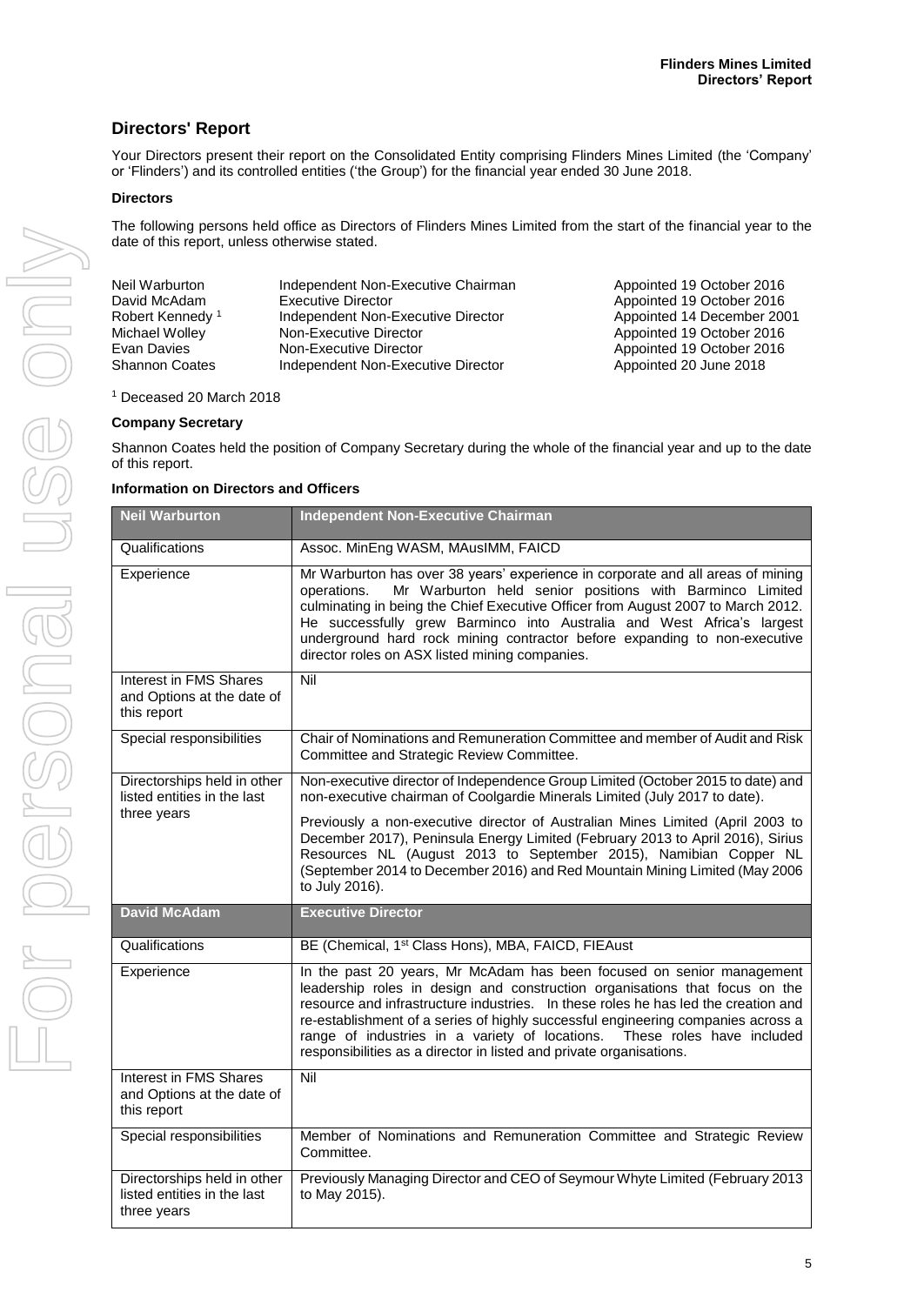| <b>Michael Wolley</b>                                                      | <b>Non-Executive Director</b>                                                                                                                                                                                                                                                                                                                                                                                                                                                                             |
|----------------------------------------------------------------------------|-----------------------------------------------------------------------------------------------------------------------------------------------------------------------------------------------------------------------------------------------------------------------------------------------------------------------------------------------------------------------------------------------------------------------------------------------------------------------------------------------------------|
| Qualifications                                                             | BE (Chemical and Materials, 1 <sup>st</sup> Class Hons), MMan                                                                                                                                                                                                                                                                                                                                                                                                                                             |
| Experience                                                                 | Mr Wolley had a 15 year career with Mobil Oil Australia Pty Ltd in a range of roles<br>including engineering, operations, strategic planning and business development.<br>Mr Wolley was previously Chief Operating Officer for Lynas Corporation and is<br>currently Vice President Minerals for the Todd Corporation.                                                                                                                                                                                    |
| Interest in FMS Shares<br>and Options at the date of<br>this report        | Nil                                                                                                                                                                                                                                                                                                                                                                                                                                                                                                       |
| Special responsibilities                                                   | Member of Nominations and Remuneration Committee and Audit and Risk<br>Committee and Strategic Review Committee.                                                                                                                                                                                                                                                                                                                                                                                          |
| Directorships held in other<br>listed entities in the last                 | Non-executive director of Wolf Minerals Limited (June 2013 to date).                                                                                                                                                                                                                                                                                                                                                                                                                                      |
| three years                                                                | Previously a non-executive director of Rutila Resources Limited (now BBI Group)<br>(June 2012 to August 2015) and Red Mountain Mining Limited (April 2011 to July<br>2016).                                                                                                                                                                                                                                                                                                                               |
| <b>Evan Davies</b>                                                         | <b>Non-Executive Director</b>                                                                                                                                                                                                                                                                                                                                                                                                                                                                             |
| Qualifications                                                             | BTP, MSc, MPhi                                                                                                                                                                                                                                                                                                                                                                                                                                                                                            |
| Experience                                                                 | Mr Davies has previously held leadership roles in Rainbow Corporation and<br>Brierley Properties Group (New Zealand). Mr Davies was Managing Director of<br>Sky City Entertainment Group (New Zealand) from 1996 to 2007, which he grew<br>from a single site to have business operations through New Zealand and Australia.                                                                                                                                                                              |
|                                                                            | Mr Davies has been Managing Director of Todd Properties Group since 2008.                                                                                                                                                                                                                                                                                                                                                                                                                                 |
| <b>Interest in FMS Shares</b><br>and Options at the date of<br>this report | Nil                                                                                                                                                                                                                                                                                                                                                                                                                                                                                                       |
| Special responsibilities                                                   | Member of Nominations and Remuneration Committee and Audit and Risk<br>Committee and Strategic Review Committee.                                                                                                                                                                                                                                                                                                                                                                                          |
| Directorships held in other<br>listed entities in the last<br>three years  | Nil                                                                                                                                                                                                                                                                                                                                                                                                                                                                                                       |
| <b>Shannon Coates</b>                                                      | <b>Independent Non-Executive Director and Company Secretary</b>                                                                                                                                                                                                                                                                                                                                                                                                                                           |
| Qualifications                                                             | LLB, BA (Jur), GAICD, GIA                                                                                                                                                                                                                                                                                                                                                                                                                                                                                 |
| Experience                                                                 | Ms Coates is a non-executive director and Chartered Secretary. She is a qualified<br>lawyer and has over 20 years' experience in corporate law and compliance. Ms.<br>Coates is currently Managing Director of Evolution Corporate Services, a boutique<br>corporate advisory firm providing company secretarial and corporate advisory<br>support to boards and various committees across a variety of industries including<br>financial services, resources, oil and gas, manufacturing and technology. |
| Interest in FMS Shares<br>and Options at the date of<br>this report        | Nil                                                                                                                                                                                                                                                                                                                                                                                                                                                                                                       |
| Special responsibilities                                                   | Chair of the Audit and Risk Committee and Strategic Review Committee and<br>member of Nominations and Remuneration Committee                                                                                                                                                                                                                                                                                                                                                                              |
| Directorships held in other<br>listed entities in the last<br>three years  | Non-executive director of the following listed companies: Vmoto Limited (May 2014<br>to date) and Kopore Metals Limited (October 2015 to date).                                                                                                                                                                                                                                                                                                                                                           |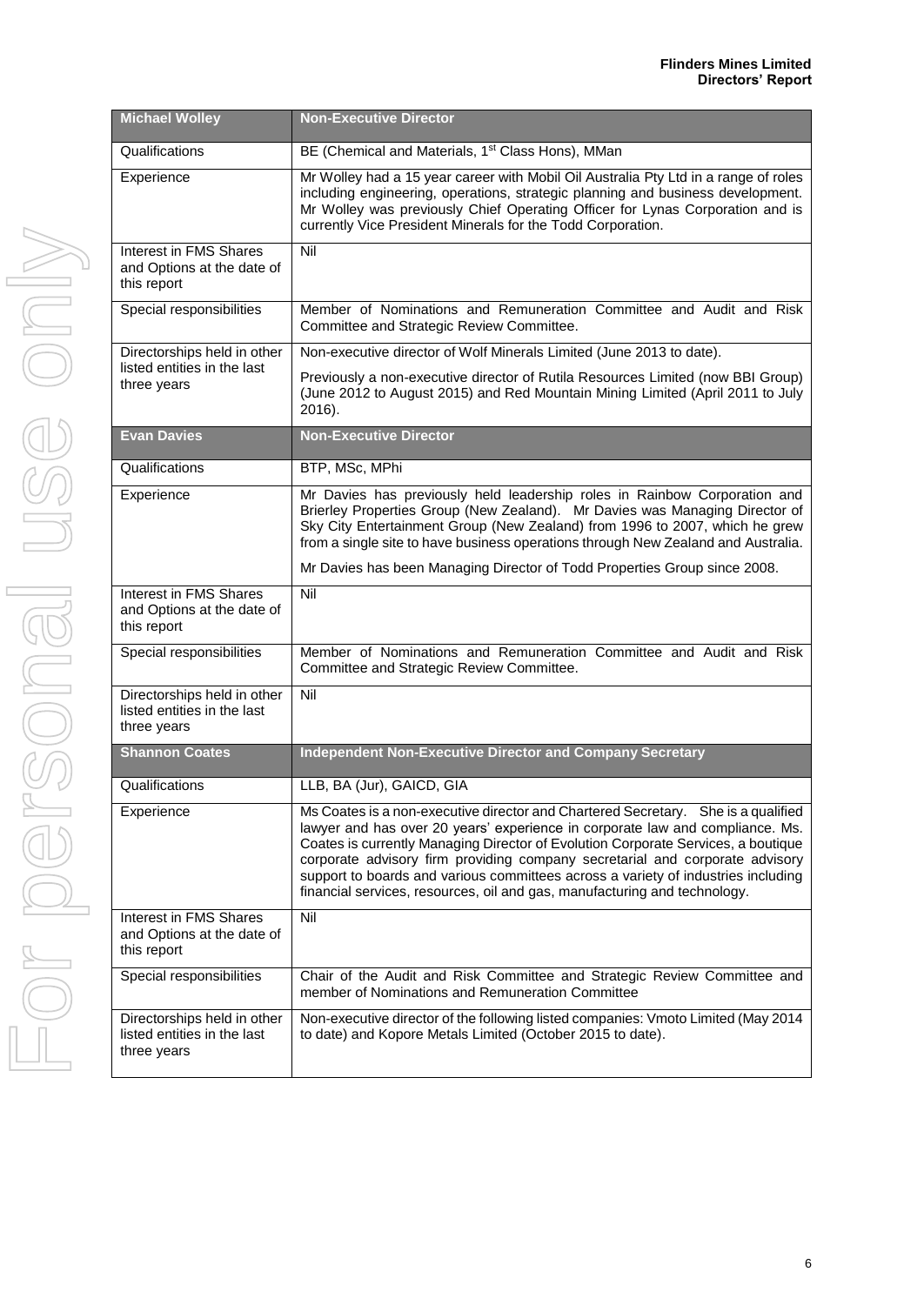| <b>Robert Kennedy</b>                                                     | <b>Independent Non-Executive Director</b>                                                                                                                                                                                                                                                                                                                                                                                                                                                                   |
|---------------------------------------------------------------------------|-------------------------------------------------------------------------------------------------------------------------------------------------------------------------------------------------------------------------------------------------------------------------------------------------------------------------------------------------------------------------------------------------------------------------------------------------------------------------------------------------------------|
| Qualifications                                                            | KSJ, ASAIT, Grad Dip (Systems Analysis), Dip Financial Planning, Dip Financial<br>Services, FCA, CTA, AGIA, Life Member AIM, FAICD, MRSASA                                                                                                                                                                                                                                                                                                                                                                  |
| Experience                                                                | Chartered Accountant with extensive experience as chairman and non-executive<br>director for a range of listed public companies in the resources sector.                                                                                                                                                                                                                                                                                                                                                    |
| Interest in FMS Shares<br>and Options at the date of<br>this report       | Nil                                                                                                                                                                                                                                                                                                                                                                                                                                                                                                         |
| Special responsibilities                                                  | Nil                                                                                                                                                                                                                                                                                                                                                                                                                                                                                                         |
| Directorships held in other<br>listed entities in the last<br>three years | Previously Chairperson of Ramelius Resources Limited (November 1995 to<br>March 2018), Maximus Resources Limited (December 2004 to March 2018),<br>Monax Mining Limited (August 2004 to March 2018) and Tychean Resources<br>Limited (March 2006 to March 2018) and a non-executive director of Crestal<br>Petroleum Limited (formerly Tellus Resources Limited and currently Firstwave<br>Cloud Technology Ltd) (December 2013 to February 2015) and Marmota Energy<br>Limited (April 2006 to April 2015). |

# **Meeting of Directors**

The numbers of meetings of the Company's Board of Directors and of each Board committee held during the year ended 30 June 2018, and the numbers of meetings attended by each Director were:

|                        |    | Full meetings<br>of Directors |               | Audit & Risk<br>Committee | &<br>Remuneration | <b>Nominations</b><br>Committee |   | Corporate<br>Governance<br>Committee <sup>3</sup> | Strategic<br>Committee <sup>4</sup> | Review |
|------------------------|----|-------------------------------|---------------|---------------------------|-------------------|---------------------------------|---|---------------------------------------------------|-------------------------------------|--------|
|                        | A  | B                             | A             | B                         | A                 | B                               | Α | B                                                 | A                                   | B      |
| N Warburton            | 12 | 12                            | 4             | 4                         | 3                 | 3                               |   | $\overline{\phantom{0}}$                          |                                     |        |
| D McAdam               | 12 | 12                            |               |                           | 3                 | 3                               |   | ۰                                                 | $\overline{\phantom{0}}$            |        |
| M Wolley               | 10 | 12                            | 3             | $\overline{4}$            | $\mathfrak{p}$    | 3                               |   | ۰                                                 |                                     |        |
| E Davies               | 12 | 12                            | 3             | 4                         | 3                 | 3                               |   | ۰                                                 |                                     |        |
| R Kennedy <sup>1</sup> | 6  | 8                             | $\mathcal{P}$ | 4                         |                   | 2                               |   | $\overline{\phantom{0}}$                          |                                     |        |
| S Coates <sup>2</sup>  |    | -                             |               |                           |                   |                                 |   | $\overline{\phantom{0}}$                          |                                     |        |

*A = Number of meetings attended.*

*B = Number of meetings held during the time the Director held office or was a member of the committee during the year.*

*<sup>1</sup> = Deceased 20 March 2018.*

*<sup>2</sup> = Ms Coates was appointed as Director on 20 June 2018, no board or committee meetings were held in the period from her appointment to 30 June 2018.*

*<sup>3</sup> = The Board resolved to cease the Corporate Governance Committee on 18 July 2018. Corporate Governance is a standing agenda item at each Board Meeting and as such, Corporate Governance is undertaken by the full Board pursuant to the Corporate Governance Committee Charter.*

*<sup>4</sup> = The Board established a Strategic Review Committee on 7 September 2018.*

#### **Principal Activities**

The Group's principal continuing activities during the year consisted of mineral exploration. There were no significant changes in the nature of the activities of the Group during the year.

#### **Dividends**

No dividends have been declared or paid during the financial year (2017: \$nil).

#### **Operating Results and Financial Position**

The net result of operations for the financial year was a loss of \$1.810m (2017: loss of \$2.264m).

#### **Review of Operations**

#### **Corporate**

On 6 November 2017, Flinders entered into a loan facility agreement with PIO Mines Pty Limited, a subsidiary of the Company's major shareholder TIO (NZ) Limited.

The short-term loan facility was for a total of A\$5m. The loan facility was unsecured and required repayment on or before 31 August 2018. Interest was payable at the repayment date at a rate of 3.885% per annum. Subsequent to year end, this loan was repaid in its entirety including accrued interest.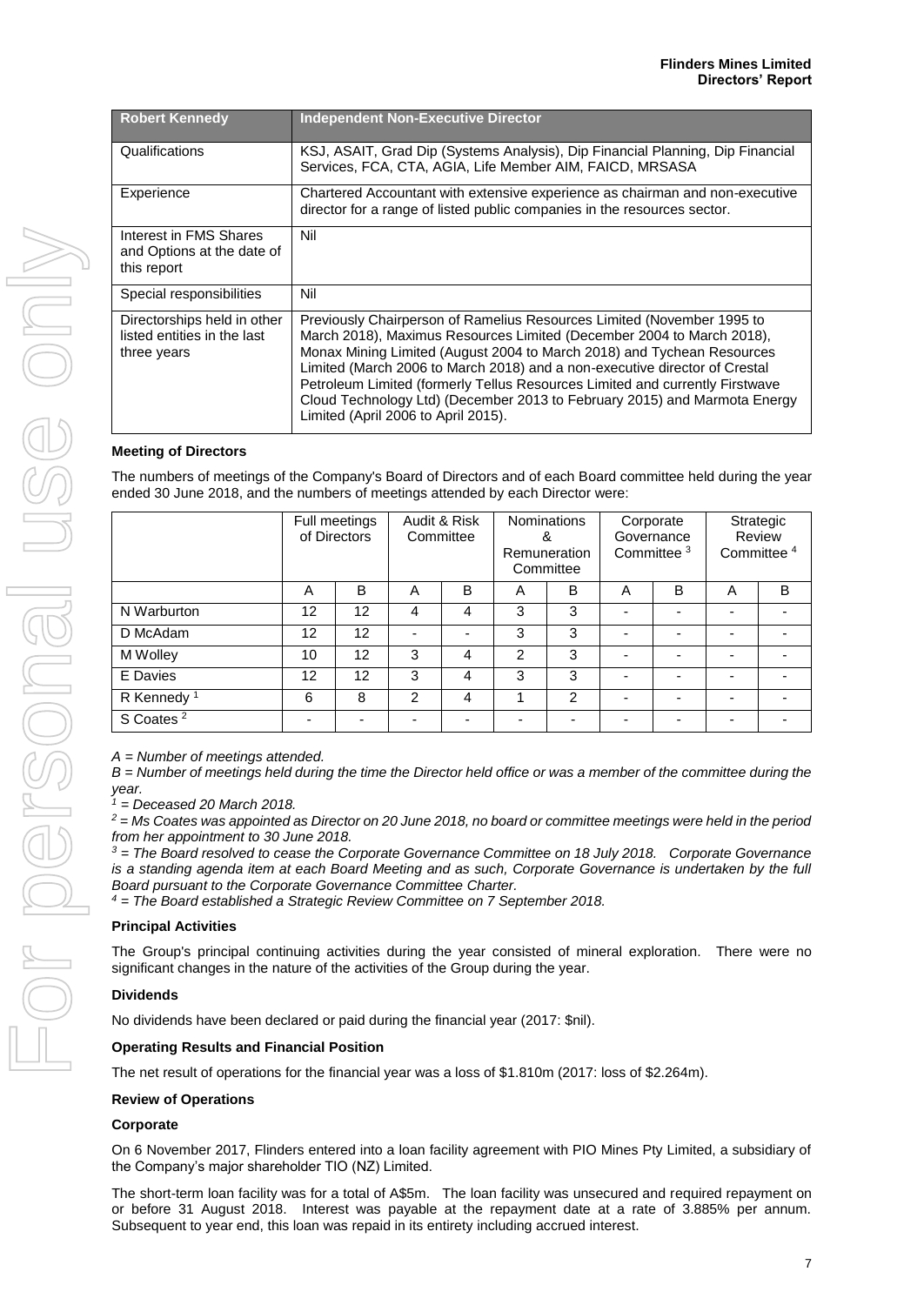The funds were used to complete all work programs associated with the maturation work undertaken at the Pilbara Iron Ore Project ('PIOP').

#### **Pilbara Iron Ore Project, Western Australia**

In March 2017, the Company undertook a strategic review to identify the best path forward to unlock the value of the PIOP asset.

The strategic review concluded that, among other things, a further asset maturation phase was required to define the PIOP's commercial viability ahead of any pre-feasibility study.

These maturation works commenced in June 2017 and concluded in May 2018.

The primary purpose of the maturation program was to determine if lower iron grade detrital ores ('DID's'), ranging in grade from ~40% to 50%Fe could be upgraded to a product that would contribute to a total project marketable quality blend. If successful, this would increase the total recoverable tonnes from the PIOP.

As a result of this work, an updated JORC Code 2012 Mineral Resource for the PIOP was announced to the ASX on 1 March 2018.

The maturation program has also produced a preliminary process design for Ore Processing Facility 1 and 2. The initial process flow diagrams and mechanical equipment lists reflect the metallurgical test work and will facilitate engagement with process engineering designers and contractors once the infrastructure solutions and ore marketability has been further developed.

The maturation program achieved majority of its goals and progressed the PIOP towards development, it also highlighted future areas of work, including:

- Commence discussions on provision of a logistics solution;
- Consider further exploration programs at PIOP to identify additional Mineral Resources and higher resource grade;
- Product quality optimisation and marketing update;
- Process plant development to assess the impacts of the ore characteristics; and
- Undertake detailed mine planning once infrastructure parameters are secured.

#### **Canegrass, Western Australia**

The Company completed the planned field drilling and analysis work on the Canegrass tenements during the period. The drilling program conducted at Canegrass in November 2017, targeted cobalt, nickel, copper soil and rock chip anomalies and included reverse circulation and air-core drilling. None of the drilling intersected any cobalt, nickel, copper sulphide mineralisation of economic interest. Previous drilling on Canegrass where copper, cobalt and platinum group elements were also analysed supports this result, with only low values of cobalt and platinum group elements associated with the copper zones and reinforces the conclusion that the prospects of any significant cobalt and/or platinum group elements mineralisation in the current tenure are negligible.

An updated JORC Code 2012 Vanadium Mineral Resource for Canegrass was announced to the ASX on 30 January 2018.

Additional exploratory drilling designed to explore for additional vanadium resources and gold prospectivity within the Company's funding constraints, is expected to commence in the September 2018 quarter.

#### **Likely Developments and Business Strategies**

The likely developments of the Group and the expected results of those developments in the current financial year are as follows:

- Consideration of the future areas of work highlighted from the results of the maturation program at PIOP;
- Commence discussions with a third party for provision of a logistics solution at PIOP; and
- Continue active exploration activity at the Group's Canegrass tenements in Western Australia.

#### **Events Subsequent to the End of the Reporting Period**

Subsequent to year end, the Company completed a rights issue raising \$8.275m (before costs) by issuing 118,218,635 fully paid ordinary shares at \$0.07 per share. These proceeds have been used to repay the PIO loan facility in entirety, \$5.127m including accrued interest. The remaining funds will be used to fund ongoing exploration and evaluation programs.

#### **Environmental Regulation**

The Group's operations are subject to significant environmental regulation under both Commonwealth and relevant State legislation in relation to the discharge of hazardous waste and materials arising from any exploration or mining activities and development conducted by the Group on any of its tenements. The Group believes it has complied with all environmental obligations.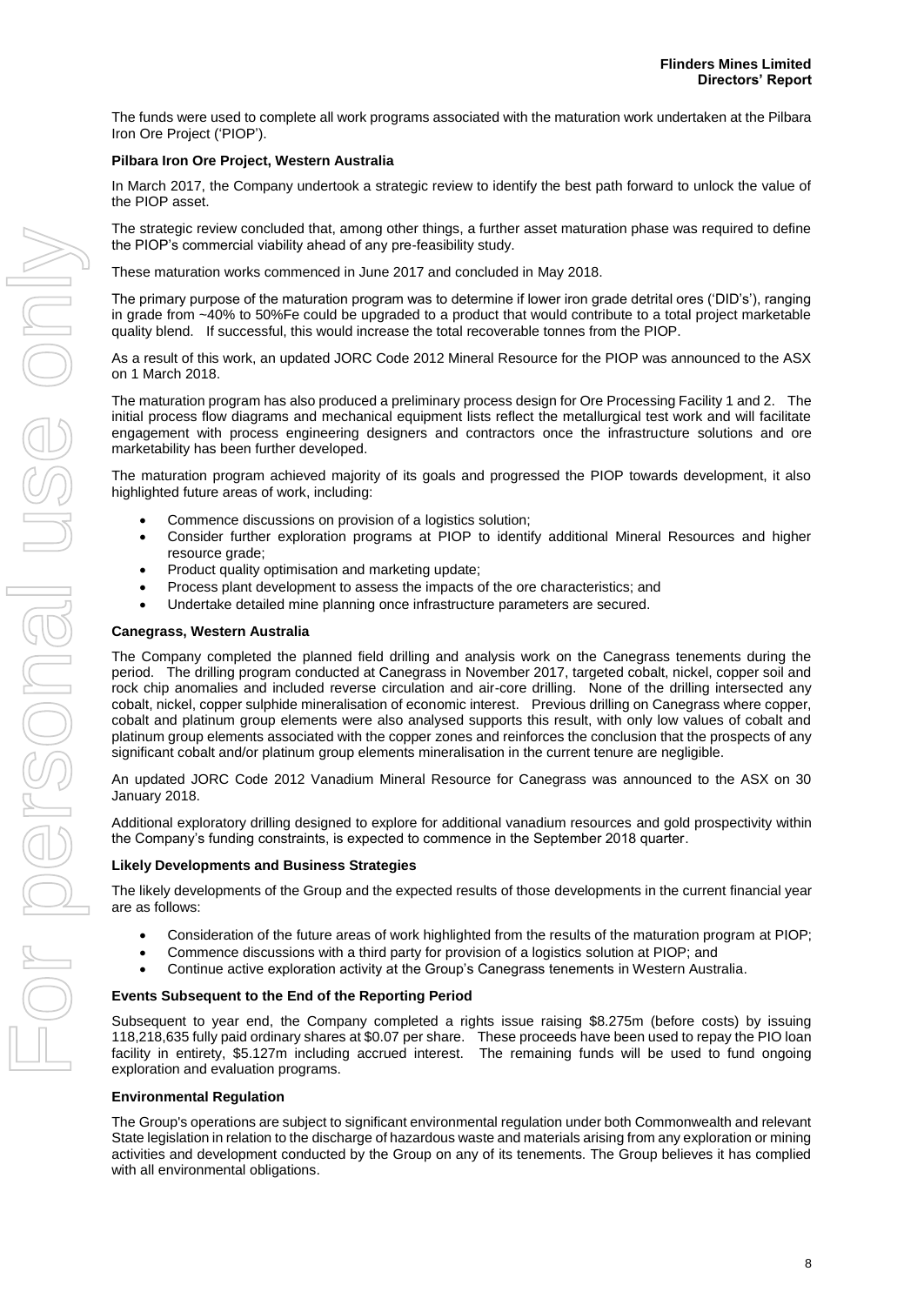# **Remuneration Report - Audited**

This report sets out the remuneration arrangements in place for Directors and senior management of the Company and the Group in accordance with requirements of the *Corporations Act 2001* and its regulations. For the purposes of the report, Key Management Personnel ('KMP') of the Group are defined as those persons having authority and responsibility for planning, directing and controlling the major activities of the Company and the Group, directly or indirectly, including any Director (whether Executive or otherwise) of the Company.

#### **Key Management Personnel Covered in this Report**

The names and positions of the KMP of the Company and the Group during the financial year were:

| Neil Warburton<br>David McAdam | Independent Non-Executive Chairman<br>Executive Director |                        |
|--------------------------------|----------------------------------------------------------|------------------------|
| Robert Kennedy                 | Independent Non-Executive Director                       | Deceased 20 March 2018 |
| Michael Wolley                 | Non-Executive Director                                   |                        |
| Evan Davies                    | Non-Executive Director                                   |                        |
| <b>Shannon Coates</b>          | Independent Non-Executive Director                       | Appointed 20 June 2018 |

#### **Remuneration Governance**

The Nominations and Remuneration Committee is a sub-committee of the Board. It is primarily responsible for making recommendations and assisting the Board to:

- ensure that it is of an effective composition, size and commitment to adequately discharge its responsibilities and duties;
- independently ensure that the Company adopts and complies with remuneration policies that attract, retain and motivate high calibre executives and directors so as to encourage enhanced performance by the Company; and
- motivate Directors and management to pursue the long-term growth and success of the Company within an appropriate framework.

#### **Use of Remuneration Consultants**

During the year the Nominations and Remuneration Committee sought advice from BDO regarding market data and advice in relation to Director fees and the Company's overall remuneration framework. Such consultants were engaged by and reported directly to the Nominations and Remuneration Committee and were required to confirm in writing, their independence from the Company's senior management and other executives. Consequently, the Board of Directors is satisfied that the recommendations were made free from undue influence from any member of the KMP.

The recommendations from BDO were provided directly to the Nominations and Remuneration Committee as an input to the decision making process. These recommendations were considered along with other factors by the Company in makings its remuneration decisions and recommendations to the Board of Directors. The fees paid to BDO for this market data and advice were \$5,547.

#### **Executive Remuneration Policy and Framework**

The Group's policy for determining the nature and amounts of emoluments of senior executives is as follows:

In determining executive remuneration, the Board aims to ensure that remuneration practices are:

- competitive and reasonable, enabling the Company to attract and retain key talent; and
- aligned to the Company's strategic and business objectives and the creation of shareholder value.

The remuneration of Mr McAdam (Executive Director) is determined by the Non-Executive Directors on the Board as part of the terms and conditions of his employment which are subject to review from time to time. The employment conditions of the Executive Director, which are in addition to Mr McAdam's role as a Non-Executive Director, were formalised in a Services Agreement.

The Services Agreement commenced on 27 February 2017 and details the consulting fee per day, a maximum number of days per week during which the services are to be performed, term of the agreement and termination clauses. Subsequent to year end, the Executive Director's Service Agreement has been extended to 1 March 2019 with a rolling 3 month extension at the Board's discretion.

The Company does not currently have in place any short or long term performance related milestones and obligations on its KMP.

#### **Non-Executive Directors Remuneration Policy**

Non-Executive Directors receive a Board fee and are eligible for fees for extra exertion and consulting services, at the discretion of the full Board. Fees provided to Non-Executive Directors are inclusive of superannuation.

Fees are reviewed annually by the Board's Nominations and Remuneration Committee taking into account comparable roles and market data provided by an independent remuneration adviser.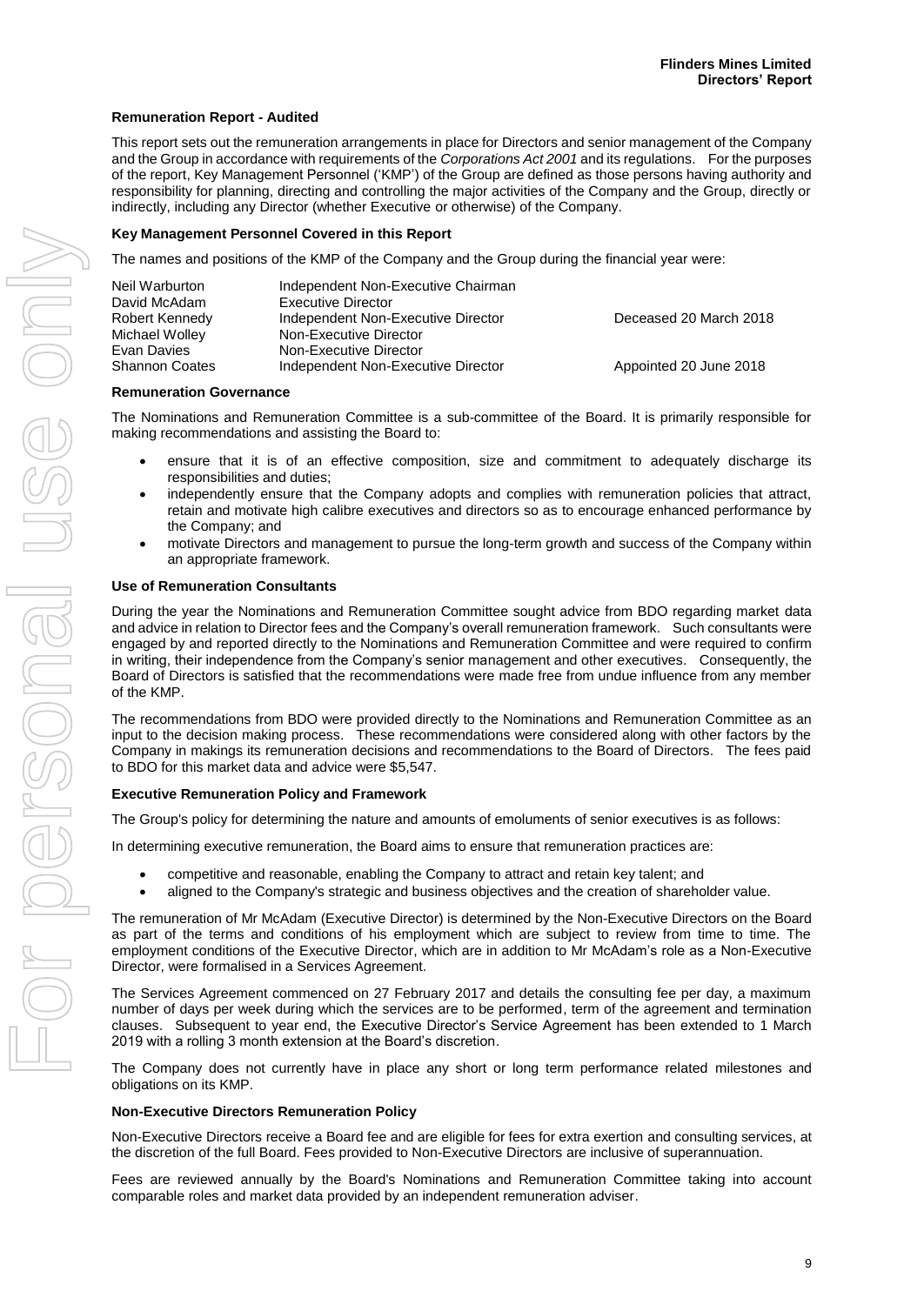Non-Executive Directors fees are determined within an aggregate Directors' fee pool limit, which is periodically recommended for approval by shareholders. The maximum currently stands at \$750,000 per annum and was approved by shareholders at the Annual General Meeting on 6 November 2009. The Board may apportion any amount up to this maximum amount amongst the Non-Executive Directors as it determines. Directors are also entitled to be paid reasonable travel, accommodation and other expenses incurred in performing their duties as Directors.

Non-Executive Directors remuneration is by way of fee, statutory superannuation contributions and salary sacrifice. Non-Executive Directors do not participate in schemes designed for remuneration of executives, nor do they receive options or bonus payments and are not provided with retirement benefits other than salary sacrifice and statutory superannuation.

## **Details of Remuneration**

The following tables show details of the remuneration received by the Directors and KMP of the Group for the current and previous financial year.

| 2018                                    | <b>Short-term</b><br>benefits | Post-employment |              |
|-----------------------------------------|-------------------------------|-----------------|--------------|
|                                         | <b>Salary &amp; Fees</b>      | Superannuation  | <b>Total</b> |
|                                         | \$                            | \$              | \$           |
| <b>Non-Executive Directors</b>          |                               |                 |              |
| N Warburton                             | 188,000                       |                 | 188,000      |
| M Wolley <sup>1</sup>                   | 119,000                       |                 | 119,000      |
| $E$ Davies <sup>1</sup>                 | 119,000                       | ۰               | 119,000      |
| R Kennedy <sup>2</sup>                  | 88,744                        | 507             | 89,251       |
| S Coates <sup>3</sup>                   | 3,344                         | 318             | 3,662        |
| <b>Subtotal Non-Executive Directors</b> | 518,088                       | 825             | 518,913      |
| <b>Executive Directors</b>              |                               |                 |              |
| D McAdam $4$                            | 590,000                       |                 | 590,000      |
| <b>Total</b>                            | 1,108,088                     | 825             | 1,108,913    |

<sup>1</sup> Mr Wolley and Mr Davies Non-Executive Director Fees are paid directly to the major shareholder, TIO.

<sup>2</sup> Deceased 20 March 2018.

<sup>3</sup> Ms Coates was appointed as a Non-Executive Director on 20 June 2018 and as at 30 June 2018, \$3,662 in Non-Executive Director Fees were payable to Ms Coates for the period 20 June 2018 to the year ending 30 June 2018. <sup>4</sup> Mr McAdam's remuneration includes \$520,000 for Executive services and \$70,000 for Director services.

| 2017                                              | Short-term<br>benefits   | Post-employment          |                                |              |
|---------------------------------------------------|--------------------------|--------------------------|--------------------------------|--------------|
|                                                   | <b>Salary &amp; Fees</b> | Superannuatio<br>n       | <b>Termination</b><br>benefits | <b>Total</b> |
|                                                   | \$                       | \$                       | \$                             | \$           |
| <b>Non-Executive Directors</b>                    |                          |                          |                                |              |
| N Warburton <sup>1</sup>                          | 104,160                  | $\overline{\phantom{0}}$ | ٠                              | 104,160      |
| M Wolley <sup>1, 3</sup>                          | 49,160                   |                          |                                | 49,160       |
| $E$ Davies $1, 3$                                 | 49,160                   |                          |                                | 49,160       |
| R Kennedy                                         | 139,196                  | 9,804                    |                                | 149,000      |
| K Malaxos <sup>2</sup>                            | 42,000                   |                          |                                | 42,000       |
| E Vickery <sup>2</sup>                            | 38,356                   | 3,644                    |                                | 42,000       |
| <b>Subtotal Non-Executive</b><br><b>Directors</b> | 422,032                  | 13,448                   |                                | 435,480      |
| <b>Executive Directors</b>                        |                          |                          |                                |              |
| D McAdam $1, 4$                                   | 266,360                  |                          |                                | 266,360      |
| Other key management personnel                    |                          |                          |                                |              |
| J Panagopoulos <sup>5</sup>                       | 218,744                  | 18,004                   | 79,463                         | 316,211      |
| <b>Total</b>                                      | 907,136                  | 31,452                   | 79,463                         | 1,018,051    |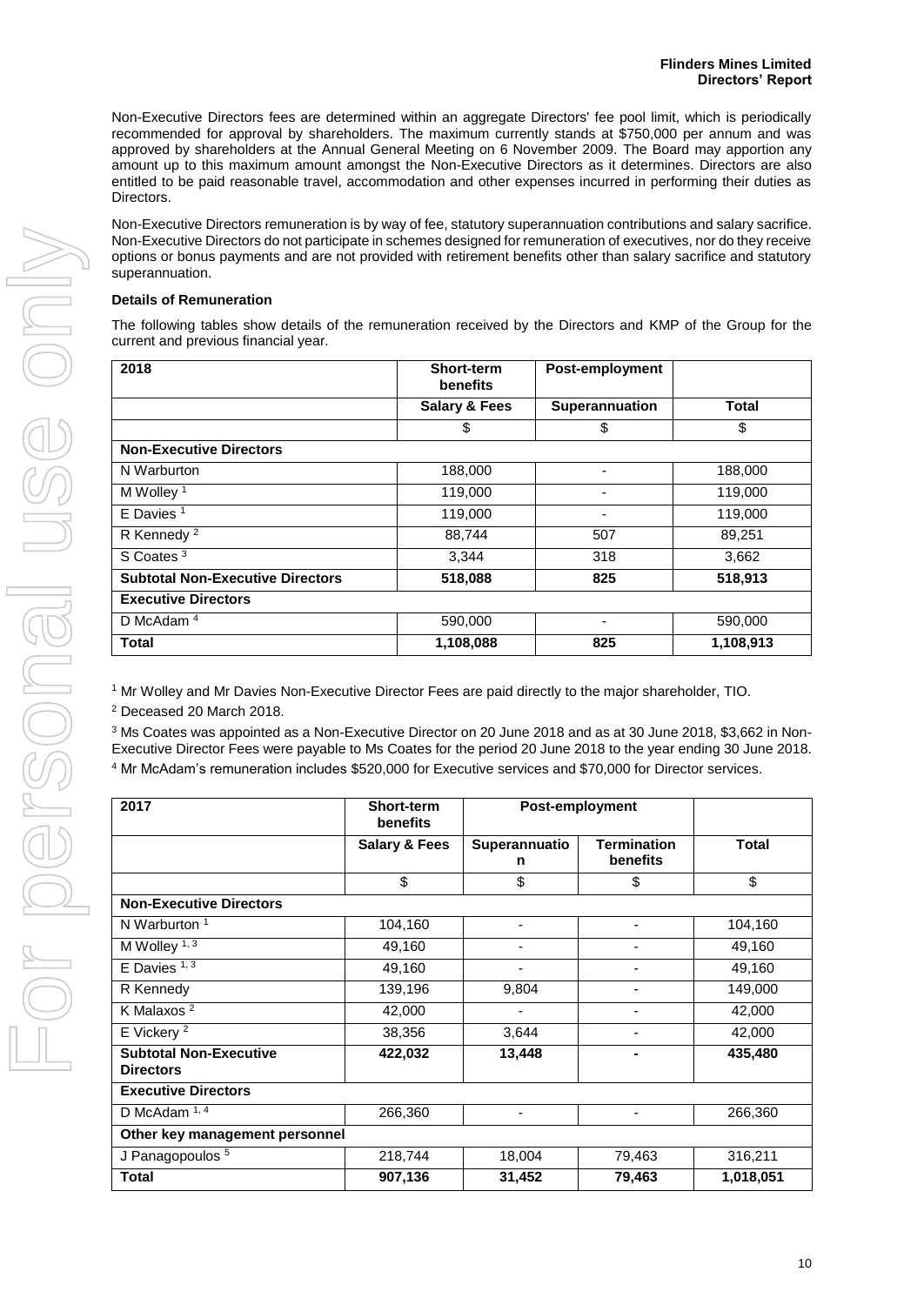<sup>1</sup> Appointed 19 October 2016.

<sup>2</sup> Resigned 19 October 2016.

<sup>3</sup> Mr Wolley and Mr Davies Non-Executive Director Fees are paid directly to the major shareholder, TIO.

<sup>4</sup> Mr McAdam's remuneration includes \$70,800 for strategic review services, \$146,400 for Executive services and \$49,160 for Director services.

<sup>5</sup> Redundant 29 April 2017.

No remuneration is linked to performance and no share-based payments were received/granted or exercised/lapsed during the years ended 30 June 2018 and 30 June 2017.

# **Terms of Employment**

The terms of employment for the Executive Director are formalised in Service Agreements. Material terms relating to the duration and termination as at 30 June 2018 are set out below;

| <b>Name</b> | <b>Compensation</b> | Notice Period                                                                                                                                         | <b>Term</b> |
|-------------|---------------------|-------------------------------------------------------------------------------------------------------------------------------------------------------|-------------|
| D McAdam    | week                | \$2,500 per day for a   One week's notice in   Concludes 30 September<br>maximum of 4 days per writing by either Mr $D$ 2018<br>McAdam or the Company |             |

Subsequent to year end, the Executive Director's Service Agreement has been extended to 1 March 2019 with a rolling 3 month extension at the Board's discretion. The previous one week notice period has been extended to align with the end of the respective term.

## **Share holdings**

No Directors or KMP held a relevant interest in shares in the Company during the 2018 and 2017 financial year. There were no shares granted during the reporting period as compensation.

#### **Other Transactions with KMP and their Related Parties**

During the year ended 30 June 2018, the Group utilised the tenement management and field services of BBI Group Pty Ltd, a subsidiary of its major shareholder, TIO. The total value of these services was \$172,595 (2017: \$59,488).

During the year ended 30 June 2018, the Group paid Director fees to TIO, its major shareholder, for Director services provided by Mr Wolley and Mr Davies. The total value of these services was \$238,000 (2017: \$98,320).

During the year ended 30 June 2018, the Group received Company Secretarial services from Evolution Corporate Services, a company of which Ms Coates is a Director of. The total value of these services for the period of time Ms Coates was a Director was \$2,167.

The above transactions are all entered into at arm's length.

#### **This is the end of the audited remuneration report**.

#### **Options Granted over Unissued Shares**

There are no unissued ordinary shares of Flinders Mines Limited under option at the date of this report.

#### **Non- Audit Services**

No non-audit services were provided by the entity's auditor, KPMG.

#### **Indemnification and Insurance of Officers**

The Company has taken out an insurance policy insuring Directors and Officers of the Company against any liability arising from a claim bought by a third party against the Company or its current or former Directors or Officers and against liabilities for costs and expense incurred by them in defending any legal proceedings arising out of their conduct while acting in their capacity as a Director or Officer of the Company, other than conduct involving a wilful breach of duty in relation to the Company.

The Company indemnifies each of the Directors and Officers of the Company. Under its Constitution, the Company will indemnify those Directors or Officers against any claim or for any expenses or costs which may arise as a result of work performed in their respective capacities as Directors or Officers of the Company or any related entities.

#### **Indemnification of Auditors**

The Company has not indemnified its auditors, KPMG.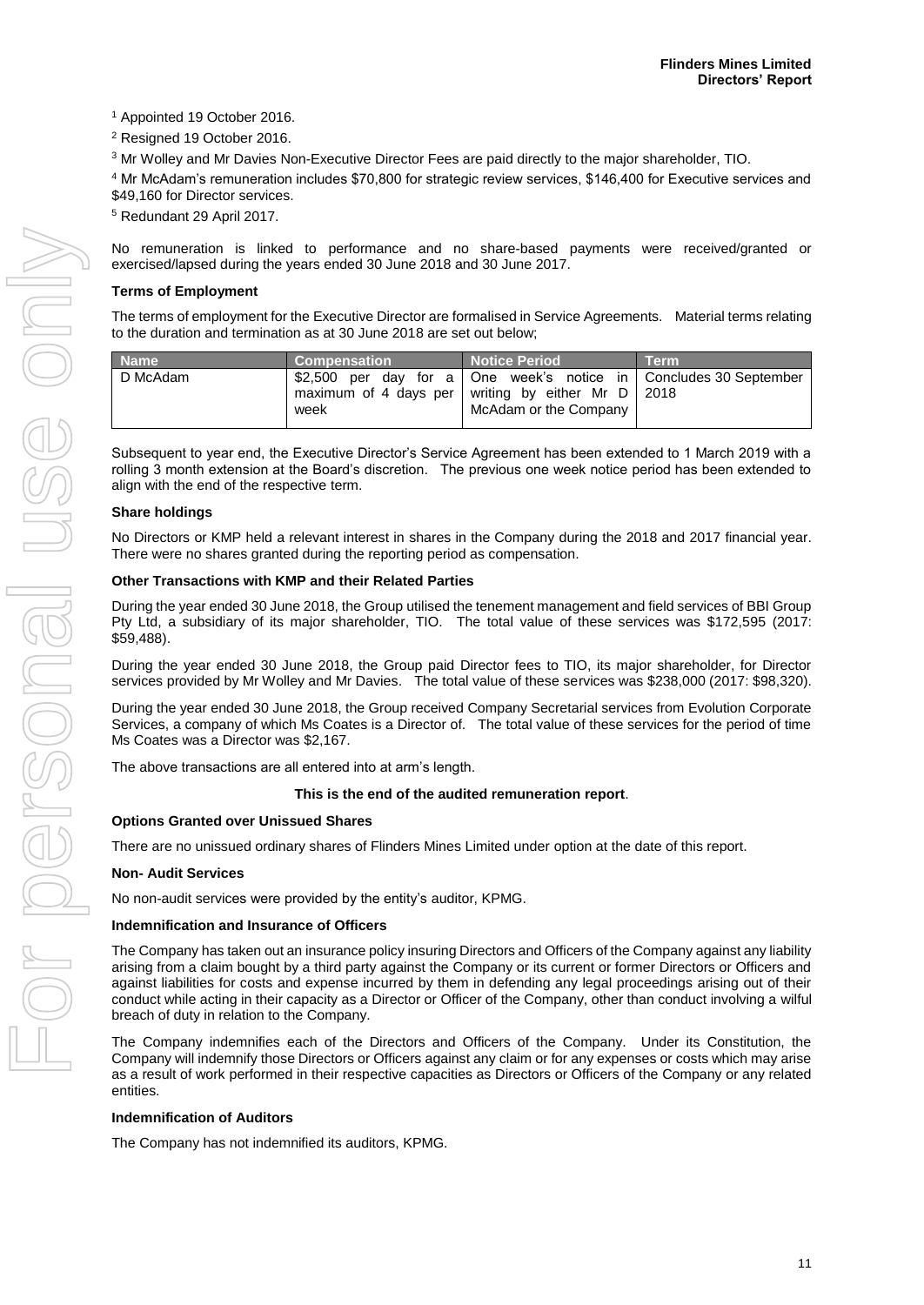# **Rounding**

The amounts contained in the financial report have been rounded to the nearest \$1,000 (unless otherwise stated) pursuant to the option available to the Company under ASIC Legislative Instrument 2016/191. The Company is an entity to which this class order applies.

# **Auditor's independence declaration**

A copy of the auditor's independence declaration as required under section 307C of the *Corporations Act 2001* is set out on page 13.

This report is made in accordance with a resolution of Directors.

David McAdam Executive Director

Perth, Western Australia 19 September 2018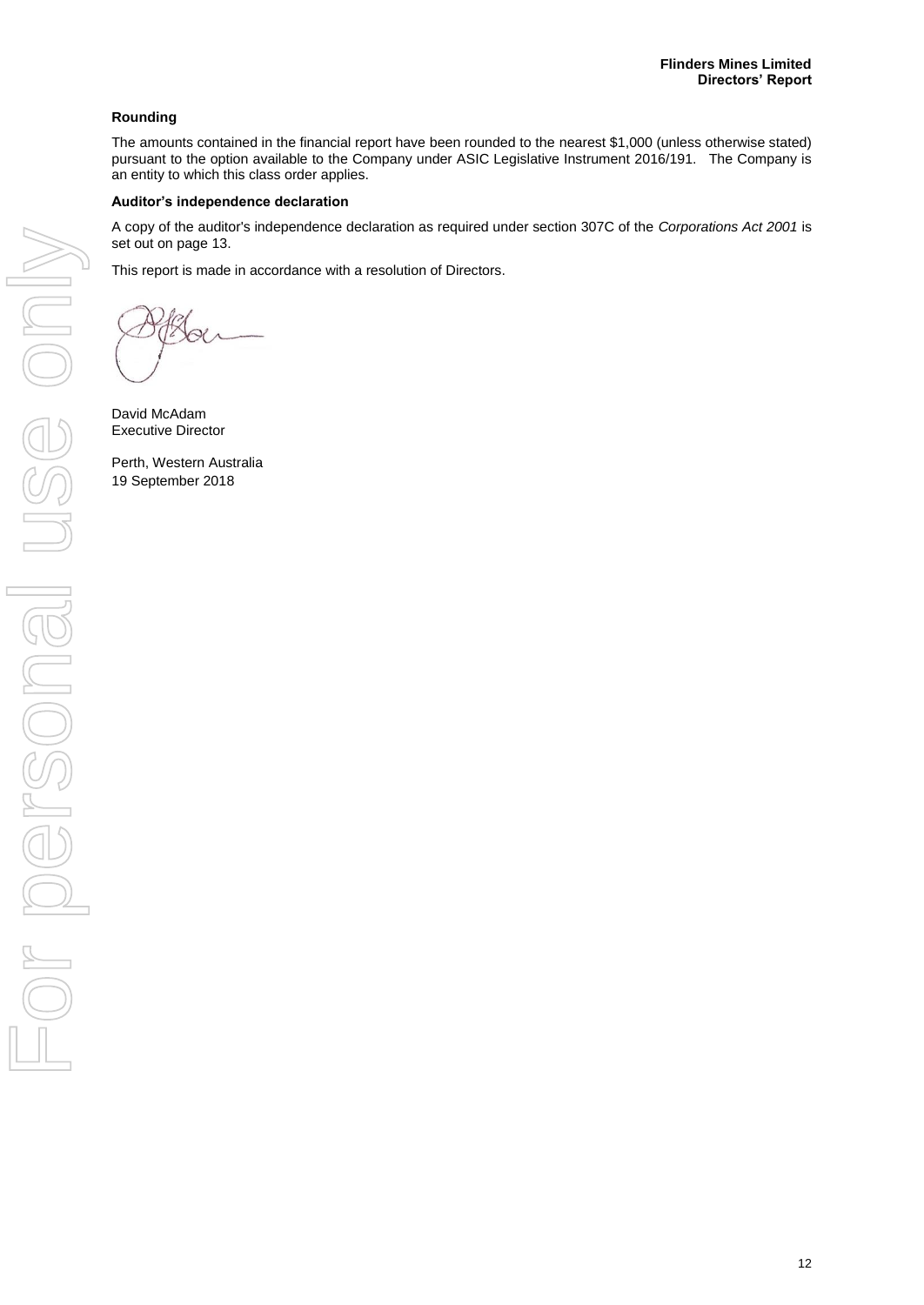

# Lead Auditor's Independence Declaration under Section 307C of the Corporations Act 2001

# To the Directors of Flinders Mines Limited

I declare that, to the best of my knowledge and belief, in relation to the audit of Flinders Mines Limited for the financial year ended 30 June 2018 there have been:

- i. no contraventions of the auditor independence requirements as set out in the Corporations Act 2001 in relation to the audit; and
- ii. no contraventions of any applicable code of professional conduct in relation to the audit.

 $KPM(r)$ 

KPMG R Gambitta Partner

Perth 19 September 2018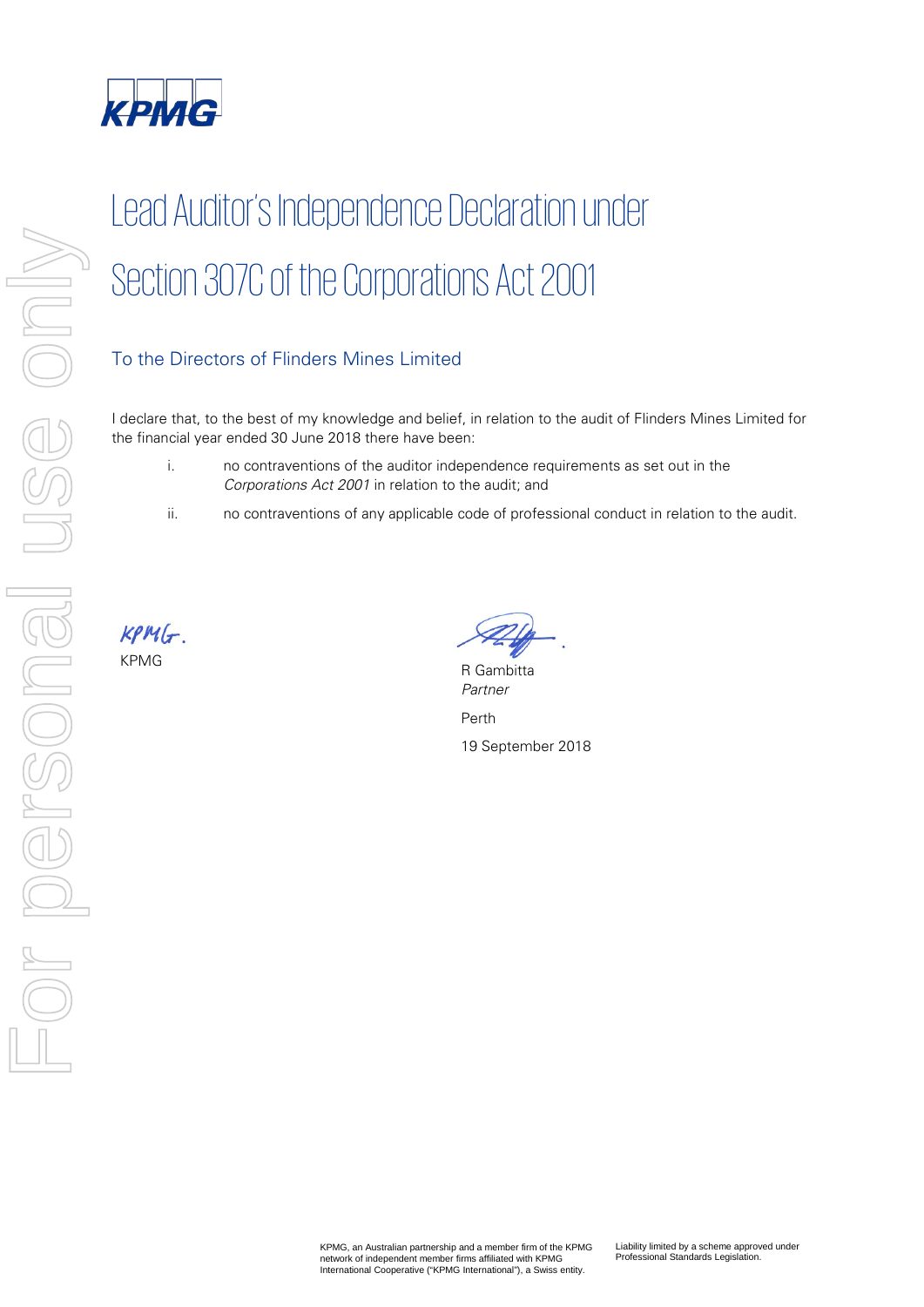| <b>Flinders Mines Limited</b>                                                  |  |
|--------------------------------------------------------------------------------|--|
| <b>Consolidated Statement of Profit or Loss and Other Comprehensive Income</b> |  |
| For the year ended 30 June 2018                                                |  |

|                                                                                | <b>Notes</b> | 2018     | 2017     |
|--------------------------------------------------------------------------------|--------------|----------|----------|
|                                                                                |              | \$'000   | \$'000   |
| Revenue from continuing operations                                             |              |          |          |
| Finance income                                                                 | 5            | 105      | 43       |
| Other income                                                                   | 5            | 49       |          |
| Administrative expenses                                                        | 5            | (1,718)  | (2,070)  |
| Other expenses                                                                 | 5            | (117)    | (167)    |
| Finance costs                                                                  | 5            | (112)    | (27)     |
| Loss before income tax                                                         |              | (1,793)  | (2, 221) |
| Income tax (expense)/benefit                                                   | 6            | (17)     | (43)     |
| Loss for the year                                                              |              | (1, 810) | (2, 264) |
| Items that may be reclassified to profit or loss:                              |              |          |          |
| Other comprehensive income                                                     |              |          |          |
| Other comprehensive loss for the year<br>attributable to owners of the Company |              | (1, 810) | (2, 264) |
| Loss per share attributable to ordinary<br>equity holders:                     |              | Cents    | Cents    |
| Basic and diluted loss per share                                               | 7            | (0.058)  | (0.073)  |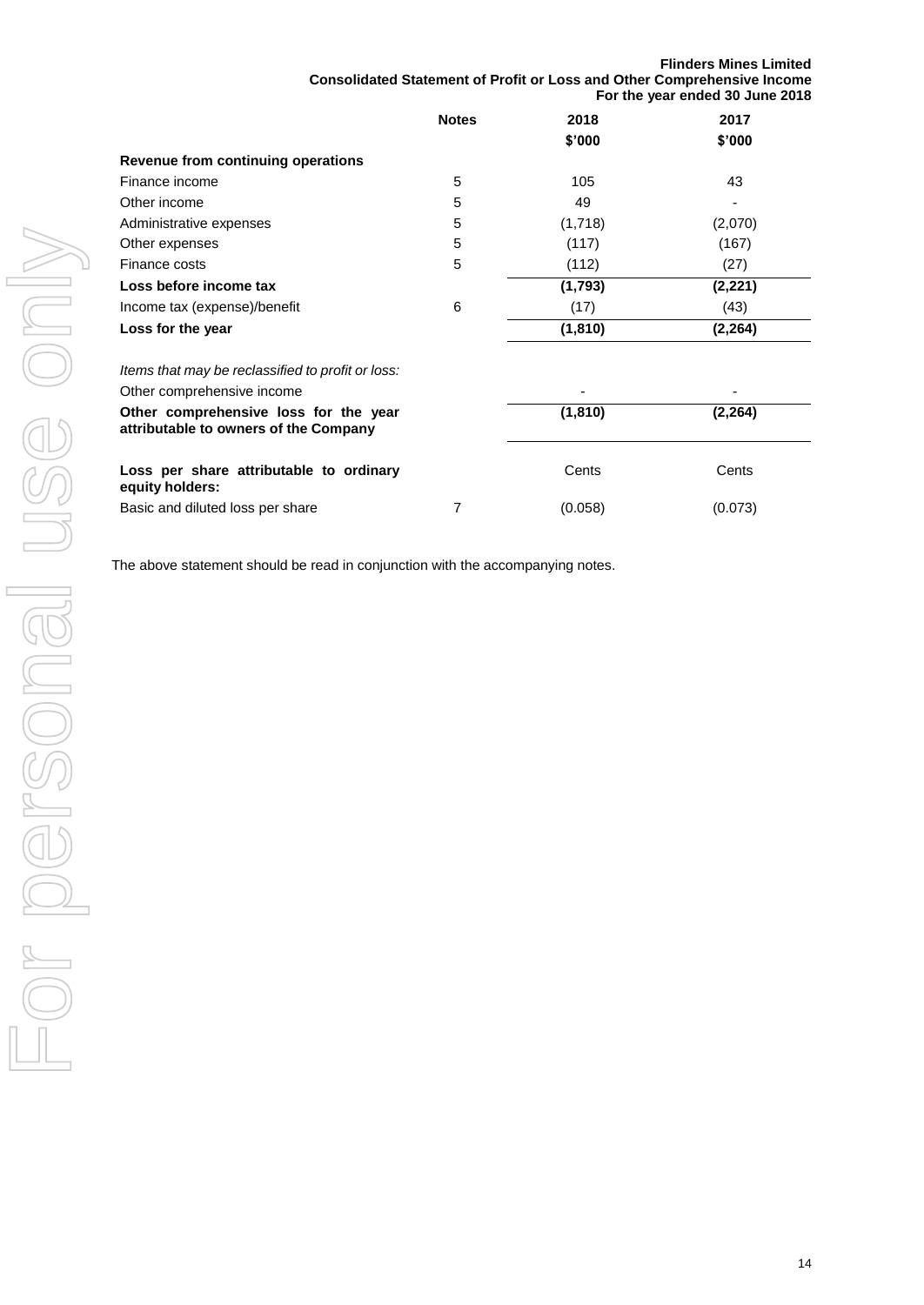|                                     |              |           | <b>Flinders Mines Limited</b><br><b>Consolidated Statement of Financial Position</b><br>As at 30 June 2018 |  |
|-------------------------------------|--------------|-----------|------------------------------------------------------------------------------------------------------------|--|
|                                     | <b>Notes</b> | 2018      | 2017                                                                                                       |  |
|                                     |              | \$'000    | \$'000                                                                                                     |  |
| <b>Current assets</b>               |              |           |                                                                                                            |  |
| Cash and cash equivalents           | 8            | 3,301     | 10,067                                                                                                     |  |
| Trade and other receivables         | 9            | 84        | 127                                                                                                        |  |
| Other current assets                | 10           | 468       | 467                                                                                                        |  |
| <b>Total current assets</b>         |              | 3,853     | 10,661                                                                                                     |  |
| <b>Non-current assets</b>           |              |           |                                                                                                            |  |
| Available-for-sale financial assets |              |           | 3                                                                                                          |  |
| Exploration and evaluation          | 11           | 58,461    | 48,890                                                                                                     |  |
| Plant and equipment                 |              | 4         | 72                                                                                                         |  |
| Other non-current assets            | 9            |           | $\overline{7}$                                                                                             |  |
| <b>Total non-current assets</b>     |              | 58,465    | 48,972                                                                                                     |  |
| <b>Total assets</b>                 |              | 62,318    | 59,633                                                                                                     |  |
| <b>Current liabilities</b>          |              |           |                                                                                                            |  |
| Trade and other payables            | 12           | 436       | 941                                                                                                        |  |
| Loans and borrowings                | 13           | 5,000     |                                                                                                            |  |
| <b>Total current liabilities</b>    |              | 5,436     | 941                                                                                                        |  |
| <b>Total liabilities</b>            |              | 5,436     | 941                                                                                                        |  |
| <b>Net assets</b>                   |              | 56,882    | 58,692                                                                                                     |  |
| <b>Equity</b>                       |              |           |                                                                                                            |  |
| Contributed equity                  | 14           | 138,859   | 138,859                                                                                                    |  |
| <b>Accumulated losses</b>           |              | (81, 977) | (80, 167)                                                                                                  |  |
| <b>Total equity</b>                 |              | 56,882    | 58,692                                                                                                     |  |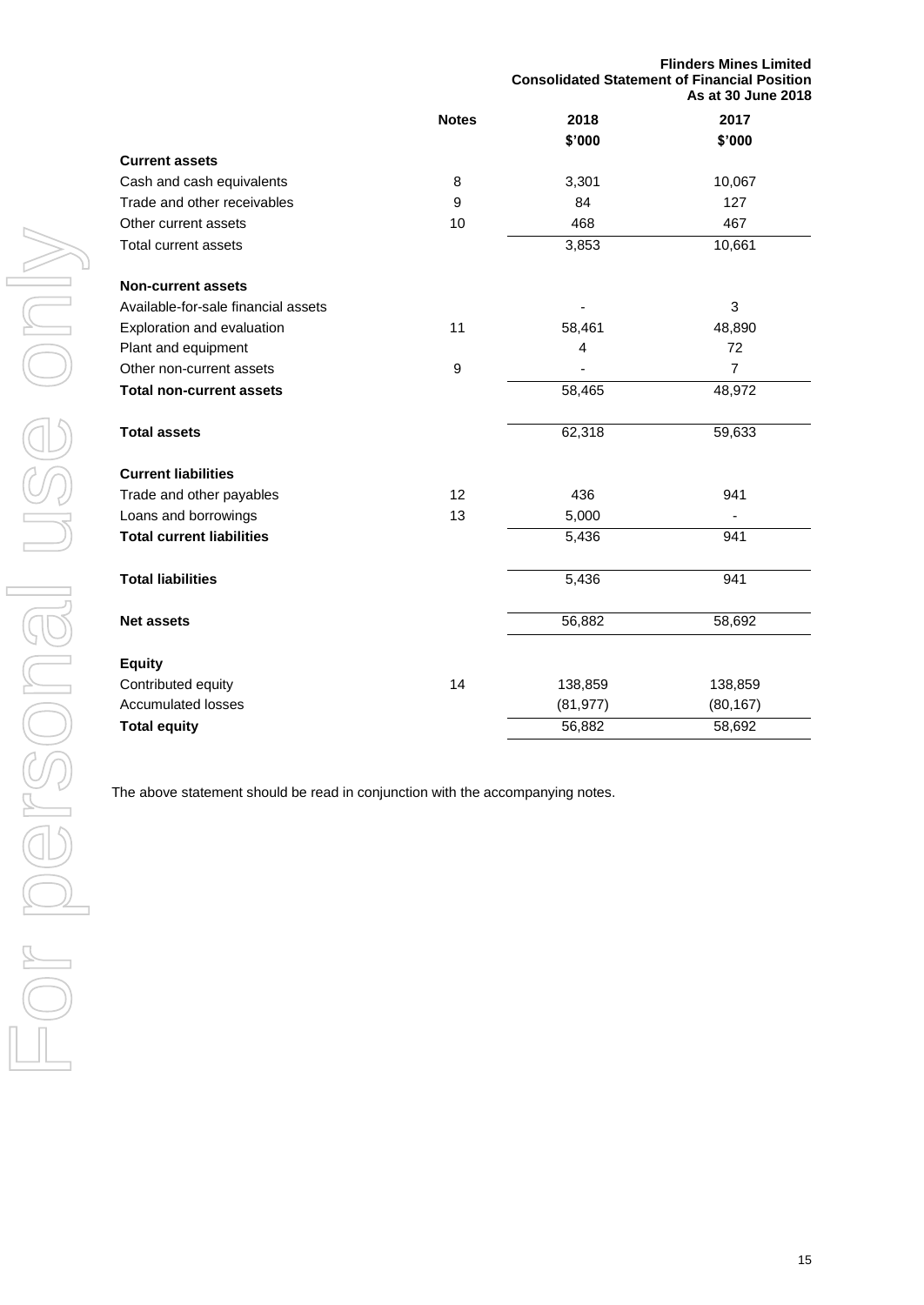|                                                          | <b>Consolidated Statement of Changes in Equity</b><br>For the year ended 30 June 2018 |                       |                     |
|----------------------------------------------------------|---------------------------------------------------------------------------------------|-----------------------|---------------------|
|                                                          | <b>Contributed</b><br>equity                                                          | Accumulated<br>losses | <b>Total equity</b> |
|                                                          | \$'000                                                                                | \$'000                | \$'000              |
| Balance at 1 July 2016                                   | 125,239                                                                               | (77,903)              | 47,336              |
| Loss for the year                                        |                                                                                       | (2, 264)              | (2,264)             |
| Total comprehensive loss for the year                    |                                                                                       | (2, 264)              | (2,264)             |
| Transactions with owners in their capacity<br>as owners: |                                                                                       |                       |                     |
| Contributions of equity, net of costs and tax            | 13,620                                                                                |                       | 13,620              |
| Balance as at 30 June 2017                               | 138,859                                                                               | (80, 167)             | 58,692              |
| Loss for the year                                        |                                                                                       | (1, 810)              | (1, 810)            |
| Total comprehensive loss for the year                    |                                                                                       | (1, 810)              | (1, 810)            |
| Transactions with owners in their capacity<br>as owners: |                                                                                       |                       |                     |
| Contributions of equity, net of costs and tax            |                                                                                       |                       |                     |
| Balance as at 30 June 2018                               | 138,859                                                                               | (81,977)              | 56,882              |

**Flinders Mines Limited**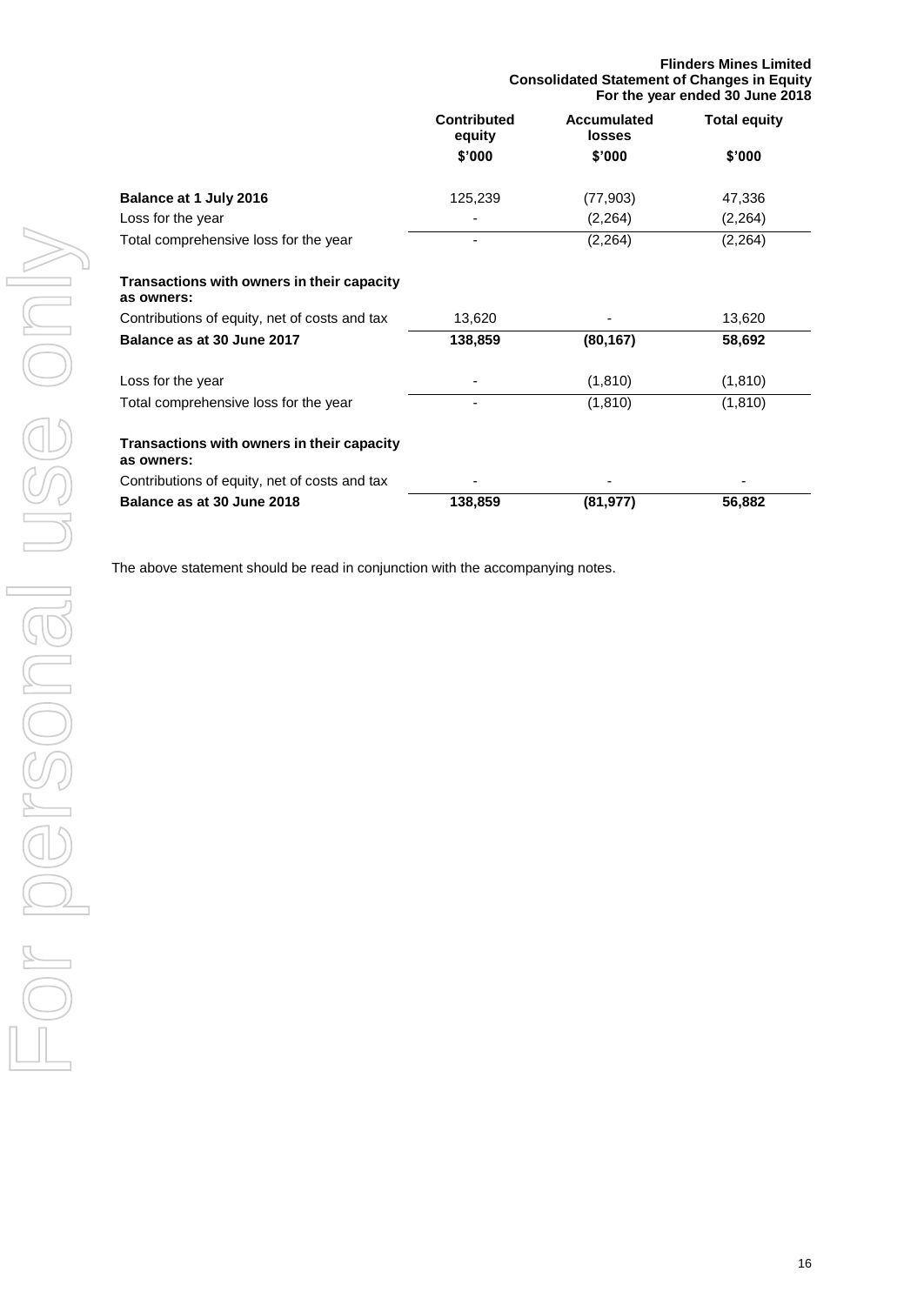|                                                              |              | <b>Flinders Mines Limited</b><br><b>Consolidated Statement of Cash Flows</b><br>For the year ended 30 June 2018 |          |  |
|--------------------------------------------------------------|--------------|-----------------------------------------------------------------------------------------------------------------|----------|--|
|                                                              | <b>Notes</b> | 2018                                                                                                            | 2017     |  |
|                                                              |              | \$'000                                                                                                          | \$'000   |  |
| Cash flows from operating activities                         |              |                                                                                                                 |          |  |
| Payments to suppliers and employees                          |              | (1,687)                                                                                                         | (2, 387) |  |
| Interest expense                                             |              |                                                                                                                 | (24)     |  |
| Interest received                                            |              | 105                                                                                                             | 43       |  |
| Net cash outflow from operating activities                   | 8            | (1, 582)                                                                                                        | (2, 368) |  |
| Cash flows from investing activities                         |              |                                                                                                                 |          |  |
| Proceeds from sale of plant and equipment                    |              | 14                                                                                                              | 1        |  |
| Proceeds from sale of available-for-sale<br>financial assets |              | 73                                                                                                              |          |  |
| Payments for exploration activities                          |              | (10, 219)                                                                                                       | (1,695)  |  |
| Net cash outflow from investing activities                   |              | (10, 132)                                                                                                       | (1,694)  |  |
| Cash flows from financing activities                         |              |                                                                                                                 |          |  |
| Proceeds from issues of shares                               |              |                                                                                                                 | 13,670   |  |
| <b>Transaction costs</b>                                     |              | (52)                                                                                                            | (92)     |  |
| Proceeds from borrowings                                     |              | 5,000                                                                                                           | 2,000    |  |
| Repayment of borrowings                                      |              |                                                                                                                 | (2,000)  |  |
| Net cash inflow from financing activities                    |              | 4,948                                                                                                           | 13,578   |  |
| Net (decrease)/increase in cash and cash<br>equivalents      |              | (6,766)                                                                                                         | 9,516    |  |
| Cash and cash equivalents at the beginning<br>of the year    |              | 10,067                                                                                                          | 551      |  |
| Cash and cash equivalents at the end of<br>the year          | 8            | 3,301                                                                                                           | 10,067   |  |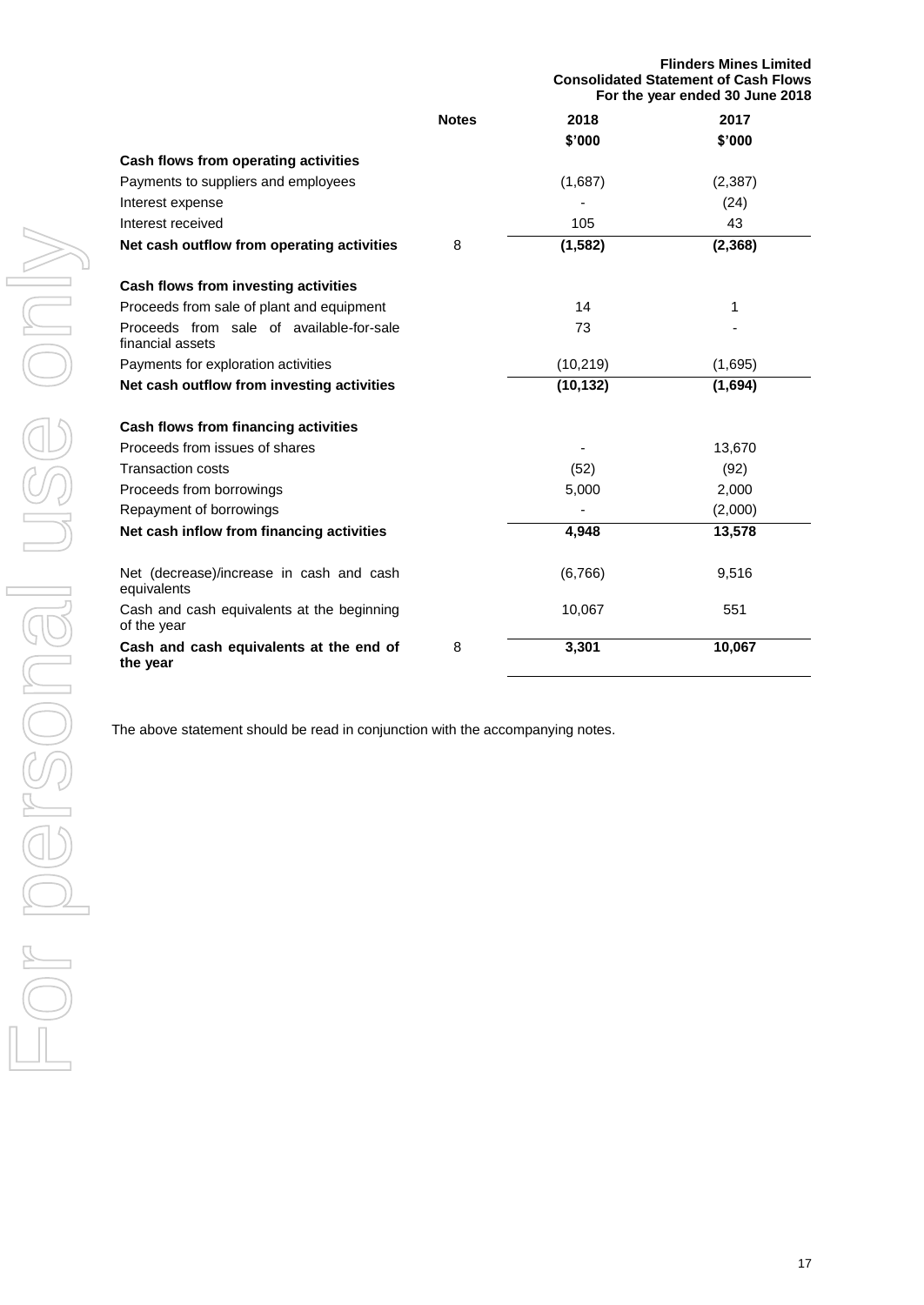#### **1 Corporate information**

The consolidated financial report of Flinders Mines Limited for the year ended 30 June 2018 was authorised for issue in accordance with a resolution of the Directors on 19 September 2018. The Board of Directors has the power to amend the consolidated financial statements after issue.

Flinders Mines Limited (the 'Company' or 'Flinders') is a for-profit company limited by shares whose shares are publicly traded on the Australian Securities Exchange. The Company and its subsidiaries were incorporated and domiciled in Australia. The registered office and principal place of business of the Company is 45 Ventnor Avenue, West Perth, WA 6005.

The amounts contained in the financial report have been rounded to the nearest \$1,000 (unless otherwise stated) pursuant to the option available to the Company under ASIC Class Order 2016/191. The Company is an entity to which this Class Order applies.

#### **2 Reporting entity**

The Consolidated Financial Statements comprise of the Company and its subsidiaries, (together referred to as the 'Consolidated Entity' or the 'Group').

#### **3 Basis of preparation**

The Consolidated Financial Statements are general purpose financial statements which have been prepared in accordance with Australian Accounting Standards and Interpretations issued by the Australian Accounting Standards Board and the *Corporations Act 2001*. The Consolidated Financial Statements also comply with International Financial Reporting Standards as issued by the International Accounting Standards Board.

These financial statements have been prepared under the historical cost convention except for certain financial assets and liabilities which are required to be measured at fair value.

#### **a) Basis of consolidation**

Subsidiaries are all entities over which the Group has control. The Group controls an entity when the Group is exposed to, or has rights to, variable returns from its involvement with the entity and has the ability to affect those returns through its power to direct the activities of the entity. Subsidiaries are fully consolidated from the date on which control is transferred to the Group. They are deconsolidated from the date that control ceases.

The acquisition method of accounting is used to account for business combinations by the Group.

Intercompany transactions, balances and unrealised gains on transactions between Group companies are eliminated. Unrealised losses are also eliminated unless the transaction provides evidence of an impairment of the transferred asset. Accounting policies of subsidiaries have been changed where necessary to ensure consistency with the policies adopted by the Group.

#### **b) Goods and services tax ('GST')**

Revenues, expenses and assets are recognised net of the amount of GST except:

- when the GST incurred on a purchase of goods and services is not recoverable from the taxation authority, in which case the GST is recognised as part of the cost of acquisition of the asset or as part of the expense item as applicable; and
- receivables and payables, which are stated with the amount of GST included.

The net amount of GST recoverable from, or payable to, the taxation authority is included as part of receivables or payables in the statement of financial position.

Cash flows are included in the statement of cash flows on a gross basis and the GST component of cash flows arising from investing and financing activities, which is recoverable from, or payable to, the taxation authority are classified as operating cash flows. Commitments and contingencies are disclosed net of the amount of GST recoverable from, or payable to, the taxation authority.

#### **c) Comparatives**

When required by Accounting Standards, comparative figures have been adjusted to conform to changes in presentation for the current financial year.

#### **d) Going Concern**

The Company was required to repay the unsecured short term loan facility with PIO Mines Pty Limited ("PIO"), a subsidiary of its major shareholder, TIO (NZ) Limited, by 31 August 2018.

Subsequent to year end, the Company completed a rights issue raising \$8.275m (before costs) by issuing 118,218,635 fully paid ordinary shares at \$0.07. These proceeds have been used to repay the PIO loan facility in entirety, \$5.127m including accrued interest. The remaining funds will be used to fund ongoing exploration and evaluation programs.

On this basis, the financial statements have been prepared on a going concern basis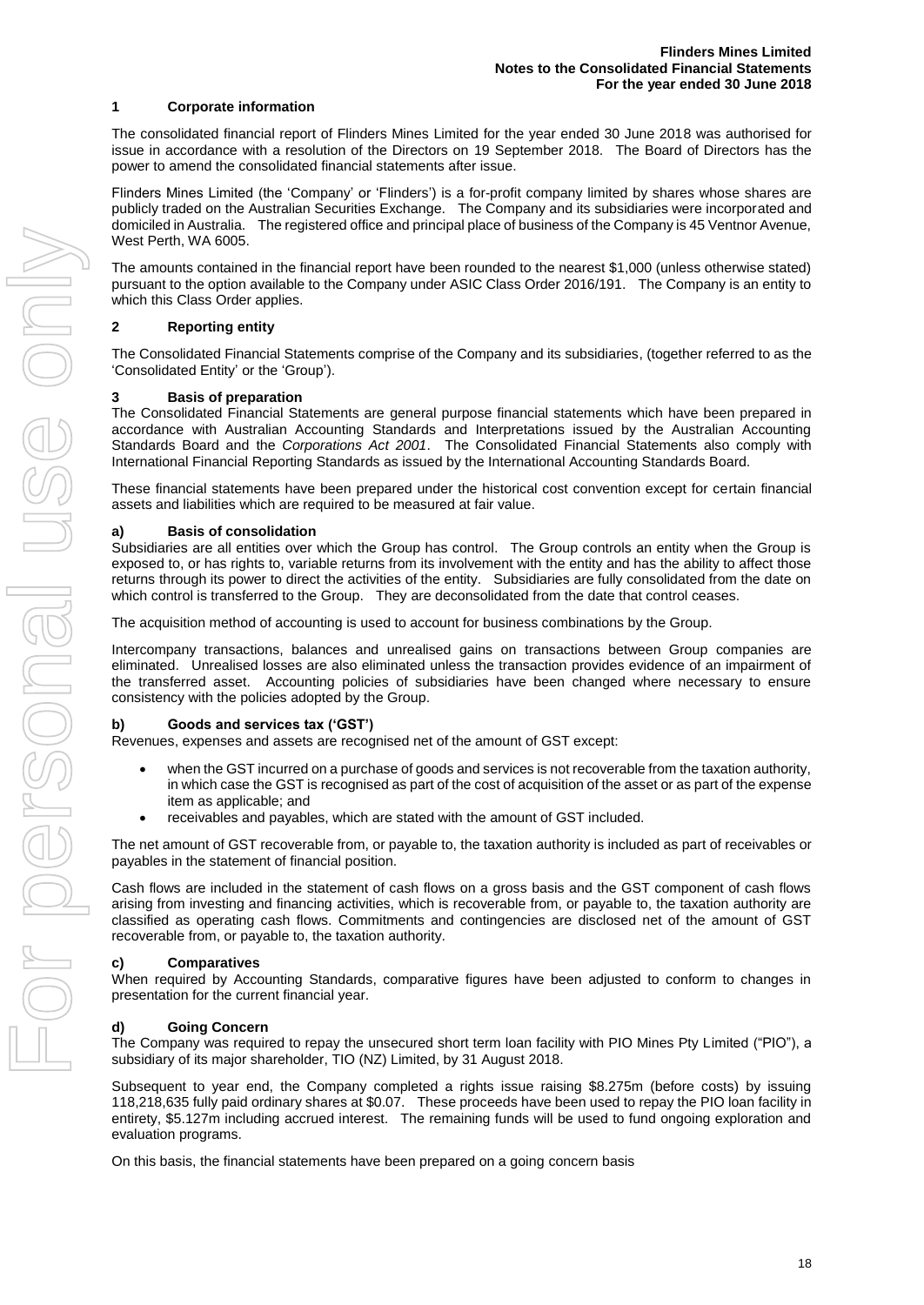#### **4 Segment information**

#### **Identification of reportable segments**

Management has determined the operating segments based on the reports reviewed and used by the Board of Directors (the chief operating decision maker) that are used to make strategic decisions. The Group is managed primarily on the basis of geographical area of interest, since the diversification of Group operations inherently has notably different risk profiles and performance assessment criteria. Operating segments are therefore determined on the same basis.

Reportable segments disclosed are based on aggregating operating segments where the segments are considered to have similar economic characteristics and are also similar with respect to the following:

- external regulatory requirements
- geographical and geological styles

#### **Operations**

The Group has exploration operations in iron ore mineralisation, gold and base metals. The costs associated with the Pilbara Iron Ore Project are reported on in the Pilbara Iron Ore segment and the costs associated with Canegrass gold and base metals are reported in the Canegrass segment.

#### **Accounting policies developed**

Unless stated otherwise, all amounts reported to the Board of Directors as chief decision maker with respect to operating segments are determined in accordance with accounting policies that are consistent to those adopted in the Consolidated Financial Statements of the Group.

| 2018                      | <b>Pilbara Iron Ore</b> | <b>Canegrass</b> | Other  | <b>Total</b> |
|---------------------------|-------------------------|------------------|--------|--------------|
|                           | \$'000                  | \$'000           | \$'000 | \$'000       |
| Segment result            |                         |                  | (65)   | (65)         |
| Impairment of assets      |                         | ٠                | (65)   | (65)         |
| Capital expenditure       | 9,097                   | 474              | 65     | 9,636        |
| Total segment assets      | 57,917                  | 544              |        | 58,461       |
| Total segment liabilities | 156                     | 6                |        | 162          |
|                           |                         |                  |        |              |
| 2017                      |                         |                  |        |              |
| Segment result            | ۰                       | ٠                | (165)  | (165)        |
| Impairment of assets      |                         |                  | (165)  | (165)        |
| Capital expenditure       | 2,302                   | 70               | 165    | 2,537        |
| Total segment assets      | 48,820                  | 70               | ۰      | 48,890       |
| Total segment liabilities | 498                     | 5                |        | 503          |

A reconciliation of segment loss to operating loss before income tax is provided as follows:

|                                | 2018                     | 2017                     |
|--------------------------------|--------------------------|--------------------------|
|                                | \$'000                   | \$'000                   |
| <b>Total segment loss</b>      | (65)                     | (165)                    |
| Finance income                 | 105                      | 43                       |
| Profit on disposal of assets   | 49                       | $\overline{\phantom{0}}$ |
| Administrative expenses        | (1,718)                  | (2,070)                  |
| Non-mine site rehabilitation   | (52)                     | -                        |
| Impairment of financial assets | $\overline{\phantom{a}}$ | (2)                      |
| Finance cost                   | (112)                    | (27)                     |
| Loss before income tax         | (1,793)                  | (2, 221)                 |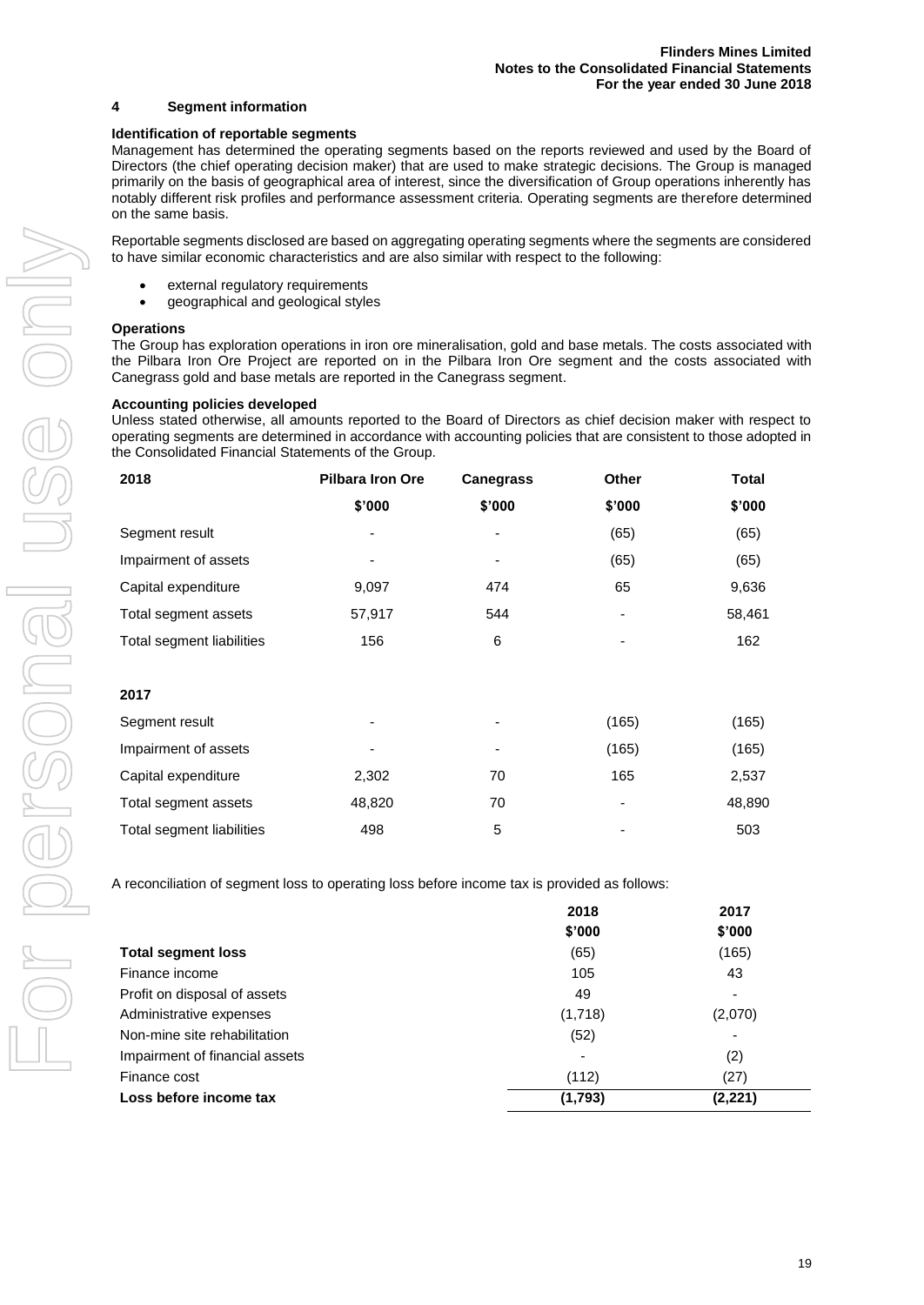# **4 Segment information (continued)**

Reportable segments' assets are reconciled to total assets as follows:

|                                     | 2018   | 2017   |
|-------------------------------------|--------|--------|
|                                     | \$'000 | \$'000 |
| <b>Segment assets</b>               | 58,461 | 48,890 |
| Unallocated:                        |        |        |
| Cash and cash equivalents           | 3,301  | 10,067 |
| Trade and other receivables         | 84     | 127    |
| Other current assets                | 429    | 467    |
| Available-for-sale financial assets | -      | 3      |
| Plant and equipment                 | 4      | 72     |
| Other non-current assets            | ۰      | 7      |
| <b>Total assets</b>                 | 62,279 | 59,633 |

Reportable segments' liabilities are reconciled to total liabilities as follows:

| 2018   | 2017                     |
|--------|--------------------------|
| \$'000 | \$'000                   |
|        |                          |
| 162    | 503                      |
| 274    | 438                      |
| 5,000  | $\overline{\phantom{a}}$ |
| 5,436  | 941                      |
|        |                          |
| 2018   | 2017                     |
| \$'000 | \$'000                   |
|        |                          |
| 105    | 43                       |
| 105    | 43                       |
|        |                          |

Interest revenue is recognised on a time proportionate basis that takes into account the effective yield on the financial asset.

|                                                         | 2018<br>\$'000 | 2017<br>\$'000           |
|---------------------------------------------------------|----------------|--------------------------|
| Other income                                            |                |                          |
| Profit on sale of assets                                |                | ٠                        |
| Profit on sale of available-for-sale financial assets 1 | 42             | $\overline{\phantom{0}}$ |
|                                                         | 49             |                          |

<sup>1</sup>Represents the profit on sale of 1,000,000 Rumble Resources Limited shares at a weighted average sale price of \$0.705 and 250,000 Phoenix Metals Limited shares at a weighted average sale price of \$0.011.

Available-for-sale financial assets are non-derivative financial assets that are designated as available-for-sale or are not classified in another category of financial assets. Available-for-sale financial assets are recognised initially at fair value plus any directly attributable transaction costs.

Subsequent to initial recognition, they are measured at fair value and changes therein, other than impairment losses are recognised in other comprehensive income and presented in the available-for-sale fair value reserve in equity. When an investment is derecognised, the cumulative gain or loss in equity is reclassified to profit or loss.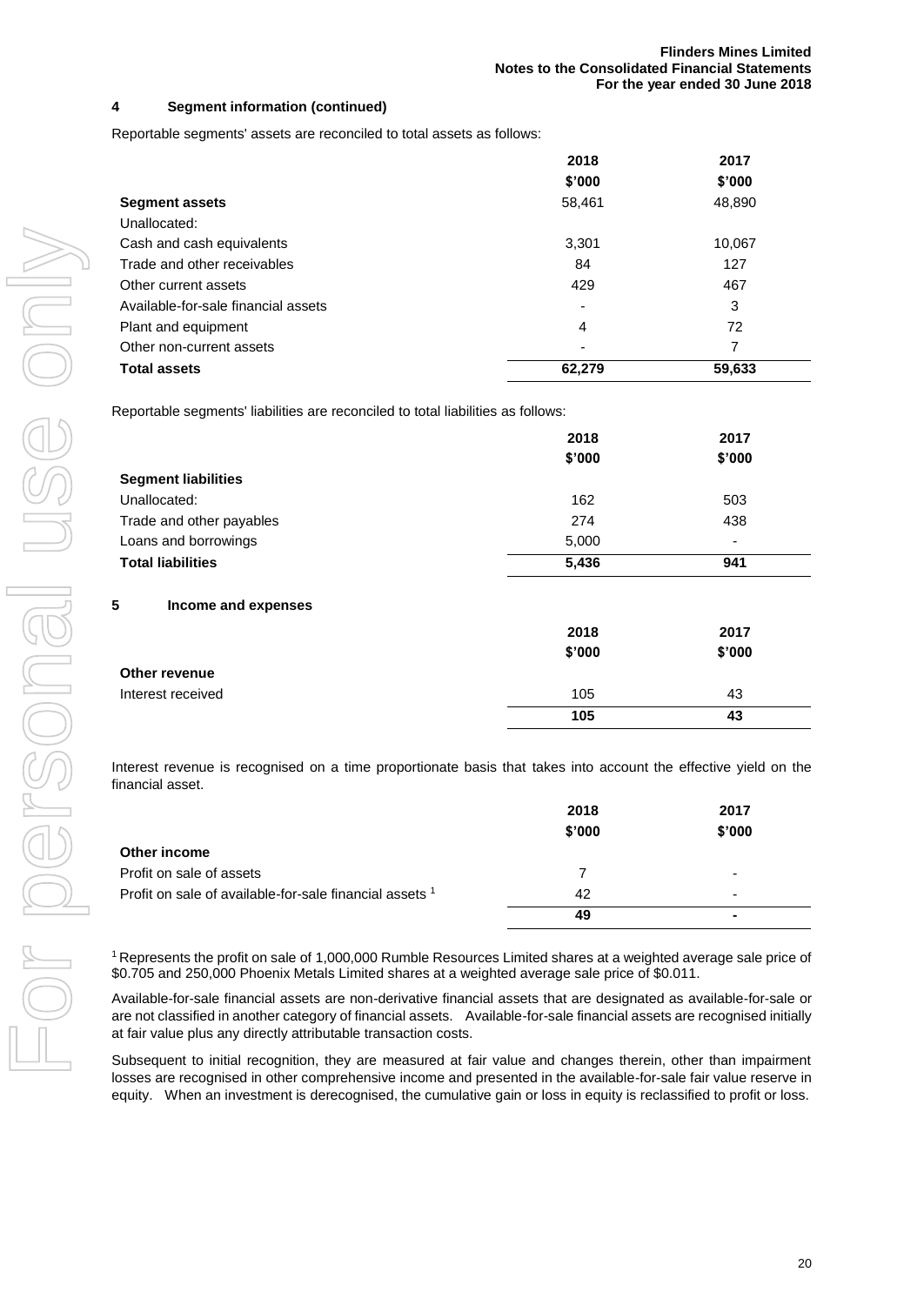# **5 Income and expenses (continued)**

|                                     | 2018            | 2017            |
|-------------------------------------|-----------------|-----------------|
|                                     | \$'000          | \$'000          |
| <b>Administrative expenses</b>      |                 |                 |
| Compliance                          | 149             | 252             |
| Depreciation                        | 22              | 33              |
| Administration costs                | 854             | 650             |
| Salary and wages                    | 603             | 839             |
| Legal costs                         | 45              | 113             |
| Occupancy costs                     | 45              | 183             |
|                                     | 1,718           | 2,070           |
|                                     | 2018            | 2017            |
|                                     | \$'000          | \$'000          |
| Other expense                       |                 |                 |
| Exploration expenditure written off | 65              | 165             |
| Non-mine site rehabilitation        | 52              |                 |
| Impairment of financial assets      |                 | $\overline{2}$  |
|                                     | 117             | 167             |
|                                     | 2018            | 2017            |
|                                     | \$'000          | \$'000          |
| <b>Finance expense</b>              |                 |                 |
| Interest expense                    | 110             | 24              |
| <b>Bank</b> fees                    | $\overline{c}$  | 3               |
|                                     | $\frac{1}{112}$ | $\overline{27}$ |

## **6 Income tax expense**

The prima facie income tax expense on pre-tax accounting losses from continuing operations reconciles to the income tax expense in the financial statements as follows:

|                                                                       | 2018    | 2017    |
|-----------------------------------------------------------------------|---------|---------|
|                                                                       | \$'000  | \$'000  |
|                                                                       |         |         |
| Loss from continuing operations before income tax                     | (1,793) | (2,221) |
| Tax at the Australian tax rate of 30% (2017: 30%)                     | (538)   | (666)   |
| Tax effect of amounts which are not deductible (taxable) in           |         |         |
| calculating taxable income:                                           |         |         |
| Other non allowable items                                             | 19      | 1       |
| Temporary differences not bought to account                           | 536     | 707     |
| Transfer of available for sale asset reserve to impairment<br>expense |         | 1       |
| Tax expense                                                           | 17      | 43      |

The tax rate used in the above reconciliation is the corporate tax rate of 30% payable by Australian corporate entities on taxable profits under Australian Tax Law. There has been no change in this tax rate since the previous reporting period.

A deferred tax asset ('DTA') on the timing differences has not been recognised as they do not meet the recognition criteria as outlined in below. A DTA has not been recognised in respect of tax losses either as realisation of the benefit is not regarded as probable.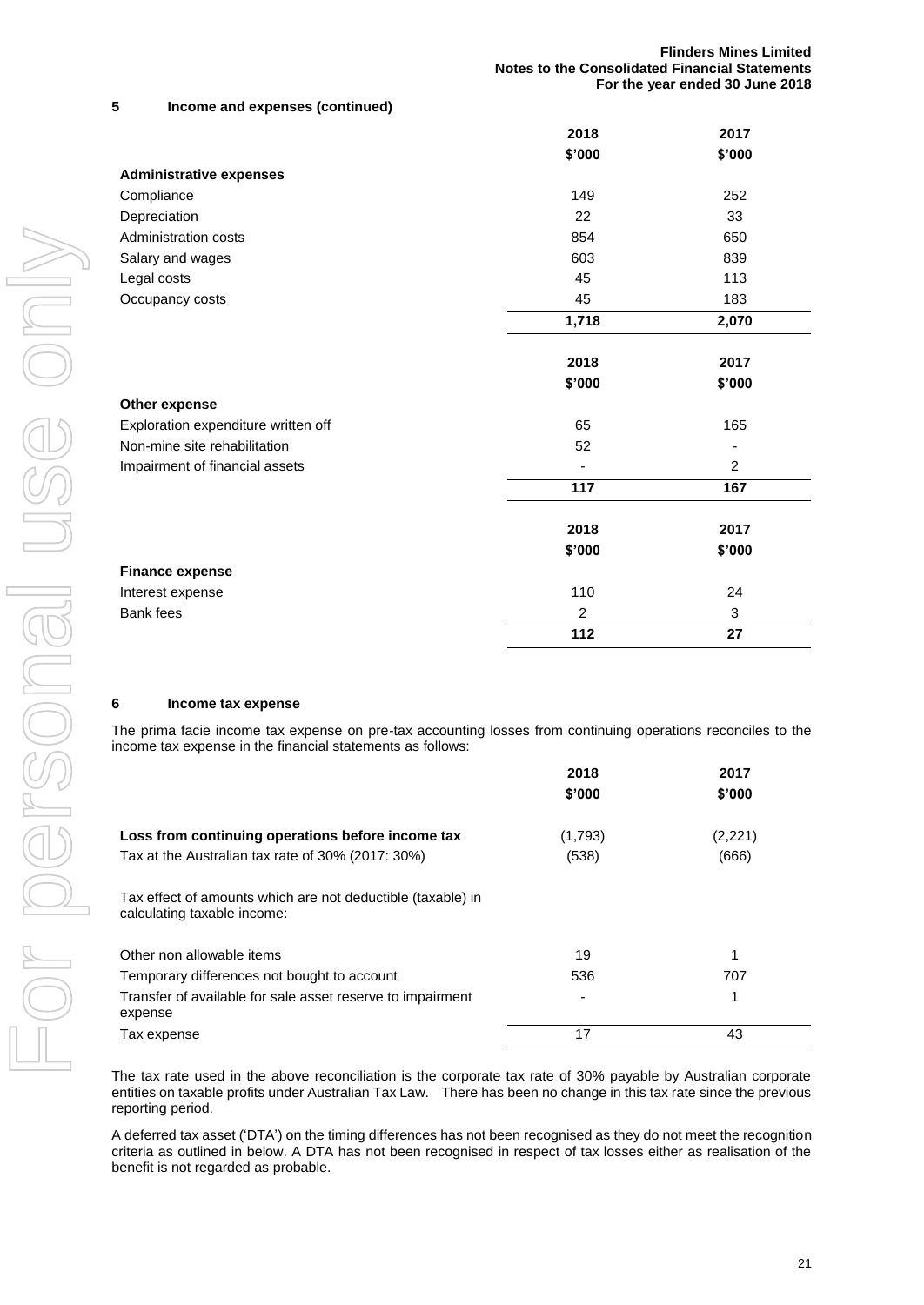#### **6 Income tax expense (Continued)**

The taxation benefits will only be obtained if:

- a) the Consolidated Entity derives future assessable income of a nature and of an amount sufficient to enable the benefit from the deduction for the loss to be realised;
- b) the Consolidated Entity continues to comply with the conditions for deductibility imposed by law; and
- c) no changes in tax legislation adversely affect the consolidated entity in realising the benefits from the deductions for the loss.

The Consolidated Entity's ability to realise and recognise the deferred tax asset in the future is dependent on the Consolidated Entity satisfying the 'Continuity of Ownership' or 'Same Business' tests. The Company has assessed that Continuity of Ownership testing has been failed as at 30 June 2016 and the Same Business test will be required to be passed in order for the Group's tax losses to remain available. At present, the Company is of the opinion that the Same Business Test will be met.

The Group has net DTAs arising in Australia of \$23.873m (2017: \$23.337m) that are available for offset indefinitely against future taxable profits of the companies in which the losses arose.

The income tax expense or benefit for the period is the tax payable on the current period's taxable income based on the applicable income tax rate for each jurisdiction adjusted by changes in deferred tax assets and liabilities attributable to temporary differences and to unused tax losses.

Deferred income tax is provided in full, using the liability method, on temporary differences arising between the tax bases of assets and liabilities and their carrying amounts in the consolidated financial statements. However, the deferred income tax is not accounted for if it arises from initial recognition of an asset or liability in a transaction other than a business combination that at the time of the transaction affects neither accounting nor taxable profit nor loss. Deferred income tax is determined using tax rates (and laws) that have been enacted or substantially enacted by the reporting date and are expected to apply when the related deferred income tax asset is realised or the deferred income tax liability is settled.

Deferred tax assets are recognised for deductible temporary differences and unused tax losses only if it is probable that future taxable amounts will be available to utilise those temporary differences or losses.

Deferred tax liabilities and assets are not recognised for temporary differences between the carrying amount and tax bases of investments in controlled entities where the Parent entity is able to control the timing of the reversal of the temporary differences and it is probable that the differences will not reverse in the foreseeable future.

Deferred tax assets and liabilities are offset when there is a legally enforceable right to offset current tax assets and liabilities and when the deferred tax balances relate to the same taxation authority. Current tax assets and tax liabilities are offset where the entity has a legally enforceable right to offset and intends either to settle on a net basis, or to realise the asset and settle the liability simultaneously.

Current and deferred tax balances attributable to amounts recognised directly in equity are also recognised directly in equity.

#### **7 Loss per share**

|                                                                                                           | 2018          | 2017          |
|-----------------------------------------------------------------------------------------------------------|---------------|---------------|
|                                                                                                           | \$'000        | \$'000        |
| Loss used in calculating basic and diluted loss per share                                                 | (1,793)       | (2,264)       |
| Loss used in calculating basic and diluted loss per share<br>from continuing operations                   | (1,793)       | (2, 264)      |
|                                                                                                           | 2018          | 2017          |
|                                                                                                           | <b>Number</b> | <b>Number</b> |
| Weighted average number of ordinary shares used in the<br>calculation of basic and diluted loss per share | 3,114,608,516 | 3,114,608,516 |

Basic earnings/loss per share is determined by dividing net profit or loss after income tax attributable to members of the Company, excluding any costs of servicing equity other than ordinary shares, by the weighted average number of ordinary shares outstanding during the financial year.

Diluted earnings per share adjusts the figures used in the determination of basic earnings/loss per share to take into account the after income tax effect of interest and other financing costs associated with dilutive potential ordinary shares by the weighted average number of shares assumed to have been issued for no consideration in relation to potential ordinary shares.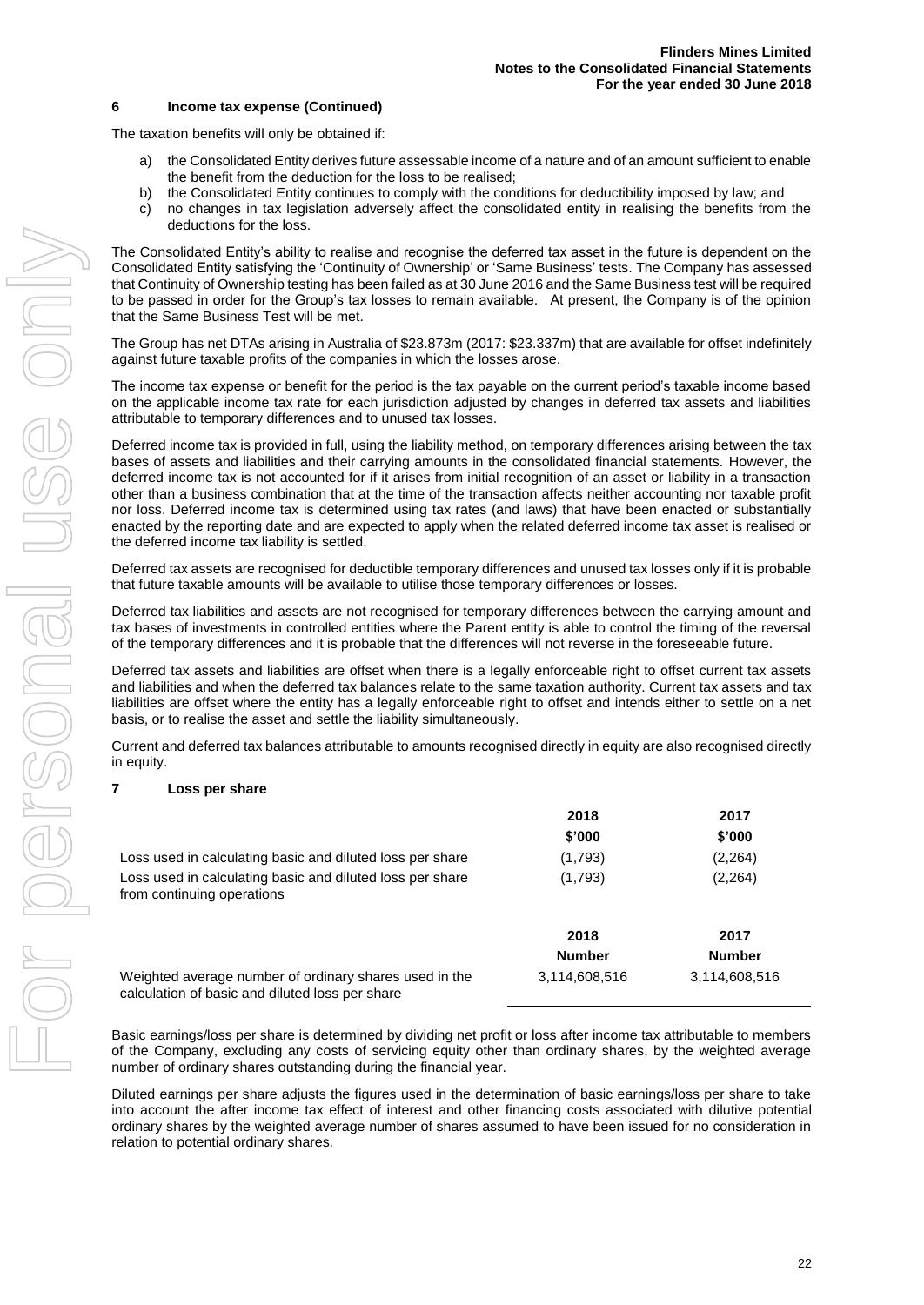# **8 Cash and cash equivalents**

|                          | 2018   | 2017   |
|--------------------------|--------|--------|
|                          | \$'000 | \$'000 |
| Cash at bank and in hand | 3,241  | 3,917  |
| Term deposits            | 60     | 6,150  |
|                          | 3,301  | 10,067 |

Cash and short-term deposits comprise of cash at bank and in hand and short-term deposits with an original maturity of three months or less.

|  |  |  |  |  | Reconciliation of loss for the year to net cash flows from operations: |
|--|--|--|--|--|------------------------------------------------------------------------|
|--|--|--|--|--|------------------------------------------------------------------------|

|                                                           | 2018<br>\$'000 | 2017<br>\$'000 |
|-----------------------------------------------------------|----------------|----------------|
| Loss for the year                                         | (1,793)        | (2, 264)       |
|                                                           | 22             | 33             |
| Depreciation                                              |                |                |
| Exploration expenditure written off                       | 65             | 165            |
| Profit on disposal of assets                              | (7)            |                |
| Profit on disposal of available-for-sale financial assets | (42)           |                |
| Impairment of financial assets                            |                | $\overline{2}$ |
| Income tax expense                                        | 17             | 43             |
| Changes in operating assets and liabilities               |                |                |
| Decrease in trade and other receivables                   | 5              | 672            |
| Decrease/(increase) in other assets                       | 18             | (310)          |
| Increase/(decrease) in trade and other payables           | 150            | (672)          |
| Decrease in provisions                                    |                | (37)           |
| Net cash flows from operating activities                  | (1, 582)       | (2, 368)       |
| Trade and other receivables<br>9                          |                |                |
|                                                           | 2018           | 2017           |
|                                                           | \$'000         | \$'000         |
| <b>Current</b>                                            |                |                |
| Other receivables                                         | 84             | 127            |
|                                                           | 84             | 127            |
| Non-current                                               |                |                |
| Security bonds                                            |                | $\overline{7}$ |
|                                                           |                | $\overline{7}$ |

Trade receivables are recognised initially at fair value and subsequently measured at amortised cost using the effective interest method, less provision for impairment. Trade receivables are generally due for settlement within 30 days. They are presented as current assets unless collection is not expected for more than 12 months after the reporting date.

All current receivables are due within 30 days (2017: 30 days). There are no past due or impaired receivables.

#### **10 Other assets**

|                      | 2018   | 2017   |
|----------------------|--------|--------|
|                      | \$'000 | \$'000 |
| Other current assets | 468    | 467    |
|                      | 468    | 467    |

Other current assets represents the prepaid portion of rates and rents of the Group's tenements and corporate insurances.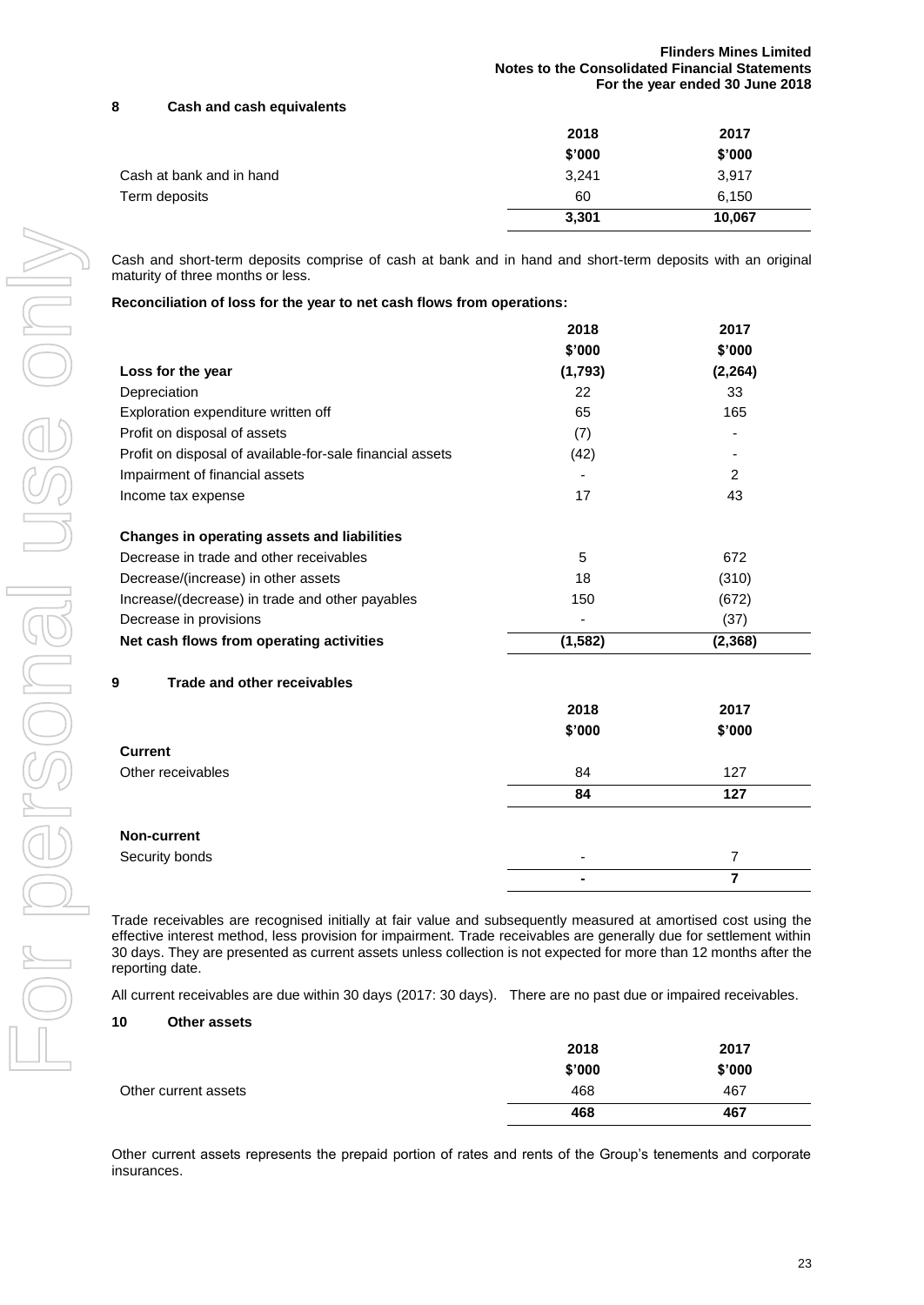# **11 Exploration and evaluation expenditure**

|                      | 2018   | 2017   |
|----------------------|--------|--------|
|                      | \$'000 | \$'000 |
| Opening balance      | 48,890 | 46,518 |
| Expenditure incurred | 9,636  | 2,537  |
| Impairment loss      | (65)   | (165)  |
| Closing balance      | 58,461 | 48,890 |

The ultimate recoupment of costs carried forward for areas of interest in the exploration and evaluation phases is dependent upon the successful development and commercial exploitation, or sale, of the respective areas of interest. For areas which do not meet the criteria of the accounting policy, those amounts are charged to the Consolidated Statement of Comprehensive Income. During the years ending 30 June 2018 and 30 June 2017 expenditure relating to depreciation and tenement administrative services was written off.

Exploration and evaluation costs related to an area of interest are written off as incurred except they may be carried forward as an item in the consolidated statement of financial position where the rights of tenure of an area are current and one of the following conditions is met:

- the costs are expected to be recouped through successful development and exploitation of the area of interest, or alternatively, by its sale; and
- exploration and/or evaluation activities in the area of interest have not at the end of each reporting period reached a stage which permits a reasonable assessment of the existence or otherwise of economically recoverable reserves, and active and significant operations in, or in relation to, the area of interest are continuing.

Capitalised costs include costs directly related to exploration and evaluation activities in the relevant area of interest. General and administrative costs are allocated to an exploration or evaluation asset only to the extent that those costs can be related directly to operational activities in the area of interest to which the asset relates.

Capitalised exploration and evaluation expenditure is written off where the above conditions are no longer satisfied.

Exploration and evaluation expenditure incurred subsequent to the acquisition in respect of an exploration asset acquired is accounted for in accordance with the policy outlined above.

All capitalised exploration and evaluation expenditure is assessed for impairment if facts and circumstances indicate that an impairment may exist. Exploration and evaluation assets are also tested for impairment once commercial reserves are found, before the assets are transferred to development properties.

## **12 Trade and other payables**

|                             | 2018   | 2017   |
|-----------------------------|--------|--------|
|                             | \$'000 | \$'000 |
| Trade payables              | 190    | 491    |
| Other payables <sup>1</sup> | 246    | 450    |
|                             | 436    | 941    |

1 Included in Other payables is accrued interest of \$110k payable on the PIO Mines Pty Limited loan. Refer Note 13.

These amounts represent liabilities for goods and services provided to the Group prior to the end of financial year which are unpaid. The amounts are unsecured, non-interest bearing and are usually paid within 30 days of recognition.

Trade and other payables are presented as current liabilities unless payment is not due within 12 months from the reporting date. They are recognised initially at their fair value and subsequently measured at amortised cost using the effective interest method.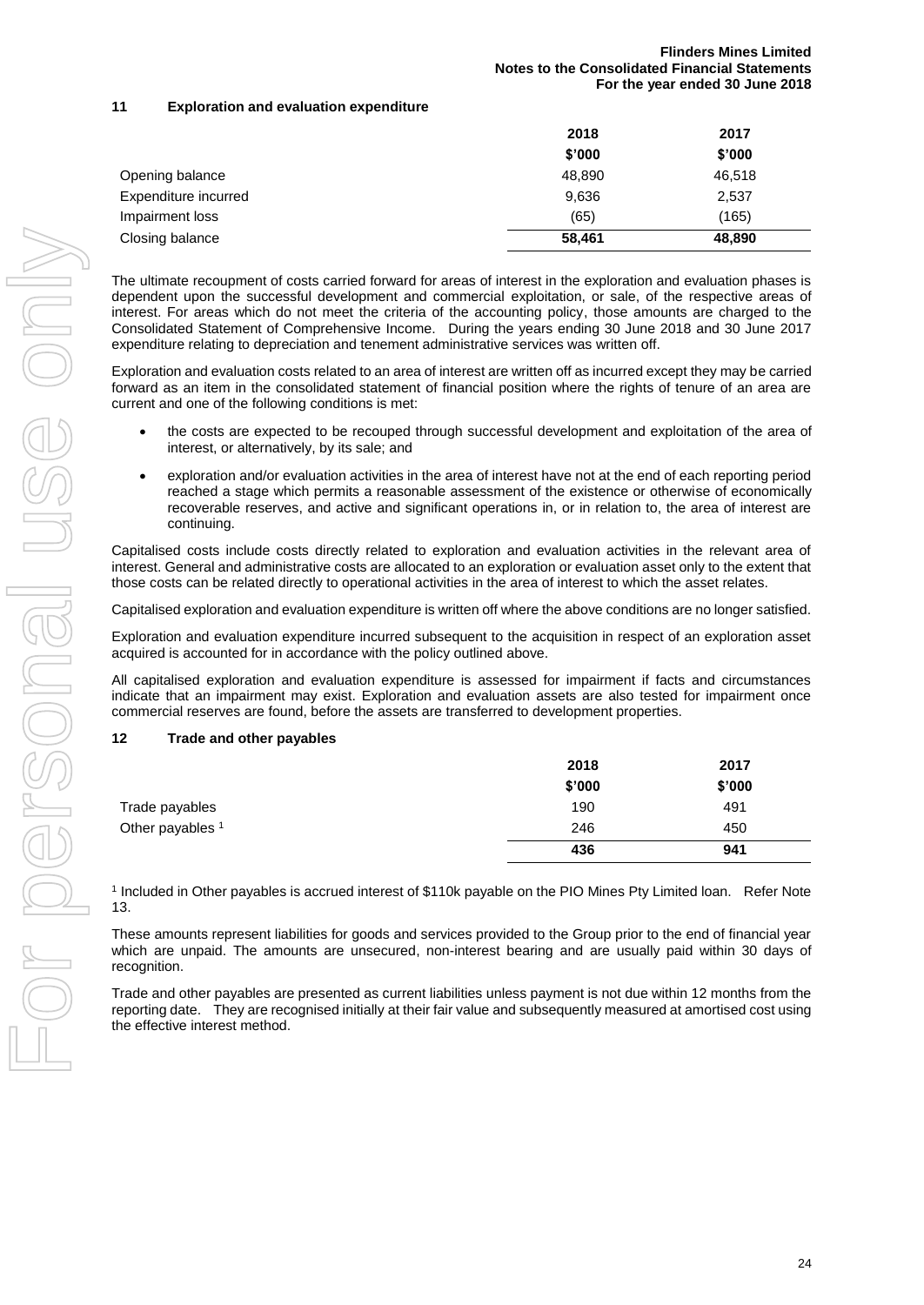## **13 Loans and Borrowings**

|                 | 2018   | 2017                     |
|-----------------|--------|--------------------------|
|                 | \$'000 | \$'000                   |
| Short-term loan | 5,000  | $\overline{\phantom{0}}$ |
| Closing balance | 5,000  | $\blacksquare$           |

On 6 November 2017, the Company announced that it had entered into an unsecured \$5m short term loan facility with PIO Mines Pty Limited, a subsidiary of its major shareholder, TIO (NZ) Limited.

The key terms are as follows:

- Repayable on or before 31 August 2018;
- Interest payable on repayment date at a rate of 3.885% per annum; and
- Funds must be used to complete the PIOP maturation work programs.

As at 30 June 2018, this loan was fully drawn. Subsequent to year end, this loan and applicable interest was repaid in its entirety.

Borrowings are initially recognised at fair value, net of transaction costs incurred. Borrowings are subsequently measured at amortised cost. Any difference between the proceeds (net of transaction costs) and the redemption amount is recognised in profit or loss over the period of the borrowings using the effective interest method. Fees paid on the establishment of loan facilities are recognised as transaction costs of the loan to the extent that it is probable that some or all of the facility will be drawn down. To the extent there is no evidence that it is probable that some or all of the facility will be drawn down, the fee is capitalised as a prepayment for liquidity services and amortised over the period of the facility to which it relates.

Borrowings are classified as current liabilities unless the Group has an unconditional right to defer settlement of the liability for at least 12 months after the reporting period.

#### **14 Contributed equity**

Issued share capital is recognised at the fair value of the consideration received by the Company. Any transaction costs arising on the issue of ordinary shares are recognised, net of tax, directly in equity as a reduction of the share proceeds received.

|                                                           | Number of shares | \$'000  |
|-----------------------------------------------------------|------------------|---------|
| <b>Issued shares:</b>                                     |                  |         |
| At 1 July 2016                                            | 2,947,152,568    | 125,239 |
| Shares issued pursuant to a non-renounceable rights issue | 419,798,878      | 13,717  |
| Share issue costs                                         |                  | (97)    |
| As at 30 June 2017                                        | 3,336,951,446    | 138,859 |
| Share issue costs                                         |                  | ٠       |
| As at 30 June 2018                                        | 3,336,951,446    | 138,859 |

#### **Ordinary shares**

Ordinary shares entitle the holder to participate in dividends and the proceeds on winding up of the Company in proportion to the number of and amounts paid on the shares held.

On a show of hands every holder of ordinary shares present at a meeting in person or by proxy, is entitled to one vote, and upon a poll each share is entitled to one vote.

Ordinary shares have no par value and the Company does not have a limited amount of authorised capital.

#### **Capital risk management**

The Group's debt and capital includes ordinary share capital and short term debt. There are no externally imposed capital requirements.

Management effectively manages the Group's capital by assessing the Group's financial risks and adjusting its capital structure in response to changes in these risks and in the market. These responses include the management of debt levels, distributions to shareholders and share issues.

There have been no changes in the strategy adopted by management to control the capital of the Group since the prior year. This strategy is to ensure that the Group has no debt.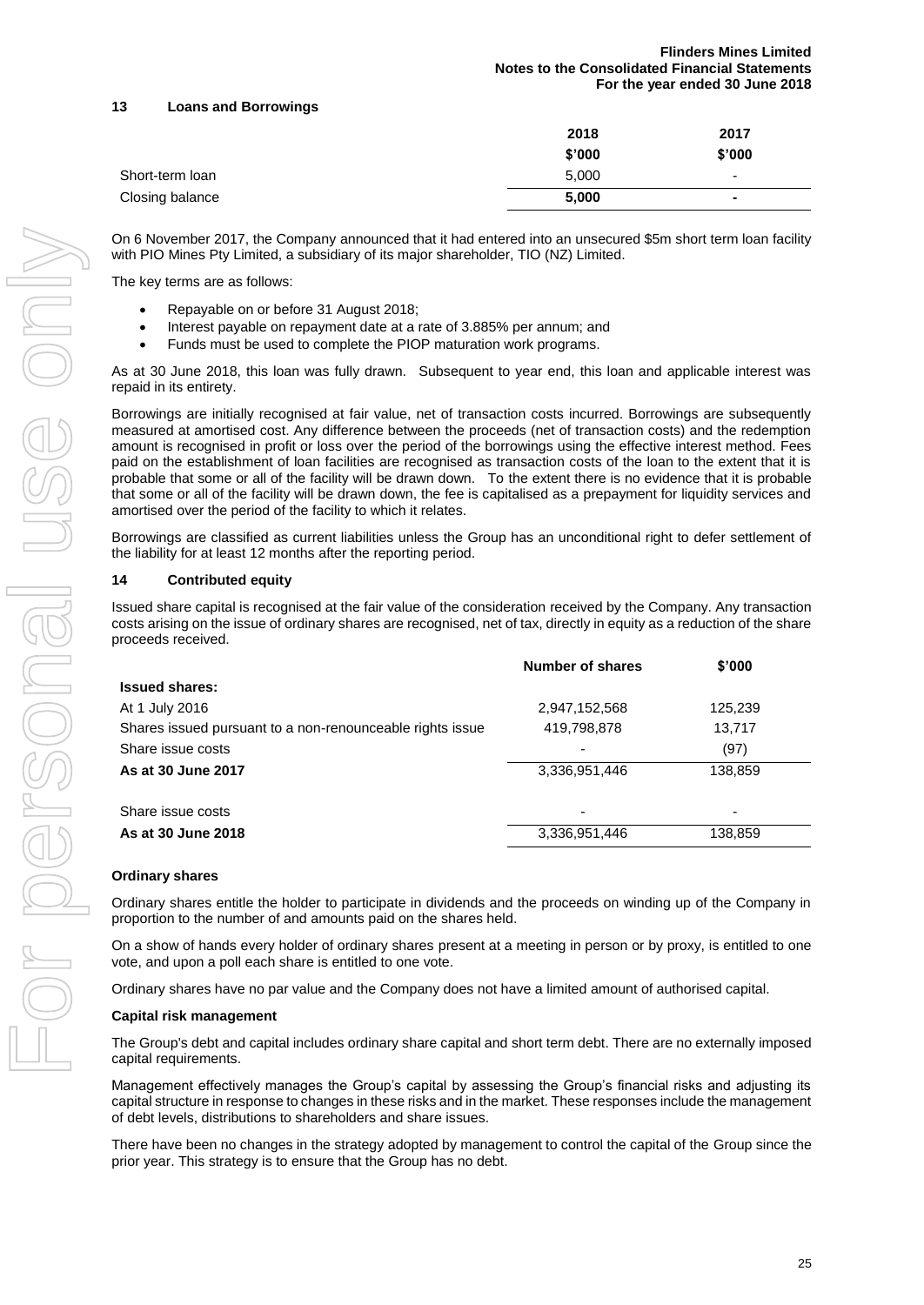#### **15 Financial risk management**

The Group's activities expose it to a variety of financial risks: interest rate risk; credit risk and liquidity risk. The Group's overall risk management program focuses on the unpredictability of financial markets and seeks to minimise potential adverse effects on the financial performance of the Group.

Risk management is carried out by management under policies approved by the Board of Directors. Management identifies, evaluates and hedges financial risks in close co-operation with the Group's operating units. The Board provides principles for overall risk management, as well as policies covering specific areas, such as interest rate risk, credit risk, and use of financial instruments and investment of excess liquidity where appropriate.

The Group's financial instruments consist mainly of deposits with banks, accounts receivable and payable and loans to related parties.

#### **Interest rate risk**

The Group's exposure to market risk for changes in interest rates arise from variable interest rate exposure on cash, fixed deposits and interest bearing liabilities.

The Group's policy is to manage its exposure to interest rate risk by holding cash in short-term, fixed rate and variable rate deposits with reputable high credit quality financial institutions. With interest bearing liabilities, consideration is also given to the potential renewal of existing positions, alternative financing and the mix of fixed and variable interest rates.

The following table summarises the financial assets and liabilities of the Group, together with the effective interest rates as at the balance date.

| 2018                              |                                     |            | Fixed interest maturing in: |           |                             |                 | Average interest rates |
|-----------------------------------|-------------------------------------|------------|-----------------------------|-----------|-----------------------------|-----------------|------------------------|
|                                   | <b>Floating</b><br>interest<br>rate | $<$ 1 year | 5<br>years                  | > 5 years | Non-<br>interest<br>bearing | <b>Floating</b> | <b>Fixed</b>           |
|                                   | \$'000                              | \$'000     | \$'000                      | \$'000    | \$'000                      | %               | %                      |
| Cash and cash<br>equivalents      | 3,241                               | 60         |                             |           |                             | 1.70%           | 2.68%                  |
| Trade and<br>other<br>receivables |                                     |            |                             |           | 84                          |                 |                        |
| Trade and<br>other payables       |                                     |            |                             |           | 436                         |                 |                        |
| Loans and<br>borrowings           |                                     | 5,000      |                             |           |                             |                 | 3.92%                  |
|                                   |                                     |            |                             |           |                             |                 |                        |

| 2017                                       |                                     |            | Fixed interest maturing in: |           |                             |                 | Average interest rates |
|--------------------------------------------|-------------------------------------|------------|-----------------------------|-----------|-----------------------------|-----------------|------------------------|
|                                            | <b>Floating</b><br>interest<br>rate | $<$ 1 year | 5<br>years                  | > 5 years | Non-<br>interest<br>bearing | <b>Floating</b> | <b>Fixed</b>           |
|                                            | \$'000                              | \$'000     | \$'000                      | \$'000    | \$'000                      | %               | %                      |
| Cash and cash<br>equivalents               | 3,917                               | 6,150      |                             |           |                             | 1.50%           | 2.20%                  |
| Trade and<br>other<br>receivables          |                                     |            |                             |           | 134                         |                 |                        |
| Available-for-<br>sale financial<br>assets |                                     |            |                             |           | 3                           |                 |                        |
| Trade and<br>other payables                |                                     |            |                             |           | 941                         |                 |                        |
|                                            |                                     |            |                             |           |                             |                 |                        |

As at 30 June 2018, if interest rates had moved by 1%, with all other variables being held constant, post-tax loss and equity would have been affect by +/- \$0.033m (2017: +/- \$0.101m).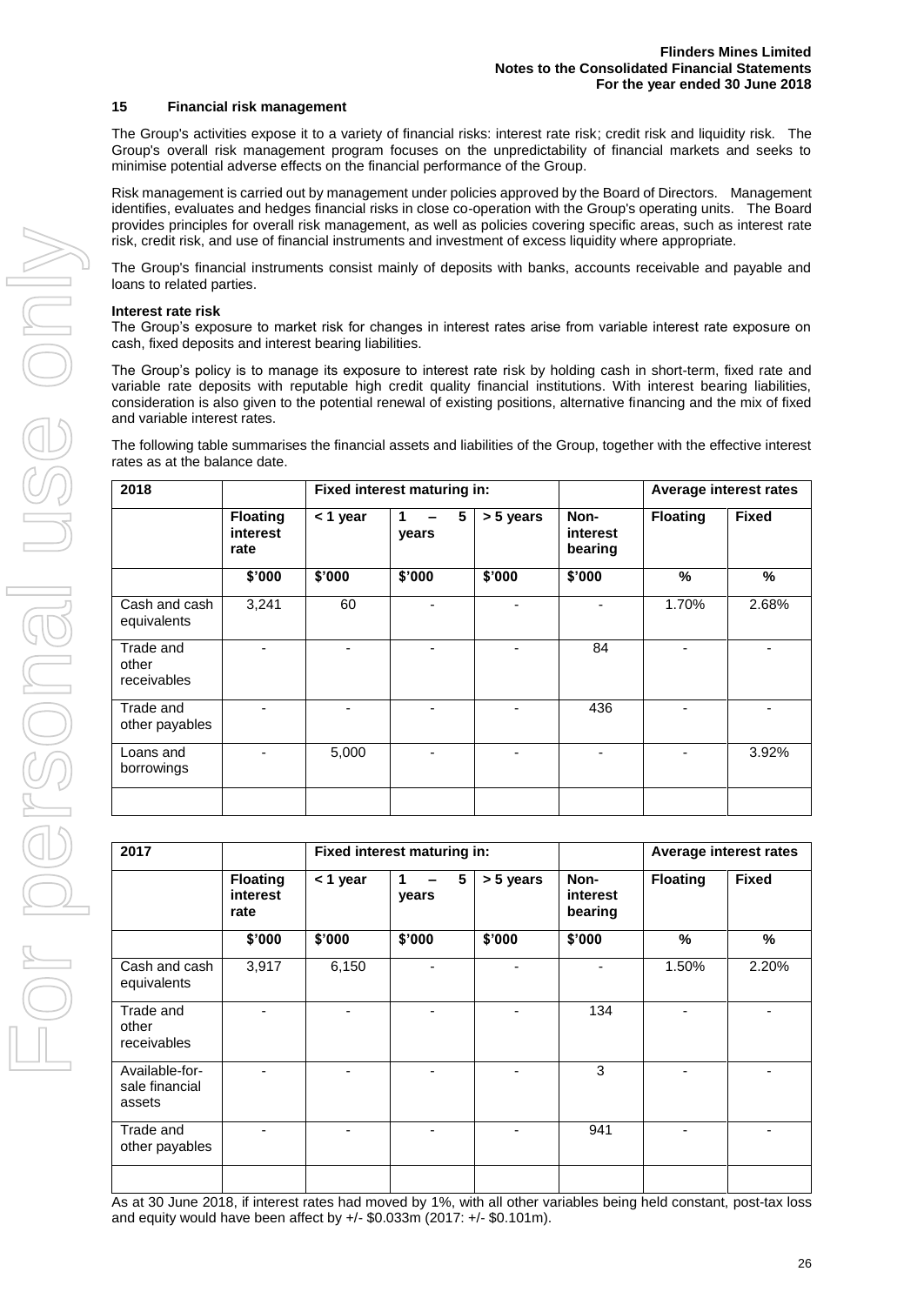#### **15 Financial risk management (continued)**

The movements in loss after income tax are due to higher/lower interest costs from fixed and variable rate debt and cash balances during the relevant year. Reasonably possible movements in interest rates were determined based on observations of historical movements in the past two years.

The net exposure at balance date is representative of what the Group was and is expecting to be exposed to in the next twelve months from balance date.

#### **Credit risk**

Credit risk arises from the financial assets of the Group, which comprise cash and cash equivalents, trade and other receivables. The Group's exposure to credit risk arises from potential default of the counter party, with a maximum exposure equal to the carrying amount of the instruments. Exposure at balance date is addressed in each applicable note.

The Group trades only with recognised, creditworthy third parties and as such, collateral is not requested nor is it the Group's policy to securitise its receivables. Receivable balances are monitored on an ongoing basis with the result that the Group's experience of bad debts has not been significant.

The credit quality of the Group's financial assets as at 30 June 2018 is as follows:

| 2018                                | <b>AAA</b> | AA-    | Internally rated | <b>Total</b> |
|-------------------------------------|------------|--------|------------------|--------------|
|                                     | \$'000     | \$'000 | \$'000           | \$'000       |
| Cash and cash equivalents           |            | 3,301  |                  | 3,301        |
| Trade and other receivables         | 46         |        | 38               | 84           |
| 2017                                |            |        |                  |              |
| Cash and cash equivalents           |            | 10,067 |                  | 10,067       |
| Trade and other receivables         | 91         |        | 43               | 134          |
| Available-for-sale financial assets |            |        | 3                | 3            |
|                                     |            |        |                  |              |

The equivalent S&P and Moody's rating of the financial assets represents the rating of the counterparty with whom the financial asset is held rather than the rating of the financial asset itself.

Internally rated, no default customers are customers with who the Group has traded before and have no history of default.

#### **Liquidity risk**

The Group's objective is to ensure sufficient liquid funds are available to meet the Group's financial commitments in a timely and cost effective manner.

The Group's treasury function continually reviews the Group's liquidity position including cash flow forecasts to determine the forecast liquidity position and maintain appropriate liquidity levels. Sensitivity analysis is conducted to ensure that the Group has the ability to meet commitments.

| 2018                                | < 1 year | $1 - 5$ years | <b>Total</b> |  |
|-------------------------------------|----------|---------------|--------------|--|
|                                     |          |               |              |  |
| Cash and cash equivalents           | 3,301    |               | 3,301        |  |
| Trade and other receivables         | 84       |               | 84           |  |
| Trade and other payables            | (436)    |               | (436)        |  |
| Loans and borrowings                | (5,000)  |               | (5,000)      |  |
| <b>Net outflow</b>                  | (2,051)  |               | (2,051)      |  |
| 2017                                |          |               |              |  |
| Cash and cash equivalents           | 10,067   | -             | 10,067       |  |
| Trade and other receivables         | 127      | 7             | 134          |  |
| Available-for-sale financial assets |          | 3             | 3            |  |
| Trade and other payables            | (941)    |               | (941)        |  |
| <b>Net inflow</b>                   | 9,253    | 10            | 9,263        |  |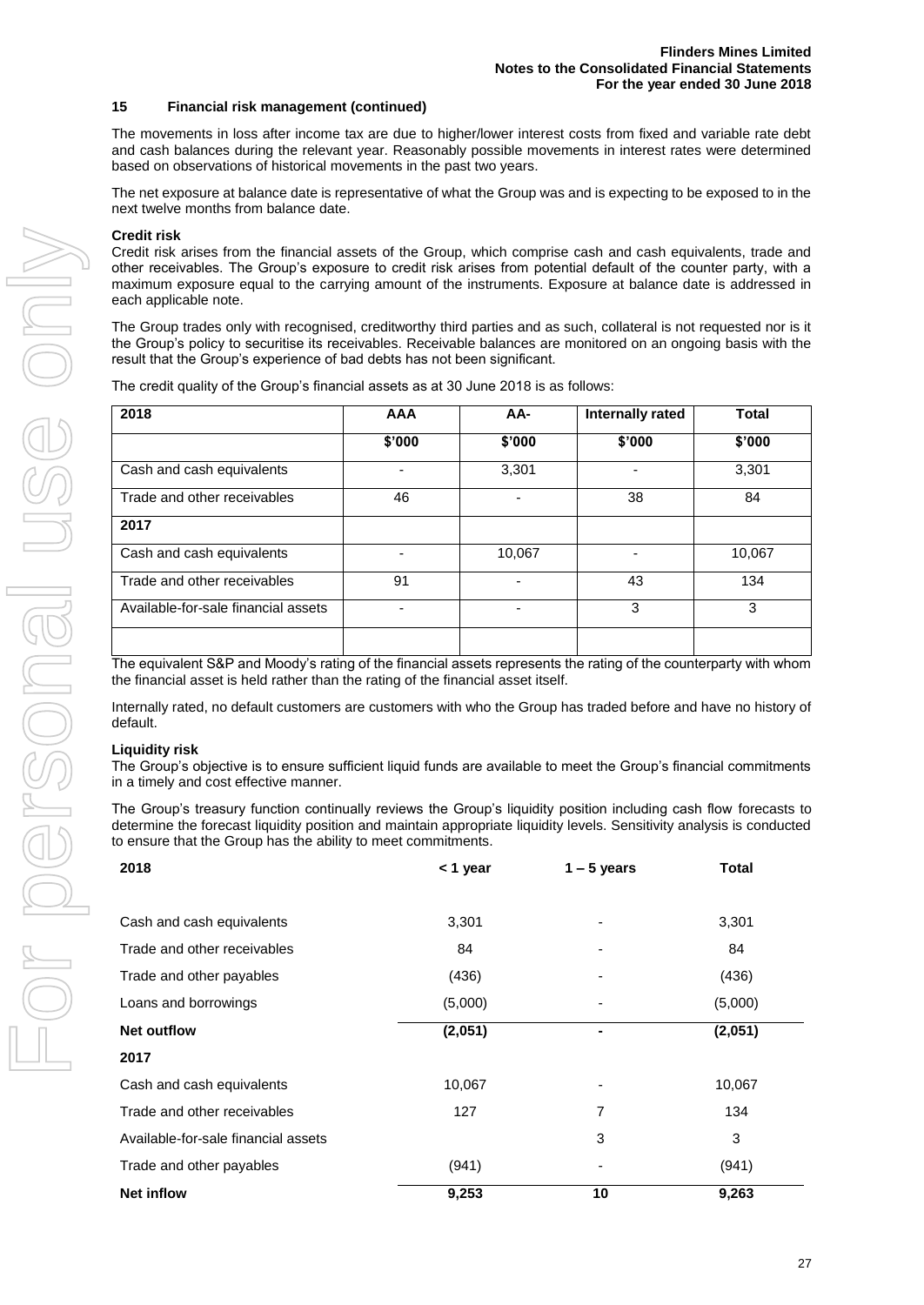#### **16 Subsidiaries**

The Consolidated Financial Statements include the financial statements of Flinders Mines Limited and the subsidiaries listed in the following table:

| Name of entity                          | Country of<br>incorporation Class of shares |          | <b>Equity holding %</b> |      |
|-----------------------------------------|---------------------------------------------|----------|-------------------------|------|
|                                         |                                             |          | 2018                    | 2017 |
| <b>FME Exploration Services Pty Ltd</b> | Australia                                   | Ordinary | 100                     | 100  |
| Flinders Canegrass Pty Ltd              | Australia                                   | Ordinary | 100                     | 100  |
| Flinders Diamonds Pty Ltd               | Australia                                   | Ordinary | 100                     | 100  |
| Flinders Iron Pty Ltd                   | Australia                                   | Ordinary | 100                     | 100  |

#### **17 Interests in exploration projects**

The Company maintains 100% of the rights to explore for and, if warranted, develop mining operations on PNX Metals Jamestown Project, EL 5557 tenement, located in South Australia, for diamonds, barium, talc and phosphate.

#### **18 Parent entity information**

|                                       | 2018      | 2017      |
|---------------------------------------|-----------|-----------|
|                                       | \$'000    | \$'000    |
| Current assets                        | 3,794     | 10,637    |
| Non-current assets                    | 58,465    | 48,960    |
| <b>Current liabilities</b>            | 5,436     | 935       |
| Issued capital                        | 138,820   | 138,817   |
| Accumulated losses                    | (81, 997) | (80, 154) |
| <b>Total equity</b>                   | 56,823    | 58,663    |
| Loss for the year                     | (1, 843)  | (2,826)   |
| Total comprehensive loss for the year | (1, 843)  | (2,826)   |

The Company has no material contingent liabilities.

#### **19 Contingent assets and liabilities**

The Group had no contingent assets or liabilities at 30 June 2018 (2017: nil).

#### **20 Remuneration of auditors**

During the year the following fees were paid or payable for services provided by the auditor of the parent entity, its related practices and non-related audit firms:

|                                             | 2018   | 2017   |
|---------------------------------------------|--------|--------|
|                                             |        |        |
| Auditing and reviewing of financial reports | 30,000 | 44.482 |
|                                             | 30,000 | 44.482 |

The auditor of the parent entity for the year ended 30 June 2018 is KPMG and for the year ended 30 June 2017 it was Grant Thornton Audit Pty Ltd.

#### **21 Commitments**

#### **Exploration and evaluation expenditure commitments**

In order to maintain current rights of tenure to exploration tenements, the Group is required to meet the minimum expenditure requirements specified by various State and Territory Governments. These obligations are subject to renegotiation when application for a mining lease is made and at other times. These obligations are not provided for in this financial report.

The minimum level of exploration commitment expected in the year ending 30 June 2019 for the Group is approximately \$1.400m (2018: \$1.400m). These obligations are expected to be fulfilled in the normal course of operations.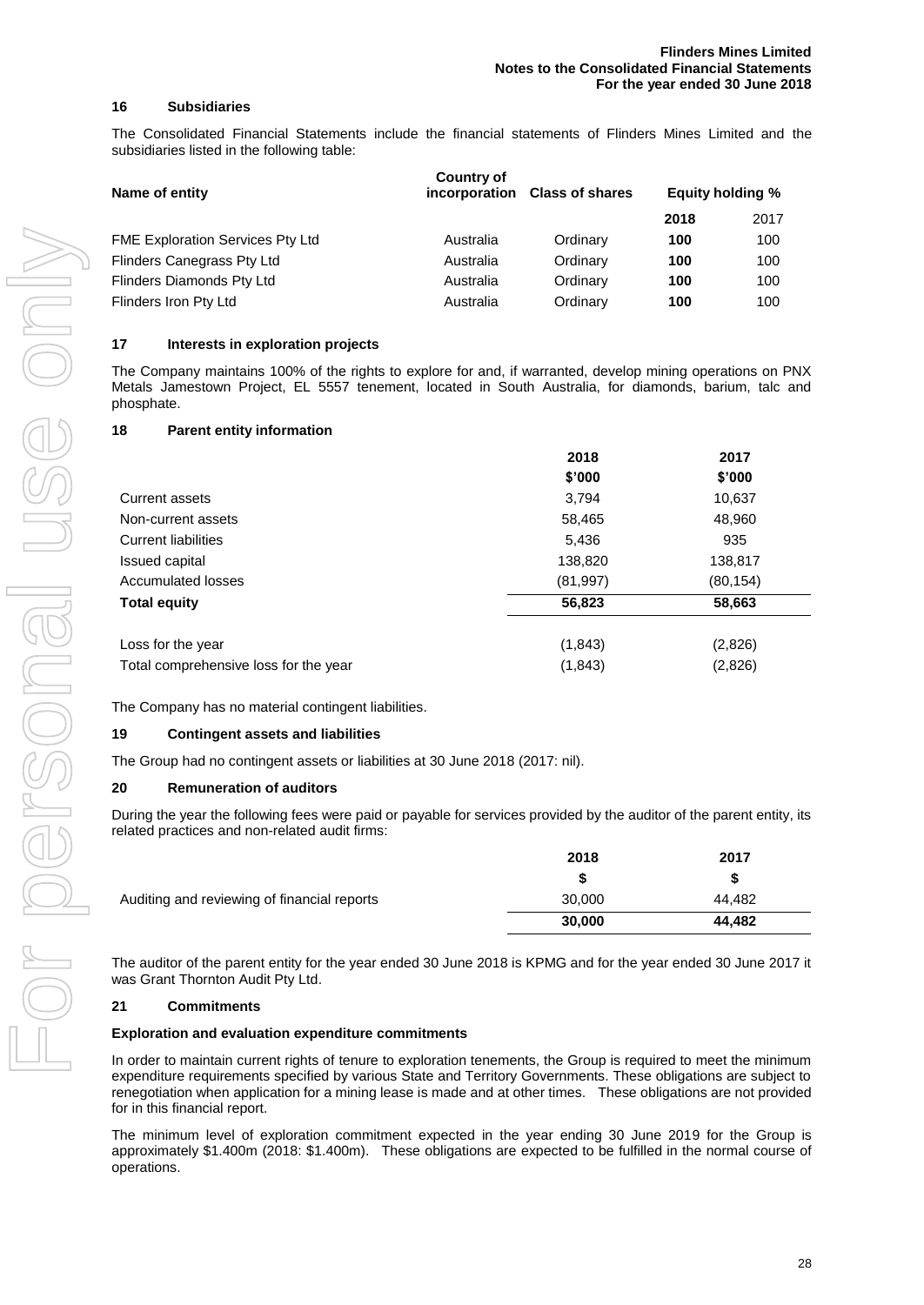#### **22 Related party transactions**

#### **Parent entity**

The Parent Entity within the Group is Flinders Mines Limited.

#### **Loans to subsidiaries**

Loans between entities in the wholly owned Group are non-interest bearing, unsecured and are payable upon reasonable notice having regard to the financial situation of the entity.

#### **Other transactions with related parties**

During the year ended 30 June 2018, the Group utilised the tenement management services of BBI Group Pty Ltd, a subsidiary of its major shareholder. The total value of these services was \$172,595 (2017: \$59,488).

During the year ended 30 June 2018, the Group paid Director Fees to TIO (NZ) Limited, its major shareholder, for Director services provided by Mr M Wolley and Mr E Davies. The total value of these services was \$238,000 (2017: \$98,920).

During the year ended 30 June 2018, the Group received Company Secretarial services from Evolution Corporate Services, a company of which Ms Coates is a Director of. The total value of these services for the period of time Ms Coates was a Director was \$2,167.

The above transactions are all entered into at arm's length

#### **23 Key management personnel disclosures**

#### **Details of key management personnel**

The names and positions of the KMP of the Company and the Group during the financial year were:

| Neil Warburton        | Independent Non-Executive Chairman |                        |
|-----------------------|------------------------------------|------------------------|
| David McAdam          | <b>Executive Director</b>          |                        |
| Robert Kennedy        | Independent Non-Executive Director | Deceased 20 March 2018 |
| Michael Wolley        | Non-Executive Director             |                        |
| Evan Davies           | Non-Executive Director             |                        |
| <b>Shannon Coates</b> | Independent Non-Executive Director | Appointed 20 June 2018 |

#### **Compensation of key management personnel**

|                              | 2018                     | 2017      |
|------------------------------|--------------------------|-----------|
|                              | \$                       | S         |
| Short-term employee benefits | 1,108,088                | 907,136   |
| Post-employment benefits     | 825                      | 31,452    |
| Termination payments         | $\overline{\phantom{a}}$ | 79.463    |
|                              | 1,108,913                | 1,018,051 |

#### **24 Events occurring after the reporting period**

Subsequent to year end, the Company completed a rights issue raising \$8.275m (before costs) by issuing 118,218,635 fully paid ordinary shares at \$0.07. These proceeds have been used to repay the PIO loan facility in entirety, \$5.127m including accrued interest. The remaining funds will be used to fund ongoing exploration and evaluation programs.

#### **25 Critical accounting estimates and assumptions**

The preparation of the consolidated financial statements requires management to make estimates and assumptions. These estimates and assumptions are continually evaluated and are based on historical experience and other factors, including expectations of future events that may have a financial impact on the Group and that are believed to be reasonable under the circumstances.

The Group makes estimates and assumptions concerning the future. The resulting accounting estimates will, by definition, seldom equal the related actual results. The estimates and assumptions that have a significant risk of causing a material adjustment to the carrying amounts of assets and liabilities within the next financial year are discussed below:

#### *Exploration and evaluation*

The future recoverability of capitalised exploration and evaluation expenditure is dependent on a number of factors, including whether the Group decides to exploit the related area of interest itself or, if not, whether it successfully recovers the related exploration and evaluation asset through sale.

Factors which could impact the future recoverability include the level of reserves and resources, future technological changes which could impact the cost of mining, future legal changes (including changes to environmental obligations) and changes to commodity prices.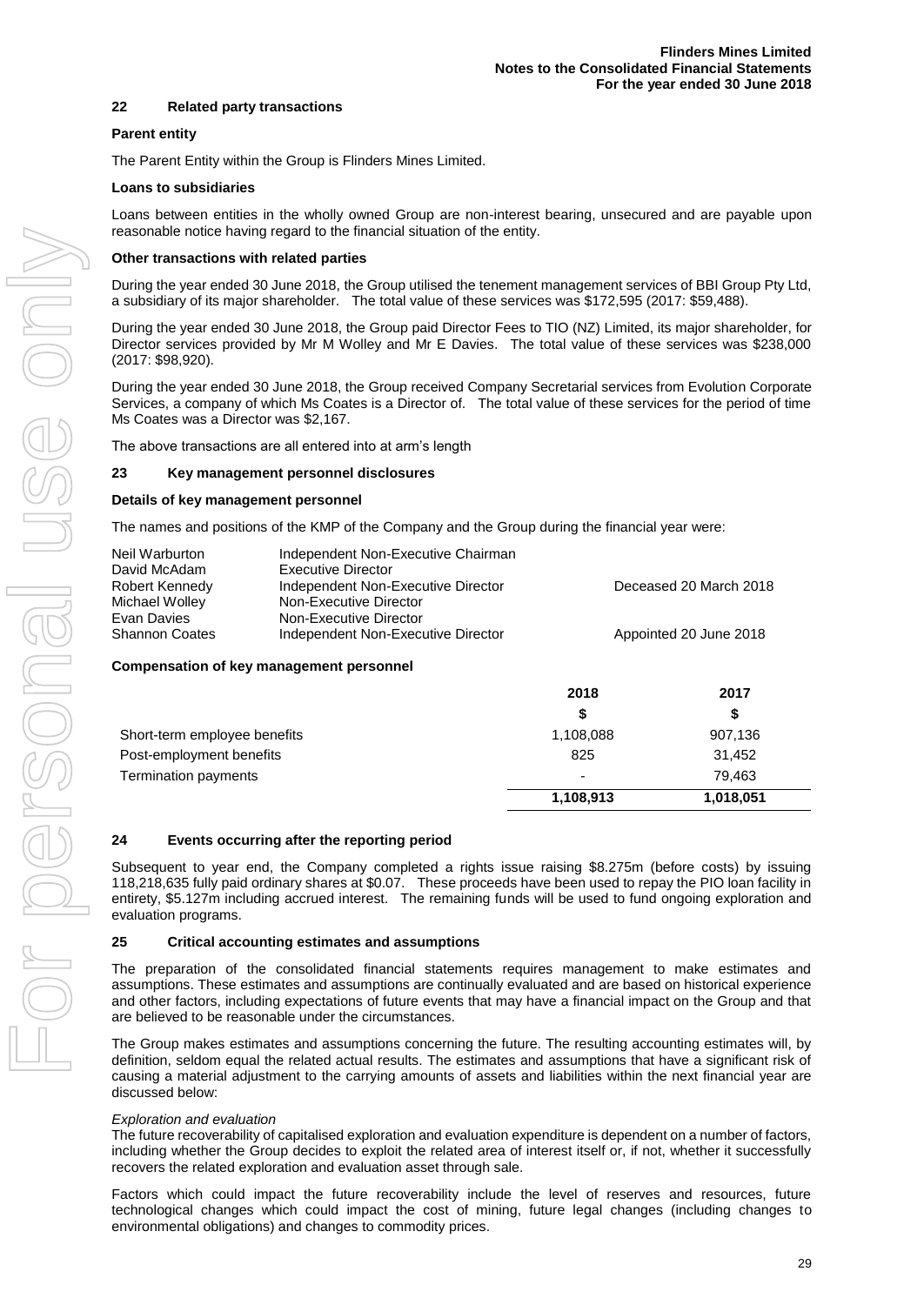#### **25 Critical accounting estimates and assumptions (Continued)**

To the extent that capitalised exploration and evaluation expenditure is determined not to be recoverable in the future, this will reduce profits and net assets in the period in which this determination is made.

In addition, exploration and evaluation expenditure is capitalised if rights to tenure of the area of interest are current and activities in the area of interest have not yet reached a stage which permits a reasonable assessment of the existence or otherwise of economically recoverable reserves. To the extent that is determined in the future that this capitalised expenditure should be written off, this will reduce profits and net assets in the period in which this determination is made.

#### **26 Changes in accounting policy**

In the year ended 30 June 2018, the directors have reviewed all the new and revised Standards and Interpretations issued by the AASB that are relevant to the Company and effective for the current annual reporting period.

As a result of this review, the directors have determined that there is no material impact of the new and revised Standards and Interpretations on the Company and, therefore, no material change is necessary to Group accounting policies.

#### **27 New accounting standards and interpretations**

Australian Accounting Standards and Interpretations that have recently been issued or amended but are not yet effective and have not been adopted by the Group for the year ended 30 June 2018 with relevant standards and interpretations outlined below.

#### **AASB 9 Financial Instruments (effective from 1 July 2018)**

AASB 9 Financial Instruments addresses the classification, measurement and de-recognition of financial assets and financial liabilities and introduces new rules for hedge accounting. All financial assets that are within the scope of AASB 9 are required to be measured at either amortised cost or fair value, while financial liabilities measured at fair value through profit and loss will require consideration as to the portion change in fair value that is attributable to changes in the credit risk of that liability. Such changes in value with a connection to change in credit risk will be presented in other comprehensive income rather than profit and loss.

The requirements for hedge accounting under AASB 9 retain similar accounting treatments to those currently available under AASB 139. The new standard introduces greater flexibility to types of transactions eligible for hedge accounting while the previous requirement for hedge effectiveness testing has been replaced with the principle of an 'economic relationship' and the requirement for retrospective assessment of hedge effectiveness has been removed. The standard has however introduced enhanced disclosure requirements regarding risk management activities.

The Group has considered the impact on its consolidated Financial Statements and assessed that the effect of the new standard will be minimal.

#### **AASB 2016-5 Amendments to Australian Accounting Standards – Classification and Measurement of Share-based Payment transactions (effective from 1 July 2018)**

This standard amends AASB 2 Share-Based Payments clarifying how to account for certain types of share-based payment transactions. The amendments provide requirements on the accounting for:

The effects of vesting and non-vesting conditions on the measurement of cash-settled share-based payments; and

Share-based payment transactions with a net settlement feature for withholding tax obligations.

A modification to the terms and conditions of a share-based payment that changes the classification of the transaction from cash-settled to equity-settled.

The Group has considered the impact on its consolidated Financial Statements and assessed that the effect of the new standard will be minimal.

#### **AASB 16 Leases (effective from 1 July 2019)**

AASB 16 distinguishes leases and services contracts based on whether an identified asset is controlled by the customer. Distinctions between operating leases (previously off-balance sheet) and finance leases (previously on balance sheet) are removed under the new standard and replaced by the concept of right of use. Where an entity has control over and an ongoing right to use an asset, that asset will be recognised on the balance sheet as an asset with a corresponding liability.

The Group has considered the impact on its consolidated Financial Statements and assessed that the effect of the new standard is minimal. The Group will continue to assess its contracts and other arrangements that may be impacted by the introduction of the revised standard.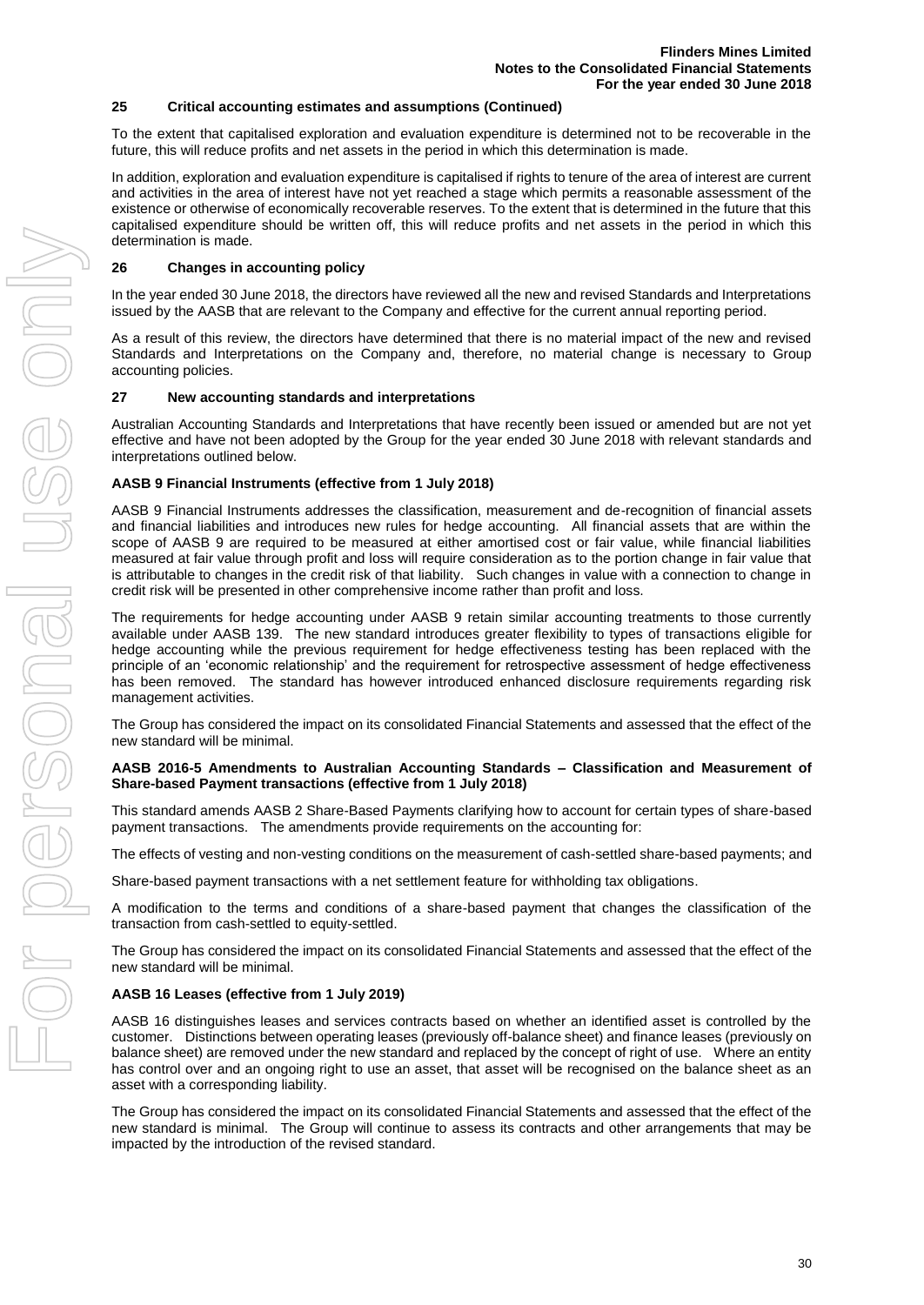#### **27 New accounting standards and interpretations (Continued)**

#### **AASB Interpretation 23 Uncertainty over Income Tax Treatments (effective from 1 July 2019)**

This Interpretation clarifies the application of the recognition and measurement criteria in AASB 112 Income Taxes when there is uncertainty over income tax treatments. The Interpretation specifically addresses the following:

Whether an entity considers uncertain tax treatments separately;

The assumptions an entity makes about the examination of tax treatments by taxation authorities;

How an entity determines taxable profit, tax bases, unused tax losses, unused tax credits and tax rates; and

How an entity considers changes in facts and circumstances.

The Group has considered the impact on its consolidated Financial Statements and assessed that the effect of the new standard will be minimal.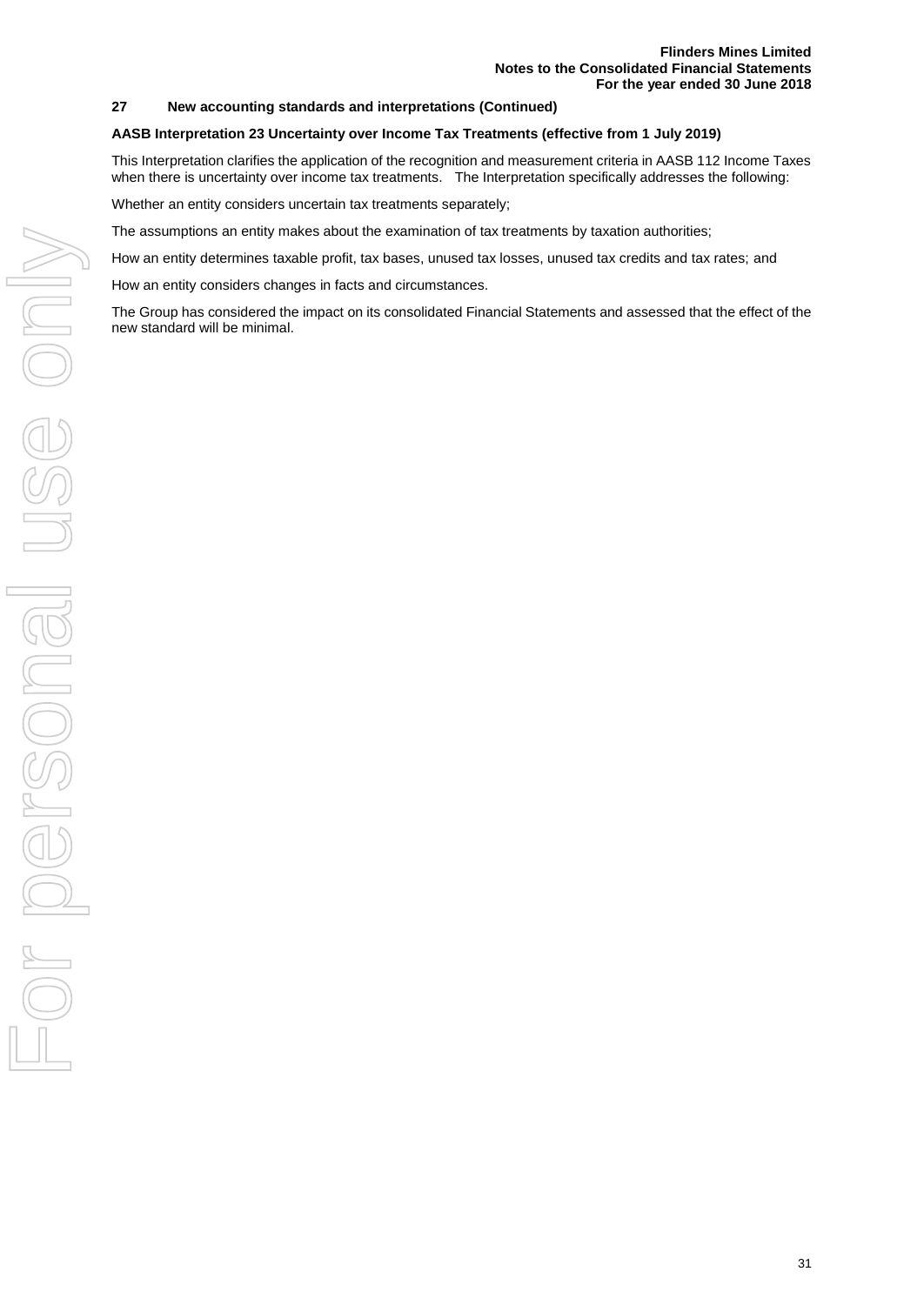In the Directors' opinion:

- (a) the Financial Statements and notes are in accordance with the *Corporations Act 2001*, including:
	- (i) complying with Accounting Standards, the *Corporations Regulations 2001* and other mandatory professional reporting requirements, and
	- (ii) giving a true and fair view of the Consolidated Entity's financial position as at 30 June 2018 and of its performance for the year ended on that date, and
- (b) there are reasonable grounds to believe that the Company will be able to pay its debts as and when they become due and payable, and
- (c) the financial statements and notes thereto are in accordance with the International Financial Reporting Standards issued by the International Accounting Standards Board.

The Directors have been given the declarations by the Executive Director and Chief Financial Officer required by section 295A of the *Corporations Act 2001*.

This declaration is made in accordance with a resolution of Directors.

David McAdam Executive Director

Perth, Western Australia 19 September 2018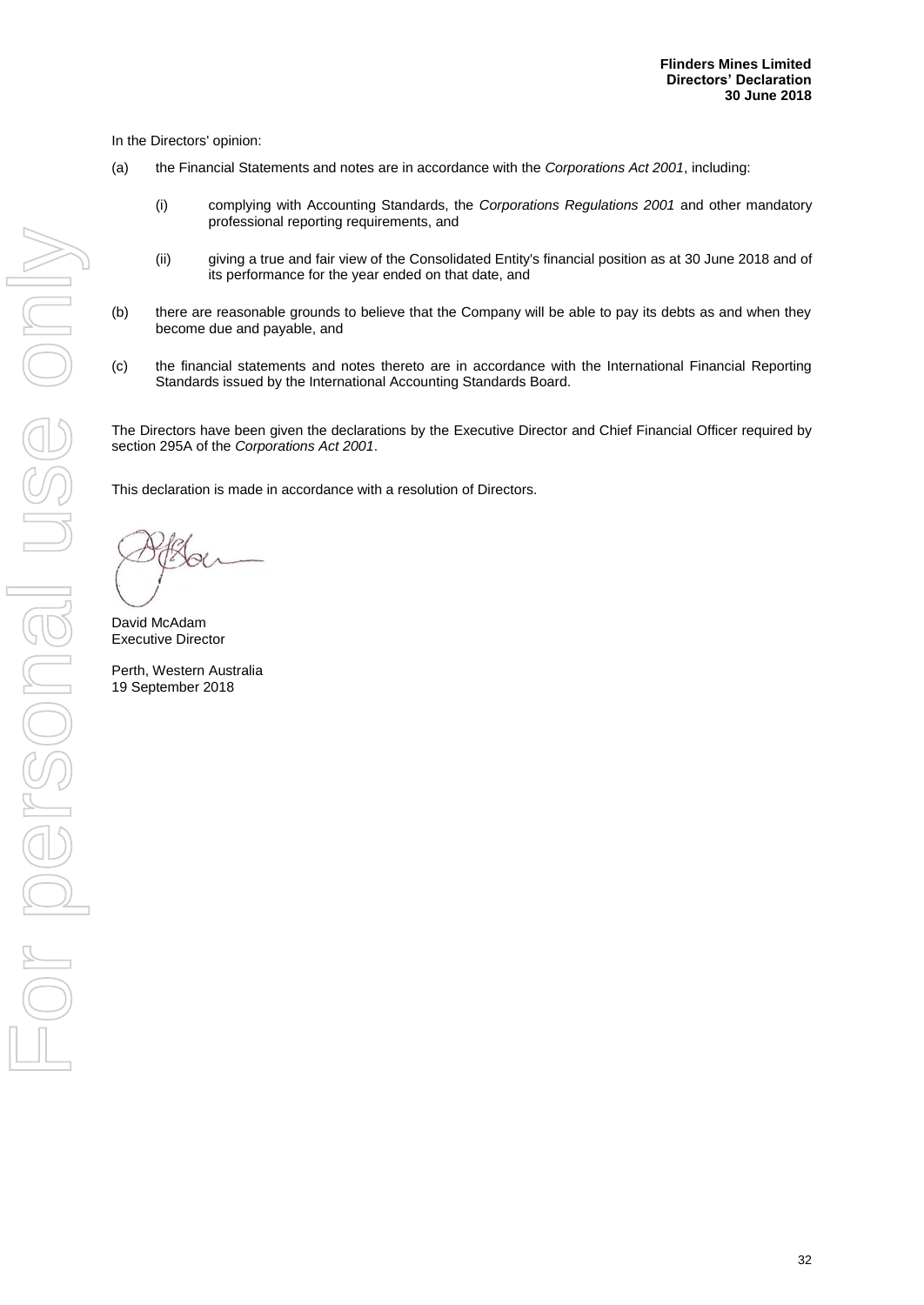

# Independent Auditor's Report

# To the shareholders of Flinders Mines Limited

# **Report on the audit of the Financial Report**

# **Opinion**

We have audited the **Financial Report** of Flinders Mines Limited (the Company).

In our opinion, the accompanying Financial Report of the Company is in accordance with the Corporations Act 2001, including:

- giving a true and fair view of the **Group**'s financial position as at 30 June 2018 and of its financial performance for the year ended on that date; and
- complying with Australian Accounting Standards and the Corporations Regulations 2001.

#### The **Financial Report** comprises:

- Consolidated Statement of Financial Position as at 30 June 2018
- Consolidated Statement of Profit or Loss and Other Comprehensive Income, Consolidated Statement of Changes in Equity, and Consolidated Statement of Cash Flows for the year then ended
- Notes including a summary of significant accounting policies
- Directors' Declaration.

The **Group** consists of the Company and the entities it controlled at the year end or from time to time during the financial year.

## **Basis for opinion**

We conducted our audit in accordance with Australian Auditing Standards. We believe that the audit evidence we have obtained is sufficient and appropriate to provide a basis for our opinion.

Our responsibilities under those standards are further described in the Auditor's responsibilities for the audit of the Financial Report section of our report.

We are independent of the Group in accordance with the Corporations Act 2001 and the ethical requirements of the Accounting Professional and Ethical Standards Board's APES 110 Code of Ethics for Professional Accountants (the Code) that are relevant to our audit of the Financial Report in Australia. We have fulfilled our other ethical responsibilities in accordance with the Code.

# **Key Audit Matters**

Key Audit Matters are those matters that, in our professional judgement, were of most significance in our audit of the Financial Report of the current period.

This matter was addressed in the context of our audit of the Financial Report as a whole, and in forming our opinion thereon, and we do not provide a separate opinion on this matter.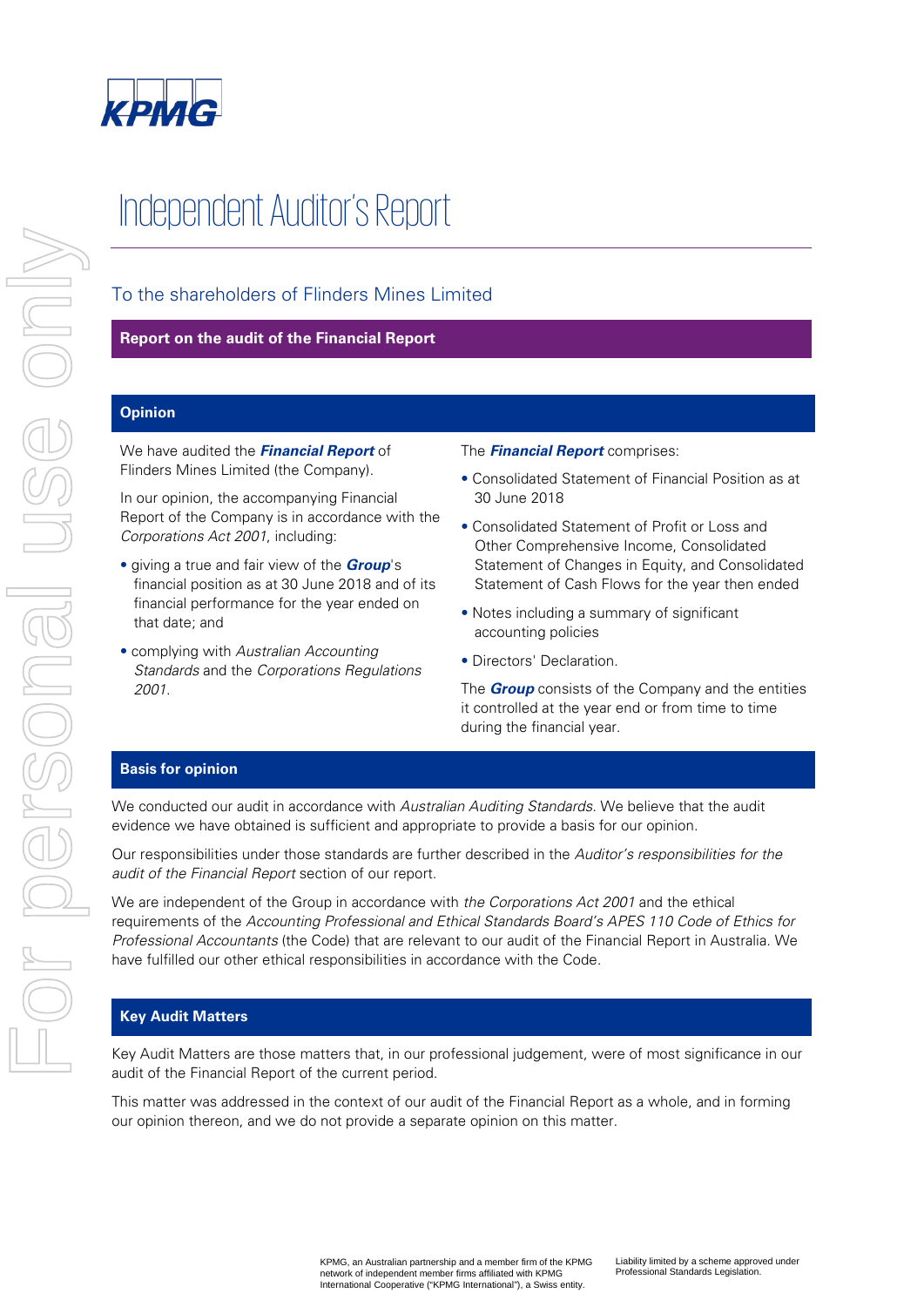| Exploration and evaluation expenditure \$58.461 million                                                                                                                                                                                                                                                                                                                                                                                                                                                                                                                                                                                                                                                                                                                                                                                                                                                                                                                                                                                                                                                                                                                                                                                                                                                                                                                                                                                                                                                                                                                                                                                                                                                                                                                                            |                                                                                                                                                                                                                                                                                                                                                                                                                                                                                                                                                                                                                                                                                                                                                                                                                                                                                                                                                                                                                                                                                                                                                                                                                                                                                                                                                                                                                                                                                                                                                                                                                                                                                                |  |  |  |  |
|----------------------------------------------------------------------------------------------------------------------------------------------------------------------------------------------------------------------------------------------------------------------------------------------------------------------------------------------------------------------------------------------------------------------------------------------------------------------------------------------------------------------------------------------------------------------------------------------------------------------------------------------------------------------------------------------------------------------------------------------------------------------------------------------------------------------------------------------------------------------------------------------------------------------------------------------------------------------------------------------------------------------------------------------------------------------------------------------------------------------------------------------------------------------------------------------------------------------------------------------------------------------------------------------------------------------------------------------------------------------------------------------------------------------------------------------------------------------------------------------------------------------------------------------------------------------------------------------------------------------------------------------------------------------------------------------------------------------------------------------------------------------------------------------------|------------------------------------------------------------------------------------------------------------------------------------------------------------------------------------------------------------------------------------------------------------------------------------------------------------------------------------------------------------------------------------------------------------------------------------------------------------------------------------------------------------------------------------------------------------------------------------------------------------------------------------------------------------------------------------------------------------------------------------------------------------------------------------------------------------------------------------------------------------------------------------------------------------------------------------------------------------------------------------------------------------------------------------------------------------------------------------------------------------------------------------------------------------------------------------------------------------------------------------------------------------------------------------------------------------------------------------------------------------------------------------------------------------------------------------------------------------------------------------------------------------------------------------------------------------------------------------------------------------------------------------------------------------------------------------------------|--|--|--|--|
| Refer to Note 11 of the Financial Report                                                                                                                                                                                                                                                                                                                                                                                                                                                                                                                                                                                                                                                                                                                                                                                                                                                                                                                                                                                                                                                                                                                                                                                                                                                                                                                                                                                                                                                                                                                                                                                                                                                                                                                                                           |                                                                                                                                                                                                                                                                                                                                                                                                                                                                                                                                                                                                                                                                                                                                                                                                                                                                                                                                                                                                                                                                                                                                                                                                                                                                                                                                                                                                                                                                                                                                                                                                                                                                                                |  |  |  |  |
| The key audit matter                                                                                                                                                                                                                                                                                                                                                                                                                                                                                                                                                                                                                                                                                                                                                                                                                                                                                                                                                                                                                                                                                                                                                                                                                                                                                                                                                                                                                                                                                                                                                                                                                                                                                                                                                                               | How the matter was addressed in our audit                                                                                                                                                                                                                                                                                                                                                                                                                                                                                                                                                                                                                                                                                                                                                                                                                                                                                                                                                                                                                                                                                                                                                                                                                                                                                                                                                                                                                                                                                                                                                                                                                                                      |  |  |  |  |
| Exploration and evaluation expenditure capitalised<br>(E&E) is a key audit matter due to:<br>the significance of the activity to the Group's<br>٠<br>business and the balance (being 93.9% of total<br>assets); and<br>the greater level of audit effort to evaluate the<br>Group's application of the requirements of AASB<br>6 Exploration for and Evaluation of Mineral<br>Resources to the Pilbara Iron Ore Project (PIOP)<br>in particular the maturation program of works<br>undertaken to progress the feasibility of the<br>project. The presence of impairment indicators<br>would necessitate a detailed analysis by the<br>Group of the value of E&E. Given the criticality<br>of this to the scope of our work, we involved<br>senior team members to challenge the Group's<br>determination that no such indicators existed.<br>In assessing the conditions allowing capitalisation of<br>relevant expenditure, we focused on:<br>the determination of the areas of interest<br>٠<br>(areas);<br>documentation available regarding rights to<br>$\bullet$<br>tenure, via licensing, and compliance with<br>relevant conditions, to maintain current rights to<br>an area of interest and the Group's intention and<br>capacity to continue the relevant E&E activities;<br>the Group's determination of whether the E&E<br>are expected to be recouped through successful<br>development and exploitation of the area of<br>interest.<br>In assessing the presence of impairment indicators,<br>we focused on those that may draw into question<br>the commercial continuation of E&E activities for<br>PIOP where significant capitalised E&E exists. In<br>addition to the assessments above, and given the<br>financial position of the group, we paid particular<br>attention to: | Our audit procedures included:<br>Evaluating the Group's accounting policy to<br>recognise exploration and evaluation assets<br>using the criteria in the accounting standard;<br>We assessed the Group's determination of its<br>$\bullet$<br>areas of interest for consistency with the<br>definition in the accounting standard. This<br>involved analysing the licenses in which the<br>Group holds an interest and the exploration<br>programmes planned for those for consistency<br>with documentation such as license related<br>technical conditions and planned work<br>programmes<br>For each area of interest, we assessed the<br>Group's current rights to tenure by checking the<br>ownership of the relevant license to government<br>registries. We also tested for compliance with<br>conditions, such as minimum expenditure<br>requirements, on a sample of licenses;<br>We tested the Group's additions to E&E for the<br>year by evaluating a statistical sample of<br>recorded expenditure. We tested consistency<br>to underlying records, the capitalisation<br>requirements of the Group's accounting policy,<br>and the requirements of the accounting<br>standard;<br>We evaluated Group documents, such as<br>minutes of Board meetings, for consistency with<br>their stated intentions for continuing E&E in<br>certain areas. We challenged this through<br>interviews with key operational and finance<br>personnel.<br>We obtained project and corporate budgets<br>identifying areas with existing funding and those<br>requiring alternate funding sources. We<br>compared this for consistency with areas with<br>E&E, for evidence of the ability to fund |  |  |  |  |
| The ability of the Group to fund the continuation<br>of activities<br>Results from latest activities regarding the                                                                                                                                                                                                                                                                                                                                                                                                                                                                                                                                                                                                                                                                                                                                                                                                                                                                                                                                                                                                                                                                                                                                                                                                                                                                                                                                                                                                                                                                                                                                                                                                                                                                                 | continued activities.<br>We analysed the Group's determination of<br>recoupment through successful development<br>and exploitation of the area by evaluating the                                                                                                                                                                                                                                                                                                                                                                                                                                                                                                                                                                                                                                                                                                                                                                                                                                                                                                                                                                                                                                                                                                                                                                                                                                                                                                                                                                                                                                                                                                                               |  |  |  |  |

Group's documentation of planned future activities including work programmes and project budgets for a sample of areas.

existence or otherwise of economically

recoverable reserves.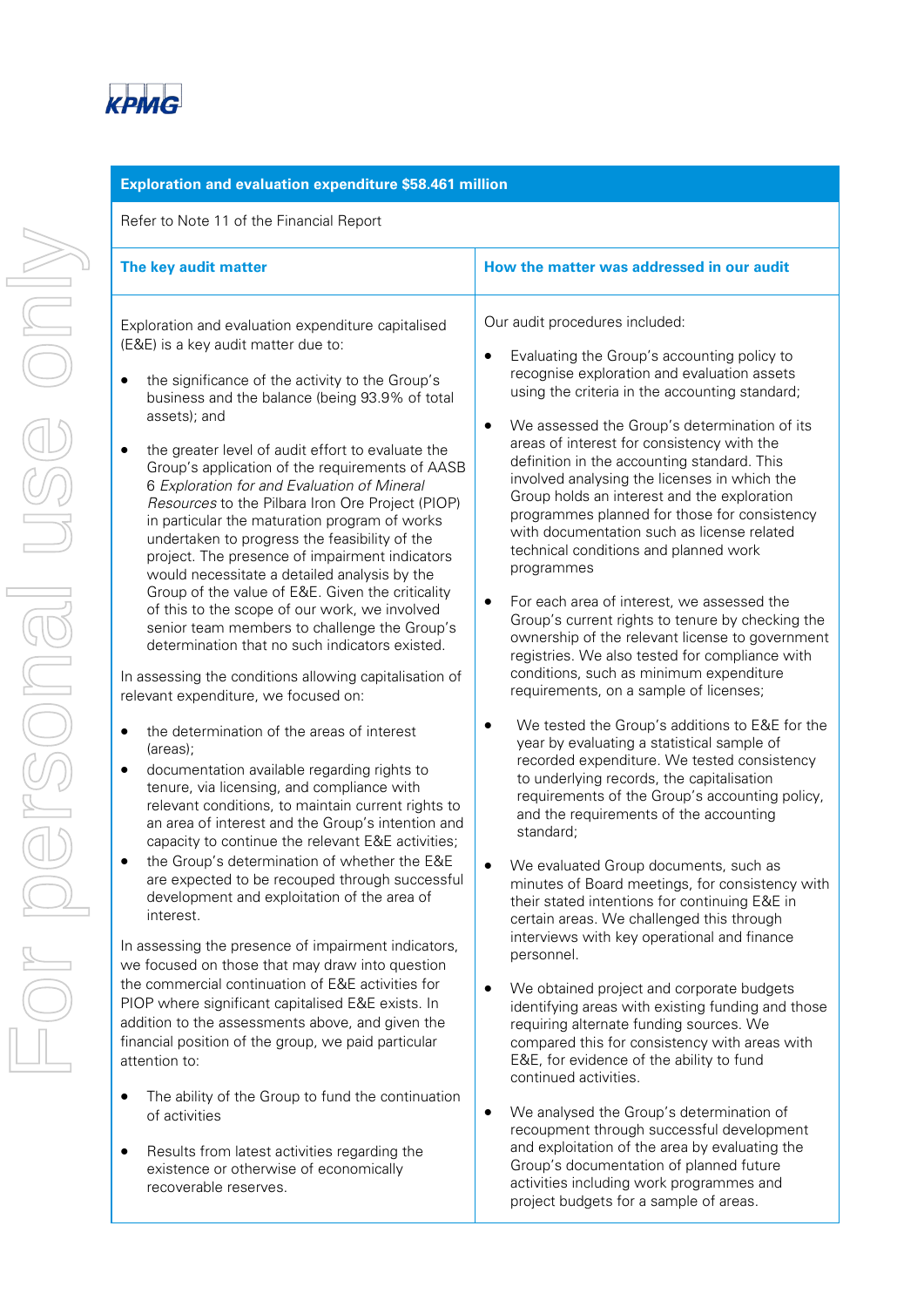

# **Other Information**

Other Information is financial and non-financial information in Flinders Mines Limited's annual reporting which is provided in addition to the Financial Report and the Auditor's Report. The Directors are responsible for the Other Information.

Our opinion on the Financial Report does not cover the Other Information and, accordingly, we do not express an audit opinion or any form of assurance conclusion thereon, with the exception of the Remuneration Report and our related assurance opinion.

In connection with our audit of the Financial Report, our responsibility is to read the Other Information. In doing so, we consider whether the Other Information is materially inconsistent with the Financial Report or our knowledge obtained in the audit, or otherwise appears to be materially misstated.

We are required to report if we conclude that there is a material misstatement of this Other Information, and based on the work we have performed on the Other Information that we obtained prior to the date of this Auditor's Report we have nothing to report.

# **Responsibilities of the Directors for the Financial Report**

The Directors are responsible for:

- preparing the Financial Report that gives a true and fair view in accordance with Australian Accounting Standards and the Corporations Act 2001
- implementing necessary internal control to enable the preparation of a Financial Report that gives a true and fair view and is free from material misstatement, whether due to fraud or error
- assessing the Group and Company's ability to continue as a going concern and whether the use of the going concern basis of accounting is appropriate. This includes disclosing, as applicable, matters related to going concern and using the going concern basis of accounting unless they either intend to liquidate the Group and Company or to cease operations, or have no realistic alternative but to do so.

## **Auditor's responsibilities for the audit of the Financial Report**

Our objective is:

- to obtain reasonable assurance about whether the Financial Report as a whole is free from material misstatement, whether due to fraud or error; and
- to issue an Auditor's Report that includes our opinion.

Reasonable assurance is a high level of assurance, but is not a guarantee that an audit conducted in accordance with Australian Auditing Standards will always detect a material misstatement when it exists.

Misstatements can arise from fraud or error. They are considered material if, individually or in the aggregate, they could reasonably be expected to influence the economic decisions of users taken on the basis of the Financial Report.

A further description of our responsibilities for the audit of the Financial Report is located at the Auditing and Assurance Standards Board website at: http://www.auasb.gov.au/auditors\_responsibilities/ar1.pdf. This description forms part of our Auditor's Report.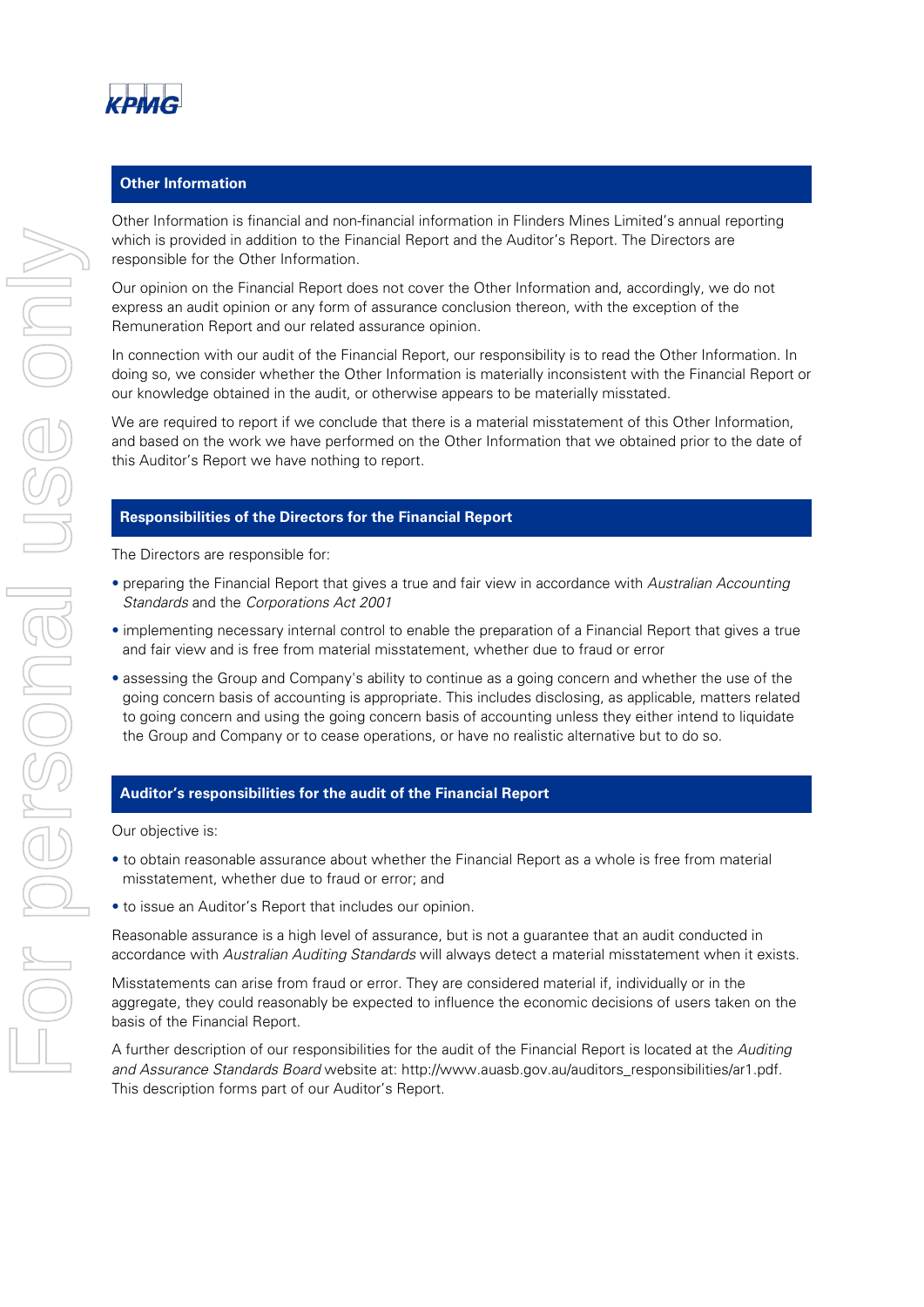# **Report on the Remuneration Report**

## **Opinion**

In our opinion, the Remuneration Report of Flinders Mines Limited for the year ended 30 June 2018, complies with Section 300A of the Corporations Act 2001.

#### **Directors' responsibilities**

The Directors of the Company are responsible for the preparation and presentation of the Remuneration Report in accordance with Section 300A of the Corporations Act 2001.

#### **Our responsibilities**

We have audited the Remuneration Report included on pages 9 to 11 of the Directors' report for the year ended 30 June 2018.

Our responsibility is to express an opinion on the Remuneration Report, based on our audit conducted in accordance with Australian Auditing Standards.

 $KPMG$ 

KPMG R Gambitta Partner Perth 19 September 2018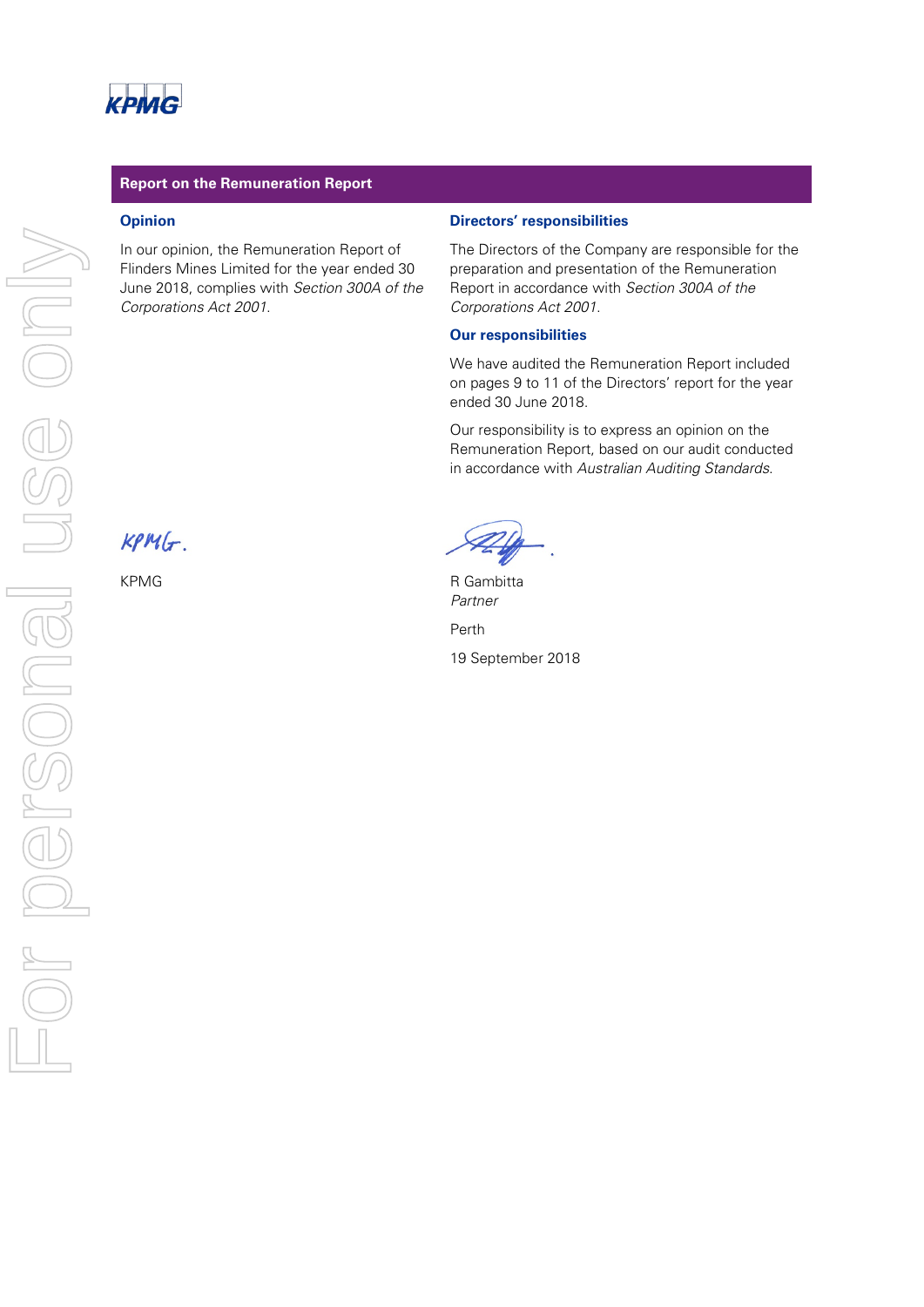Additional information required by the Australian Securities Exchange Limited and not shown elsewhere in this report is as follows: The information is current as at 4 September 2018.

# **Issued Equity Capital**

|                   | <b>Ordinary Shares</b> | Options |
|-------------------|------------------------|---------|
| Number of holders | 4.280                  | Nil     |
| Number on issue   | 3,485,170,081          | Nil     |

# **Voting Rights**

Voting rights, on a show of hands, are one vote for every registered holder of Ordinary Shares and on a poll, are one vote for each share held by registered holders of Ordinary Shares. Options do not carry any voting rights.

## **Distribution of Holdings of Equity Securities**

| <b>Holding ranges</b> | <b>Number of Equity Security Holders</b> |               |  |  |
|-----------------------|------------------------------------------|---------------|--|--|
|                       | <b>Ordinary Shares</b>                   | <b>Units</b>  |  |  |
| $1 - 1,000$           | 370                                      | 37,888        |  |  |
| $1,001 - 5,000$       | 462                                      | 1,692,314     |  |  |
| $5,001 - 10,000$      | 704                                      | 5,774,908     |  |  |
| $10,001 - 100,000$    | 1,915                                    | 70,852,572    |  |  |
| 100,001 and over      | 829                                      | 3,406,812,399 |  |  |
| Total                 | 4,280                                    | 3,485,170,081 |  |  |

# **Unmarketable Parcels**

The number of shareholders holding less than a marketable parcel (which as at 4 September 2018 was 6,850 Shares) was 1,033.

# **Substantial Shareholders**

|                                    | <b>Number of Ordinary</b><br>Shares | Percentage (%) |
|------------------------------------|-------------------------------------|----------------|
| TIO (NZ) Limited                   | 1,936,250,459                       | 55.56          |
| OCJ Investment (Australia) Pty Ltd | 758,160,000                         | 21.75          |

# **On Market Buy Back**

There is no current on-market buy-back.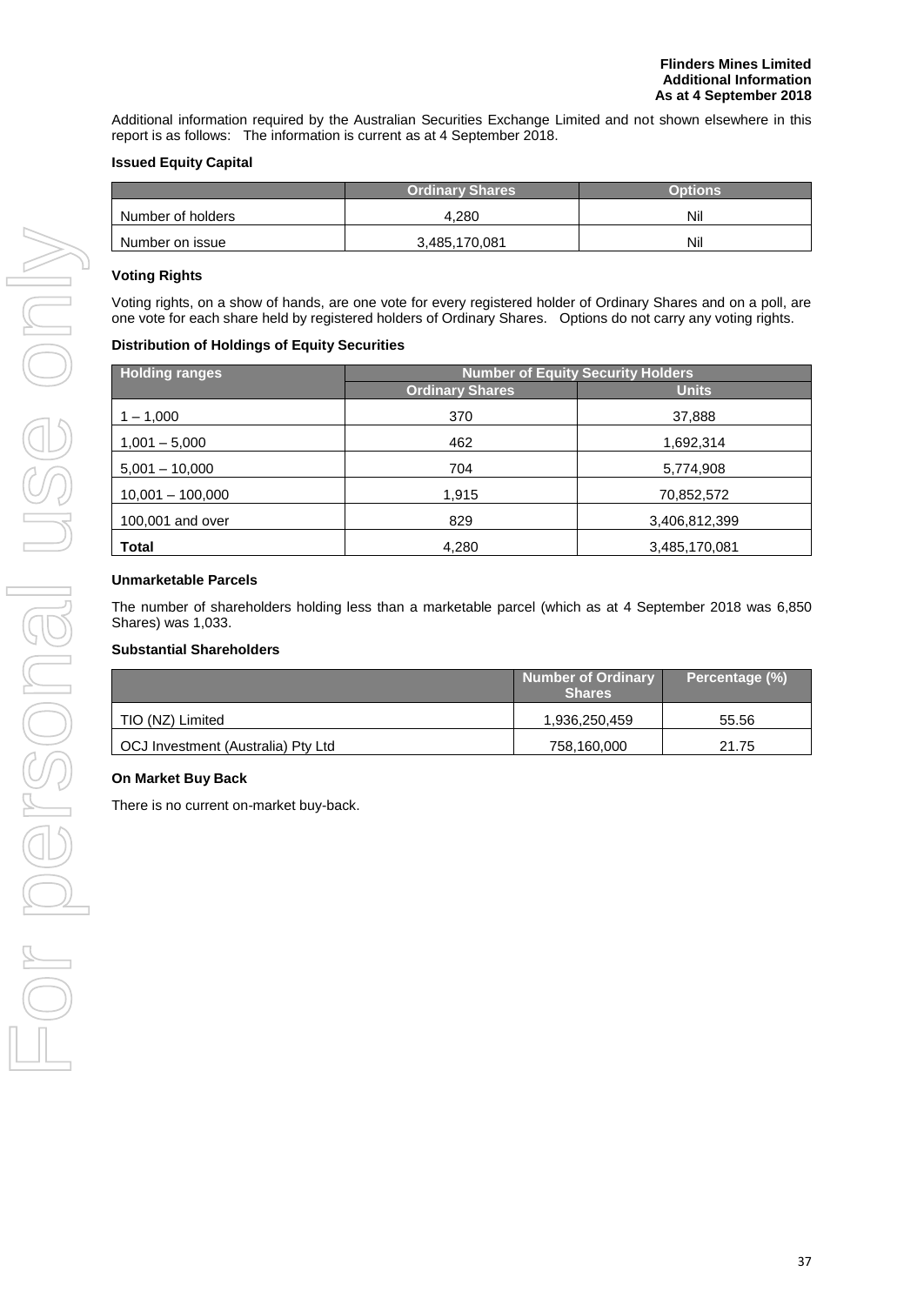# **Top 20 Shareholders**

| Rank           | <b>Name</b>                                                                                       | <b>Number of</b><br><b>Ordinary</b><br><b>Shares</b> | Percentage (%) |
|----------------|---------------------------------------------------------------------------------------------------|------------------------------------------------------|----------------|
| 1              | TIO (NZ) LIMITED                                                                                  | 1,936,250,459                                        | 55.56          |
| $\overline{2}$ | OCJ INVESTMENT (AUSTRALIA) PTY LTD                                                                | 758,160,000                                          | 21.75          |
| 3              | MR KENNETH MARTIN KEANE                                                                           | 63,635,782                                           | 1.83           |
| 4              | CITICORP NOMINEES PTY LIMITED                                                                     | 45,883,557                                           | 1.32           |
| 5              | J P MORGAN NOMINEES AUSTRALIA LIMITED                                                             | 27,298,960                                           | 0.78           |
| 6              | <b>MR CHUNLEI OUYANG</b>                                                                          | 22,308,000                                           | 0.64           |
| $\overline{7}$ | QUATTUOR REGIONIS PTY LTD <quattuor<br><b>REGIONIS A/C&gt;</b></quattuor<br>                      | 21,610,162                                           | 0.62           |
| 8              | MR IAN DRUMMOND + MRS JANICE DRUMMOND<br><instil a="" c="" enterprises="" f="" s=""></instil>     | 17,150,000                                           | 0.49           |
| 9              | MR KENNETH MARTIN KEANE + MS SALLY<br>MORTON ROBERTS < KEANE SUPER FUND A/C>                      | 15,739,330                                           | 0.45           |
| 10             | HSBC CUSTODY NOMINEES (AUSTRALIA) LIMITED                                                         | 11,492,269                                           | 0.33           |
| 11             | MR GRANT RUSSELL MCGARRY                                                                          | 10,400,002                                           | 0.30           |
| 12             | MR BRENDON TONY DUNSTAN                                                                           | 9,360,000                                            | 0.27           |
| 13             | MR ASHLEY MARTIN NEWLAND                                                                          | 9,200,000                                            | 0.26           |
| 14             | MR BOBBY PAPADOPOULOS <vaia<br>PAPADOPOULOS A/C</vaia<br>                                         | 8,000,000                                            | 0.23           |
| 15             | <b>FORSYTH BARR CUSTODIANS LTD <forsyth< b=""><br/><b>BARR LTD-NOMINEE A/C&gt;</b></forsyth<></b> | 7,813,569                                            | 0.22           |
| 16             | MR SANOJ XAVIER & MRS MARIA XAVIER                                                                | 7,200,000                                            | 0.21           |
| 17             | MS NICOLE MAXIME BRUCE                                                                            | 6,336,229                                            | 0.18           |
| 18             | MR WAYNE RAYMOND KEARNEY + MRS ROBYN<br>KEARNEY < KEARNEY SUPER A/C>                              | 6,095,656                                            | 0.17           |
| 19             | MR WAYNE RAYMOND KEARNEY <w &="" kearney<br="" r=""><b>FAMILY A/C&gt;</b></w>                     | 6,082,166                                            | 0.17           |
| 20             | MR ALEXANDER ILIEVSKI                                                                             | 5,163,874                                            | 0.15           |
|                | <b>TOTAL</b>                                                                                      | 2,995,200,015                                        | 85.94          |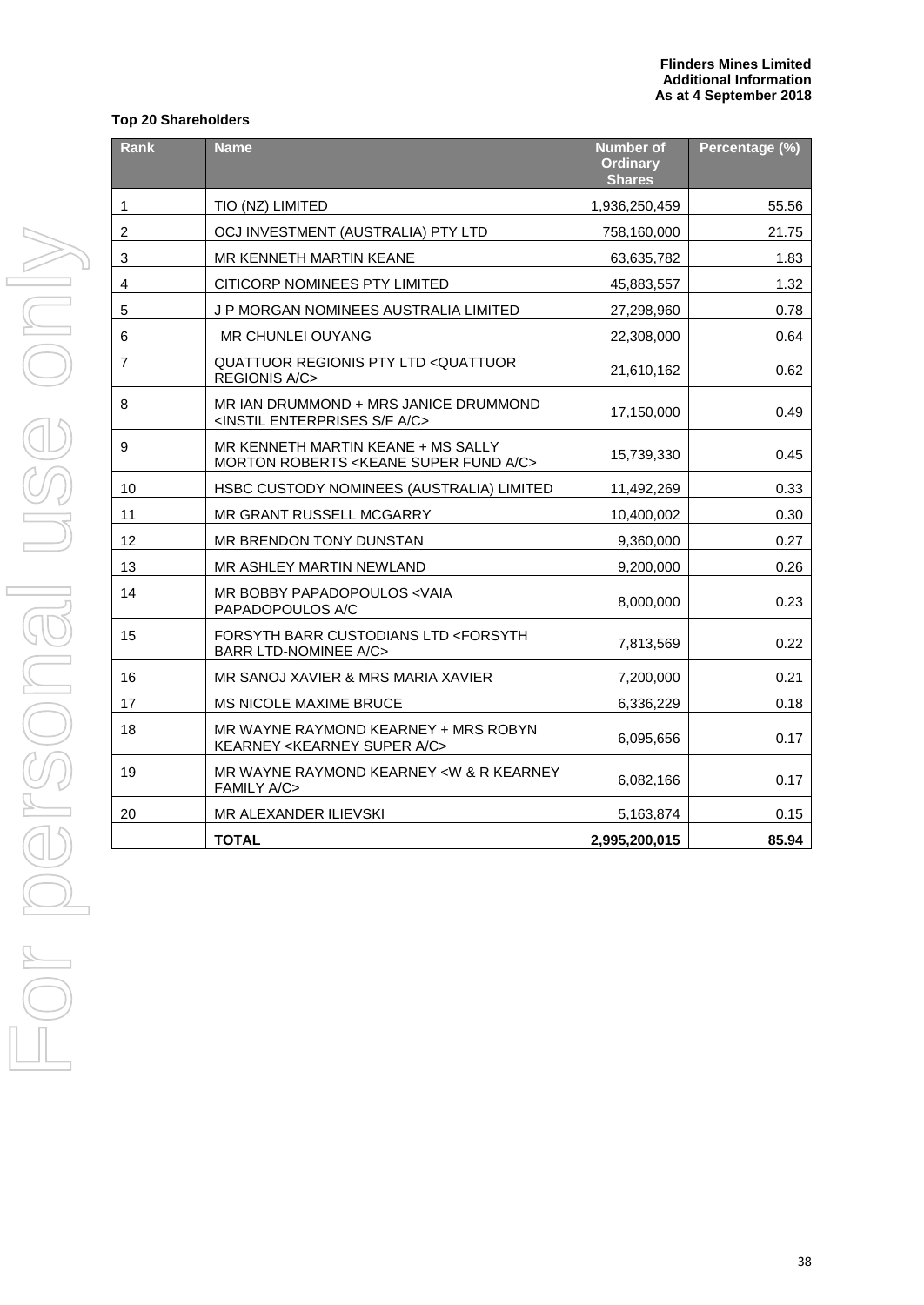The Board of Flinders Mines Limited has adopted the spirit and intent of the 3<sup>rd</sup> Edition of the Corporate Governance Principles and Recommendations of the ASX Corporate Governance Council.

The Company's 2018 Corporate Governance Statement is available for in the Corporate Governance section of the Company's website: [http://www.flindersmines.com/Corporate/Governance.](http://www.flindersmines.com/Corporate/Governance)

This document is reviewed regularly to address any changes in governance practices and the law.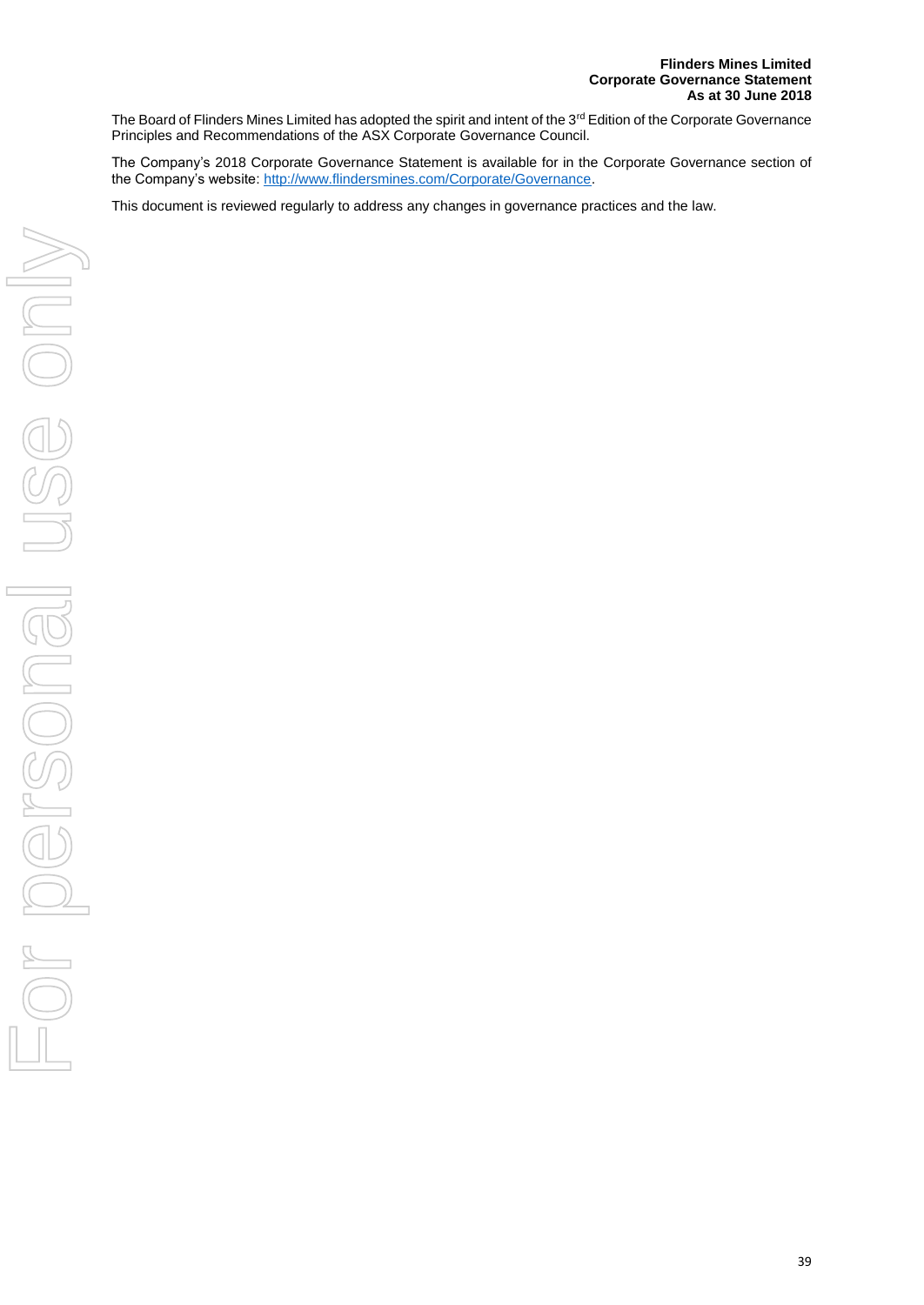The below table details the Group's interest in mining tenements as at 30 June 2018.

| <b>Tenement</b> | <b>Location</b>   | <b>Status</b> | <b>Registered Holder</b>      | Interest at 30 June<br>2018 |
|-----------------|-------------------|---------------|-------------------------------|-----------------------------|
| E47/1560        | Western Australia | Granted       | <b>Flinders Mines Limited</b> | 100%                        |
| E58/0232        | Western Australia | Granted       | Flinders Canegrass Pty Ltd    | 100%                        |
| E58/0236        | Western Australia | Granted       | Flinders Canegrass Pty Ltd    | 100%                        |
| E58/0282        | Western Australia | Granted       | Flinders Canegrass Pty Ltd    | 100%                        |
| E58/0520        | Western Australia | Granted       | Flinders Canegrass Pty Ltd    | 100%                        |
| E58/0521        | Western Australia | Granted       | Flinders Canegrass Pty Ltd    | 100%                        |
| E58/0522        | Western Australia | Granted       | Flinders Canegrass Pty Ltd    | 100%                        |
| L47/0728        | Western Australia | Granted       | <b>Flinders Mines Limited</b> | 100%                        |
| L47/0730        | Western Australia | Granted       | Flinders Mines Limited        | 100%                        |
| L47/0734        | Western Australia | Granted       | <b>Flinders Mines Limited</b> | 100%                        |
| M47/1451        | Western Australia | Granted       | <b>Flinders Mines Limited</b> | 100%                        |
| L47/0731        | Western Australia | Pending       | <b>Flinders Mines Limited</b> | 100%                        |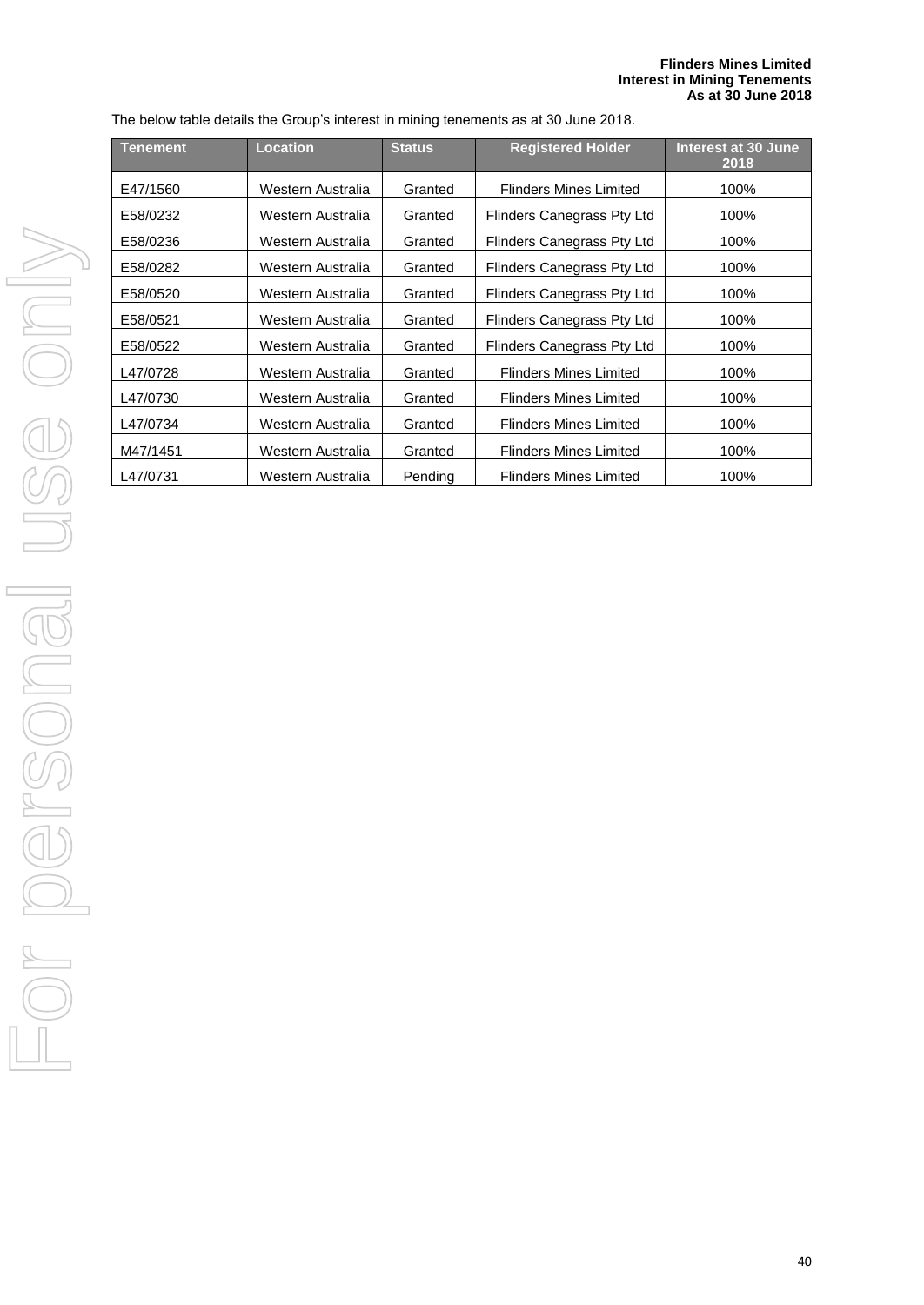#### **Mineral Resources Annual Statement and Review**

The Company carries out an annual review of its Mineral Resources as required by the ASX Listing Rules. The review was carried out as at 30 June 2018. The estimates for Mineral Resources were prepared and disclosed under the JORC Code 2012 Edition.

#### **Estimation Governance Statement**

The Company ensures that all Mineral Resource calculations are subject to appropriate levels of governance and internal controls.

Exploration results are collected and managed by an independent competent qualified geologist. All data collection activities are conducted to industry standards based on a framework of quality assurance and quality control protocols covering all aspects of sample collection, topographical and geophysical surveys, drilling, sample preparation, physical and chemical analysis and data and sample management.

Mineral Resource estimates are prepared by qualified independent Competent Persons. If there is a material change in the estimate of a Mineral Resource, the estimate and supporting documentation in question is reviewed by a suitable qualified independent Competent Persons.

The Company reports its Mineral Resources on an annual basis in accordance with JORC Code 2012.

#### **Total Mineral Resource Inventory as at 30 June 2018**

#### **M47/1451 – Blacksmith <sup>1</sup>**

| <b>JORC</b><br><b>Classification</b> | Tonnes Mt | Fe%  | SiO <sub>2</sub> % | AL <sub>2</sub> O <sub>3</sub> % | P%    | LOI <sub>%</sub> |
|--------------------------------------|-----------|------|--------------------|----------------------------------|-------|------------------|
| Inferred                             | 105       | 51.6 | 15.7               | 5.13                             | 0.057 | 4.4              |
| Indicated                            | 1,148     | 52.6 | 14.1               | 4.81                             | 0.067 | 4.93             |
| Measured                             | 54        | 59.8 | 6.24               | 4.28                             | 0.064 | 2.98             |
| <b>Total</b>                         | 1.307     | 52.8 | 13.9               | 4.81                             | 0.066 | 4.81             |

#### **E47/1560 - Anvil <sup>2</sup>**

| <b>JORC</b><br><b>Classification</b> | <b>Tonnes Mt</b> | Fe%  | SiO <sub>2</sub> % | AL <sub>2</sub> O <sub>3</sub> % | P%    | LOI% |
|--------------------------------------|------------------|------|--------------------|----------------------------------|-------|------|
| Inferred                             | 176              | 47.1 | 21.3               | 6.05                             | 0.044 | 4.13 |
| <b>Total</b>                         | 176              | 47.1 | 21.3               | 6.05                             | 0.044 | 4.13 |

#### **Pilbara Iron Ore Project – Total <sup>3</sup>**

| <b>JORC</b><br><b>Classification</b> | <b>Tonnes Mt</b> | Fe%  | SiO <sub>2</sub> % | AL <sub>2</sub> O <sub>3</sub> % | P%    | LOI% |
|--------------------------------------|------------------|------|--------------------|----------------------------------|-------|------|
| Inferred                             | 282              | 48.8 | 19.2               | 5.7                              | 0.049 | 4.23 |
| Indicated                            | 1,148            | 52.6 | 14.1               | 4.81                             | 0.067 | 4.93 |
| Measured                             | 54               | 59.8 | 6.24               | 4.28                             | 0.064 | 2.98 |
| <b>Total</b>                         | .484             | 52.2 | 14.8               | 4.96                             | 0.064 | 4.73 |

Note: Tonnage figures have been rounded and as a result may not add up to the totals quoted.

<sup>1</sup> The Blacksmith Mineral Resource includes the Ajax, Badger, Blackjack, Champion, Delta, Eagle and Paragon deposits. All the estimates making up the Blacksmith Mineral Resource are reported to JORC 2012 standards.

<sup>2</sup> The Anvil Mineral Resource includes the Area F, Area G, Area H and Area J deposits. All the estimates making up the Anvil Mineral Resource are reported to JORC 2012 standards.

<sup>3</sup> Cut off: Ore types DID1, DID2, DID3 reported using Fe>40% and Al<sub>2</sub>O<sub>3</sub><8%, ore types DID4, CID, BID reported using Fe $>50\%$  and Al<sub>2</sub>O<sub>3</sub><6%

Following the completion of a drilling campaign and subsequent metallurgical laboratory analysis, the Company commissioned Snowden Mining Industry Consultants ('Snowden') to re-estimate and update the Mineral Resource to bring into compliance with JORC Code 2012. The Company released this update on the ASX on 1 March 2018. There have been no changes since the date of this announcement to the date of this report.